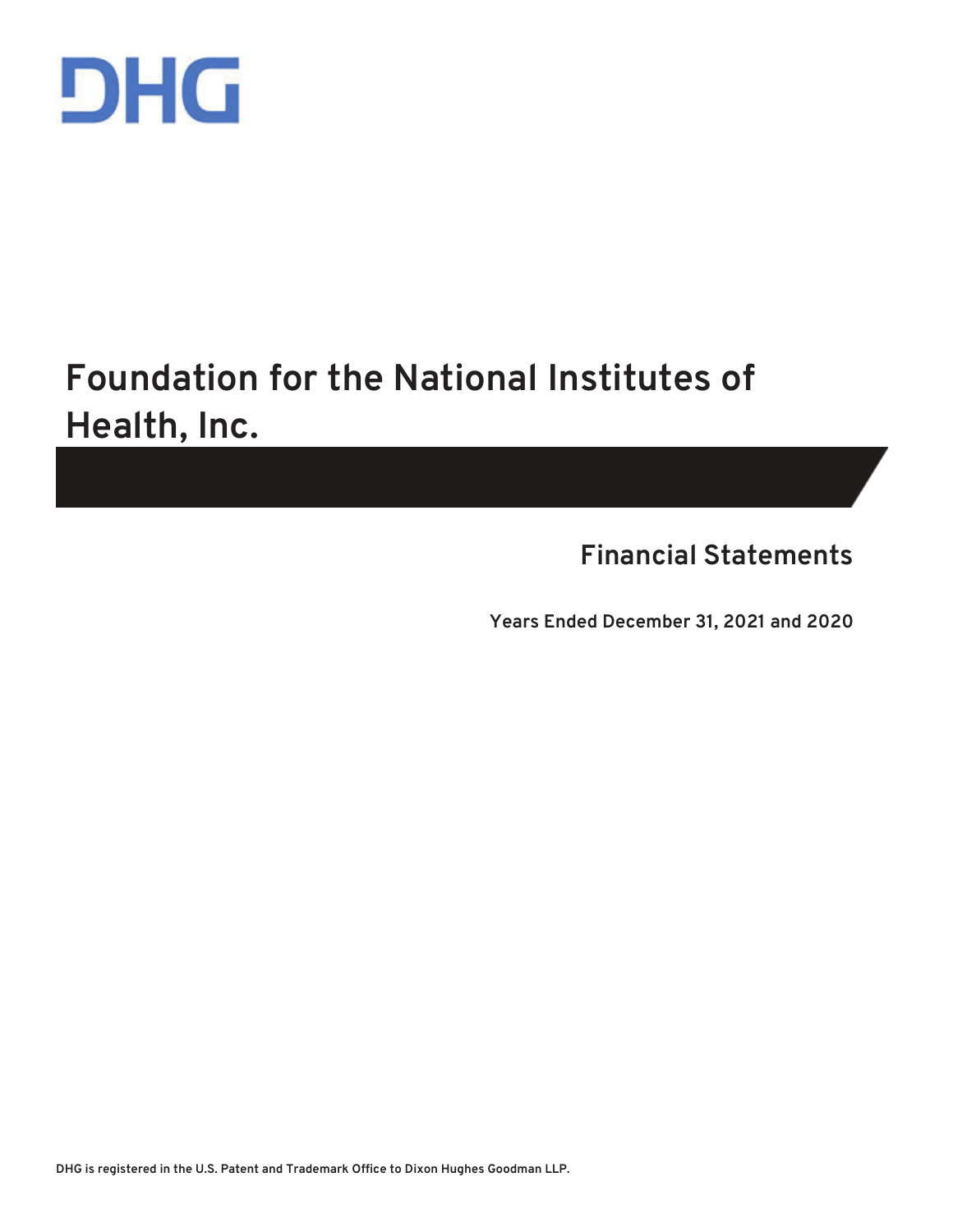

## **Table of Contents**

| <b>Financial Statements:</b>                                                                                                                               |   |
|------------------------------------------------------------------------------------------------------------------------------------------------------------|---|
|                                                                                                                                                            |   |
|                                                                                                                                                            | 5 |
|                                                                                                                                                            |   |
|                                                                                                                                                            | 9 |
|                                                                                                                                                            |   |
| <b>Compliance Section:</b>                                                                                                                                 |   |
| Independent Auditors' Report on Internal Control over Financial Reporting and on<br>Compliance and Other Matters Based on an Audit of Financial Statements |   |
| Independent Auditors' Report on Compliance for the Major Program and on                                                                                    |   |
|                                                                                                                                                            |   |
|                                                                                                                                                            |   |
|                                                                                                                                                            |   |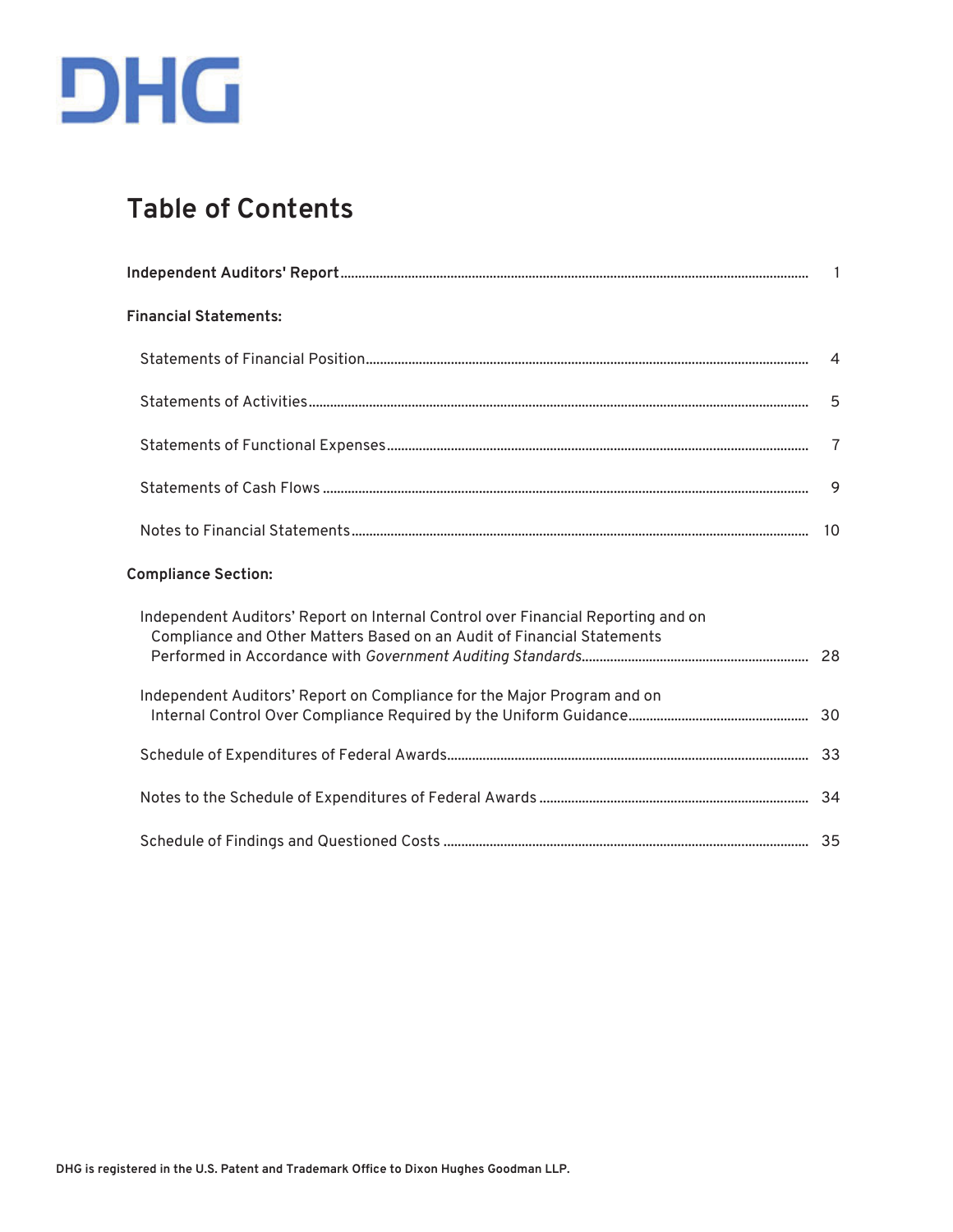

### **Independent Auditors' Report**

Board of Directors Foundation for the National Institutes of Health, Inc. North Bethesda, MD

#### **Report on the Audit of the Financial Statements**

#### *Opinion*

We have audited the accompanying financial statements of Foundation for the National Institutes of Health, Inc. (a nonprofit organization), which comprise the statements of financial position as of December 31, 2021 and 2020, and the related statements of activities, functional expenses and cash flows for the years then ended, and the related notes to the financial statements.

In our opinion, the accompanying financial statements present fairly, in all material respects, the financial position of Foundation for the National Institutes of Health, Inc. as of December 31, 2021 and 2020, and the results of its operations and its cash flows for the years then ended in accordance with accounting principles generally accepted in the United States of America.

#### *Basis for Opinion*

We conducted our audits in accordance with auditing standards generally accepted in the United States of America (GAAS) and the standards applicable to financial audits contained in *Government Auditing Standards*, issued by the Comptroller General of the United States. Our responsibilities under those standards are further described in the Auditors' Responsibilities for the Audit of the Financial Statements section of our report. We are required to be independent of Foundation for the National Institutes of Health, Inc. and to meet our other ethical responsibilities, in accordance with the relevant ethical requirements relating to our audits. We believe that the audit evidence we have obtained is sufficient and appropriate to provide a basis for our audit opinion.

#### *Responsibilities of Management for the Financial Statements*

Management is responsible for the preparation and fair presentation of the financial statements in accordance with accounting principles generally accepted in the United States of America, and for the design, implementation, and maintenance of internal control relevant to the preparation and fair presentation of financial statements that are free from material misstatement, whether due to fraud or error.

In preparing the financial statements, management is required to evaluate whether there are conditions or events, considered in the aggregate, that raise substantial doubt about Foundation for the National Institutes of Health, Inc.'s ability to continue as a going concern for one year after the date that the financial statements are available to be issued.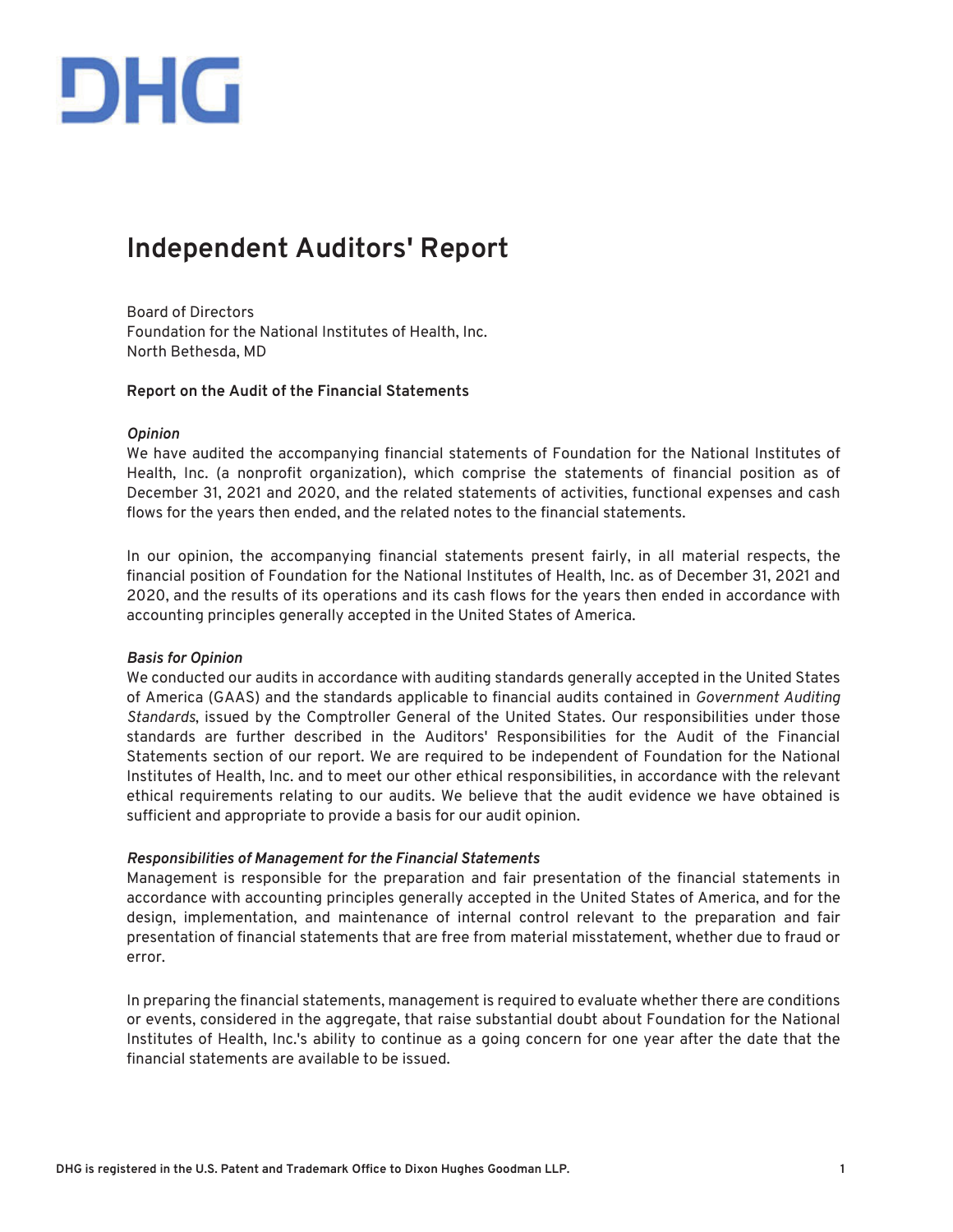

#### *Auditors' Responsibilities for the Audit of the Financial Statements*

Our objectives are to obtain reasonable assurance about whether the financial statements as a whole are free from material misstatement, whether due to fraud or error, and to issue an auditors' report that includes our opinion. Reasonable assurance is a high level of assurance, but is not absolute assurance, and therefore is not a guarantee that an audit conducted in accordance with GAAS and *Government Auditing Standards* will always detect a material misstatement when it exists. The risk of not detecting a material misstatement resulting from fraud is higher than for one resulting from error, as fraud may involve collusion, forgery, intentional omissions, misrepresentations, or the override of internal control. Misstatements are considered material if there is a substantial likelihood that, individually or in the aggregate, they would influence the judgment made by a reasonable user based on the financial statements.

In performing an audit in accordance with GAAS and *Government Auditing Standards*, we:

- x Exercise professional judgment and maintain professional skepticism throughout the audit.
- x Identify and assess the risks of material misstatement of the financial statements, whether due to fraud or error, and design and perform audit procedures responsive to those risks. Such procedures include examining, on a test basis, evidence regarding the amounts and disclosures in the financial statements.
- Obtain an understanding of internal control relevant to the audit in order to design audit procedures that are appropriate in the circumstances, but not for the purpose of expressing an opinion on the effectiveness of Foundation for the National Institutes of Health, Inc.'s internal control. Accordingly, no such opinion is expressed.
- Evaluate the appropriateness of accounting policies used and the reasonableness of significant accounting estimates made by management, as well as evaluate the overall presentation of the financial statements.
- Conclude whether, in our judgment, there are conditions or events, considered in the aggregate, that raise substantial doubt about Foundation for the National Institutes of Health, Inc.'s ability to continue as a going concern for a reasonable period of time.

We are required to communicate with those charged with governance regarding, among other matters, the planned scope and timing of the audit, significant audit findings, and certain internal control-related matters that we identified during the audit.

#### *Other Matters*

#### *Report on Supplementary Information*

Our audit was conducted for the purpose of forming an opinion on the financial statements as a whole. The accompanying schedule of expenditures of federal awards on page 33, as required by Title 2 U.S. *Code of Federal Regulations* (CFR) Part 200, *Uniform Administrative Requirements, Cost Principles, and Audit Requirements for Federal Awards,* is presented for purposes of additional analysis and is not a required part of the financial statements. Such information is the responsibility of management and was derived from and relates directly to the underlying accounting and other records used to prepare the financial statements. The information has been subjected to the auditing procedures applied in the audit of the financial statements and certain additional procedures, including comparing and reconciling such information directly to the underlying accounting and other records used to prepare the financial statements or to the financial statements themselves, and other additional procedures in accordance with auditing standards generally accepted in the United States of America. In our opinion, the information is fairly stated, in all material respects, in relation to the financial statements as a whole.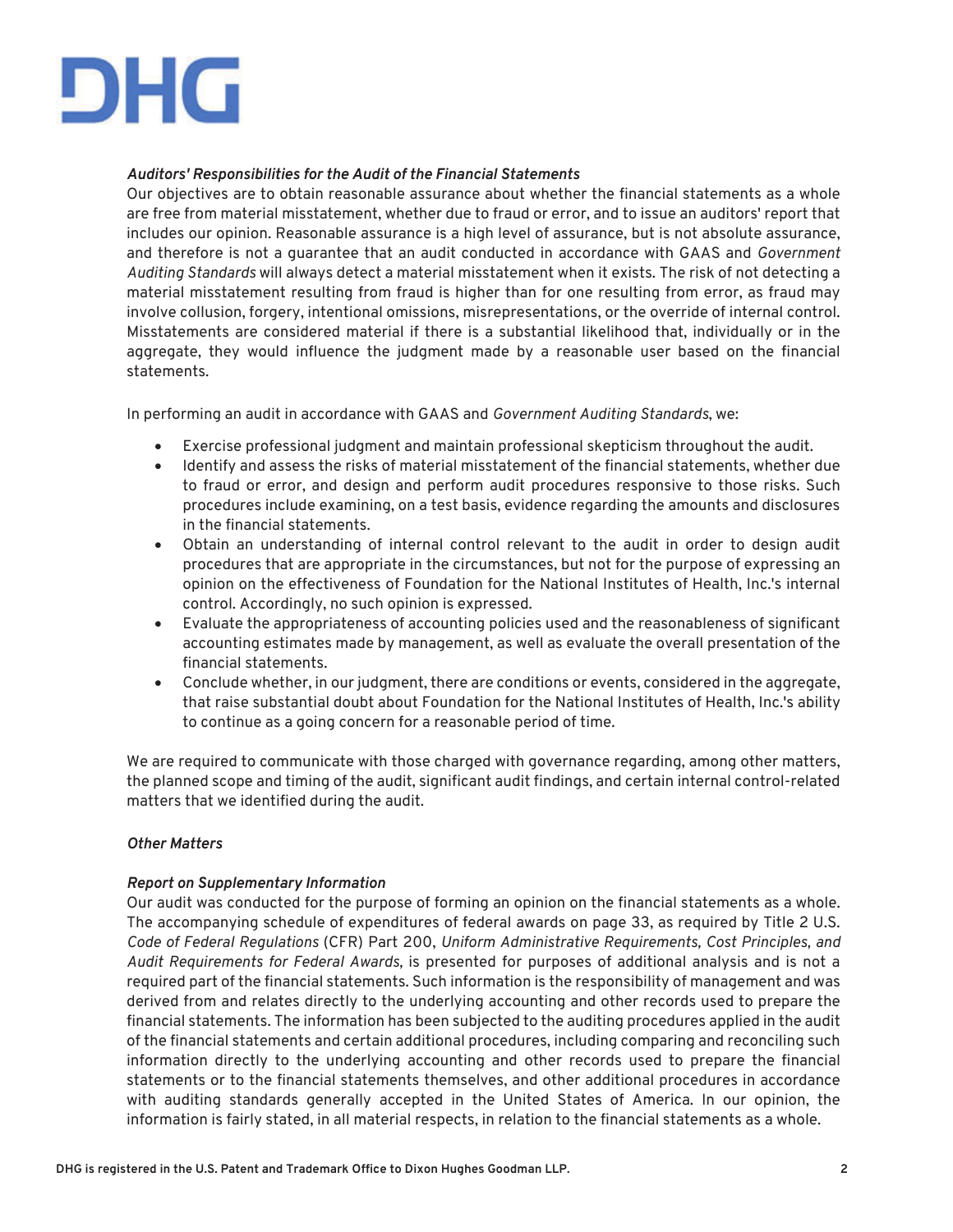

#### *Other Reporting Required by Government Auditing Standards*

In accordance with *Government Auditing Standards*, we have also issued our report dated May 6, 2022, on our consideration of Foundation for the National Institutes of Health, Inc.'s internal control over financial reporting and on our tests of its compliance with certain provisions of laws, regulations, contracts, and grant agreements and other matters. The purpose of that report is to describe the scope of our testing of internal control over financial reporting and compliance and the results of that testing, and not to provide an opinion on the internal control over financial reporting or on compliance. That report is an integral part of an audit performed in accordance with *Government Auditing Standards* in considering Foundation for the National Institutes of Health, Inc.'s internal control over financial reporting and compliance.

Dixon Hughes Goodman LLP

**Richmond, VA May 6, 2022**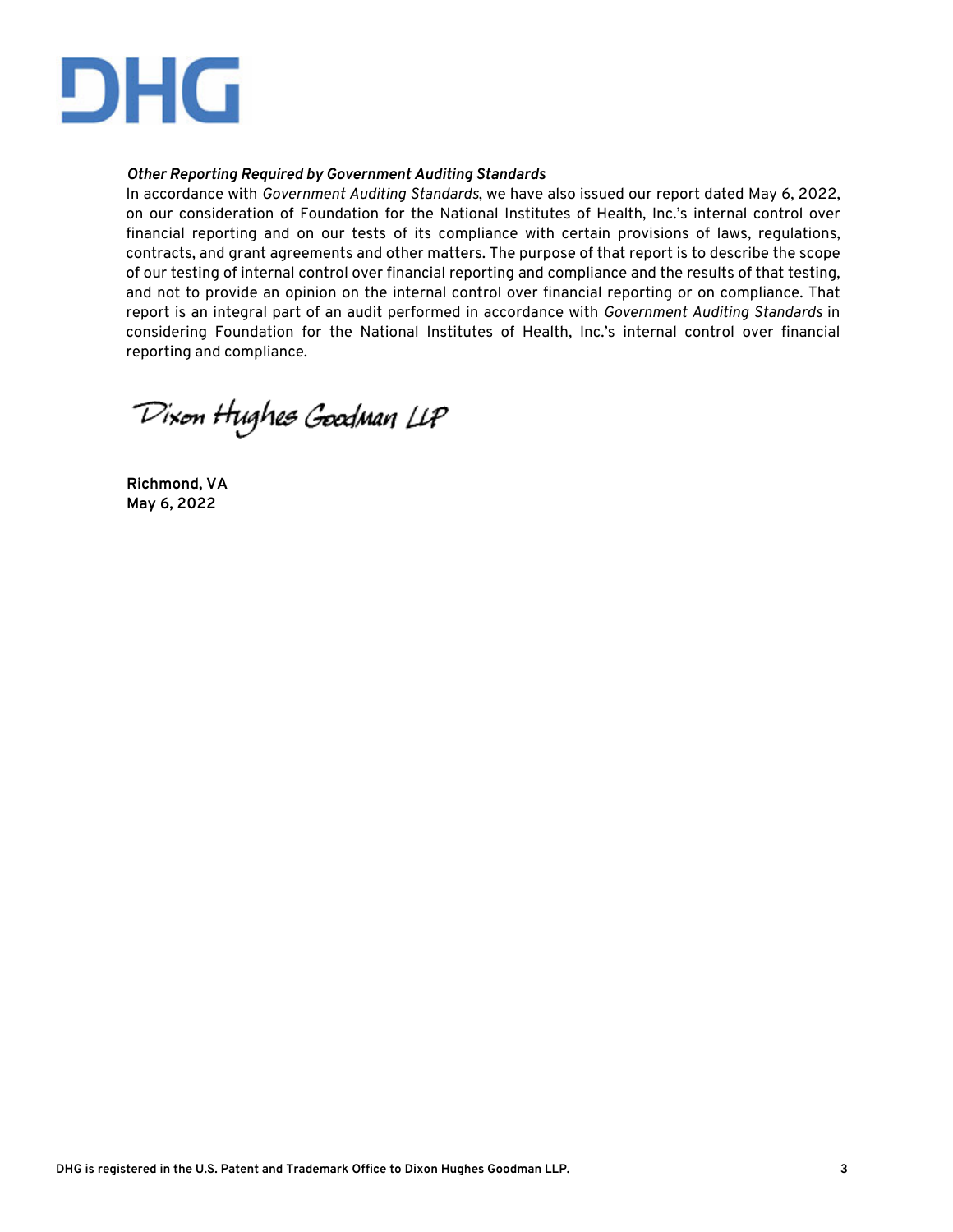|                                                     | 2021             | 2020              |
|-----------------------------------------------------|------------------|-------------------|
| <b>ASSETS</b>                                       |                  |                   |
| Current assets:                                     |                  |                   |
| Cash and cash equivalents                           | \$<br>39,815,103 | \$<br>62,837,436  |
| NIH receivable                                      | 500,000          | 500,000           |
| Contributions receivable, net, current portion      | 43,332,234       | 21,032,937        |
| Accrued interest                                    | 126,005          | 175,575           |
| ERC grant receivable                                | 347,757          | 350,943           |
|                                                     | 3,091,847        | 1,982,460         |
| Prepaid expenses and other receivables              |                  |                   |
| Total current assets                                | 87,212,946       | 86,879,351        |
| Contributions receivable, net, less current portion | 23,293,459       | 19,825,974        |
| Investments                                         | 109,707,585      | 63,285,583        |
| Property and equipment, net                         | 1,725,769        | 1,948,833         |
| <b>Total assets</b>                                 | 221,939,759      | \$<br>171,939,741 |
| <b>LIABILITIES AND NET ASSETS</b>                   |                  |                   |
| <b>Current liabilities:</b>                         |                  |                   |
| Accounts payable and accrued expenses               | \$<br>8,537,356  | \$<br>7,166,950   |
| Charitable gift annuity                             | 119,864          | 125,764           |
| <b>Total current liabilities</b>                    | 8,657,220        | 7,292,714         |
| Advance receipts on conditional contributions       | 338,978          | 1,331,478         |
| Deferred lease incentive                            | 1,408,688        | 1,538,721         |
| Deferred rent liability                             | 585,551          | 572,612           |
| <b>Total liabilities</b>                            | 10,990,437       | 10,735,525        |
| Net assets:                                         |                  |                   |
| Without donor restrictions:                         |                  |                   |
|                                                     |                  |                   |
| Unrestricted, general                               | 5,253,326        | 6,216,465         |
| Board designated                                    | 23,290,885       | 19,152,000        |
| Total without donor restrictions                    | 28,544,211       | 25,368,465        |
| With donor restrictions                             | 182,405,111      | 135,835,751       |
| Total net assets                                    | 210,949,322      | 161,204,216       |
|                                                     |                  |                   |
| Total liabilities and net assets                    | 221,939,759      | 171,939,741<br>\$ |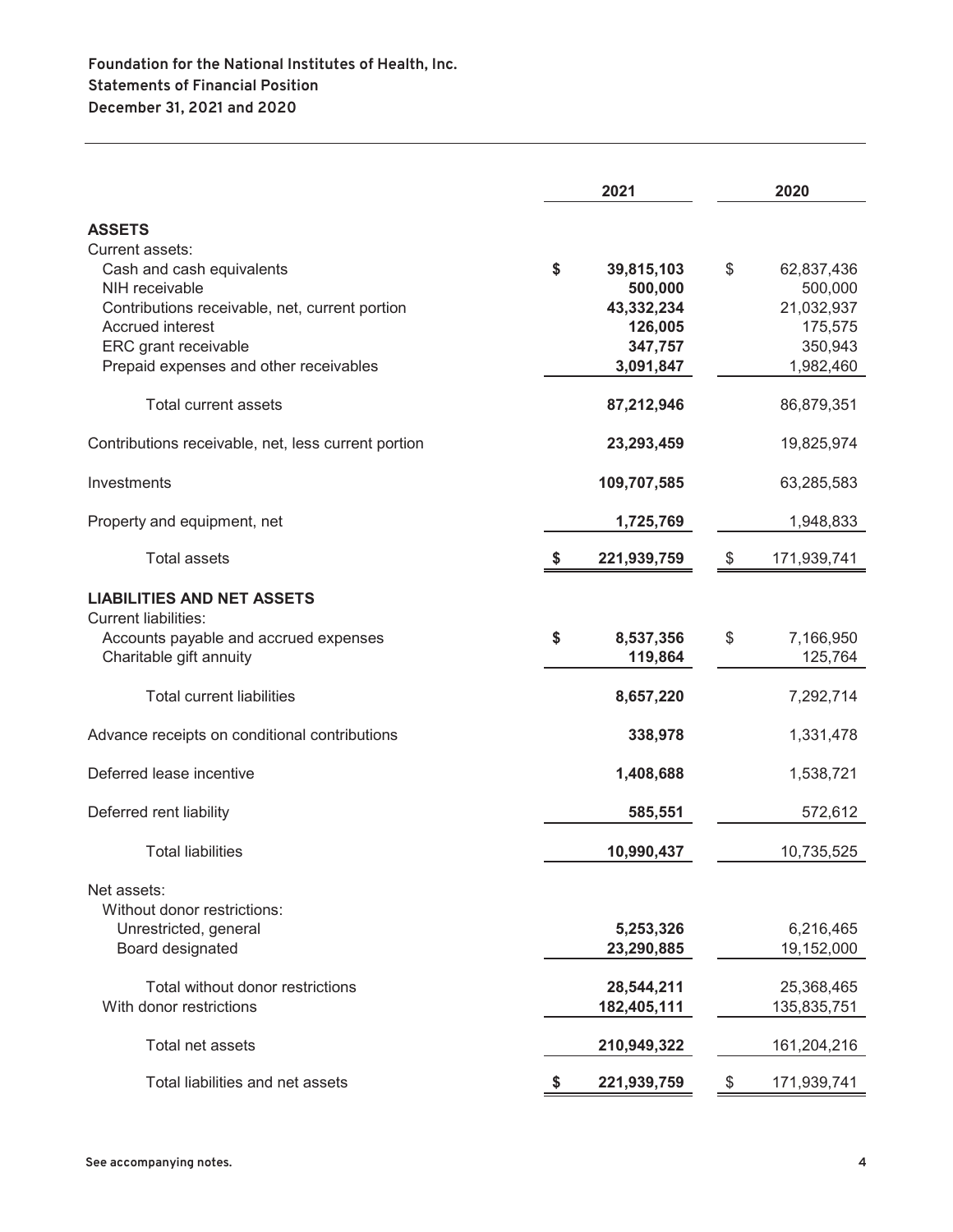|                                            | <b>Without</b><br><b>Donor</b> | With<br><b>Donor</b> |                   |
|--------------------------------------------|--------------------------------|----------------------|-------------------|
|                                            | <b>Restrictions</b>            | <b>Restrictions</b>  | <b>Total</b>      |
| Revenue, support and other changes:        |                                |                      |                   |
| Contributions                              | \$<br>829,206                  | 99,237,554<br>\$     | 100,066,760<br>\$ |
| Grants                                     | 43,744                         |                      | 43,744            |
| In-kind contributions                      | 3,936,832                      |                      | 3,936,832         |
| <b>Transfers from NIH</b>                  | 1,250,000                      |                      | 1,250,000         |
| Donated services                           | 16,900                         |                      | 16,900            |
| Fundraising event                          | 352,300                        |                      | 352,300           |
| Investment and interest income, net        | 1,149,891                      | 732,550              | 1,882,441         |
| ERC grant income                           | 913,617                        |                      | 913,617           |
| Administrative revenue                     | 50,000                         |                      | 50,000            |
| Net assets released from restrictions:     |                                |                      |                   |
| Satisfaction of indirect cost requirements | 5,415,213                      | (5,415,213)          |                   |
| Satisfaction of program restrictions       | 47,985,531                     | (47, 985, 531)       |                   |
|                                            |                                |                      |                   |
| Total revenue, support and                 |                                |                      |                   |
| other changes                              | 61,943,234                     | 46,569,360           | 108,512,594       |
| Expenses:                                  |                                |                      |                   |
| Program services:                          |                                |                      |                   |
| Fellowships and training programs          | 852,431                        |                      | 852,431           |
| Memorials, awards and events               | 457,912                        |                      | 457,912           |
| Capital projects                           | 53,512                         |                      | 53,512            |
| Research programs                          | 50,719,285                     |                      | 50,719,285        |
| Total program services                     | 52,083,140                     |                      | 52,083,140        |
| Supporting services:                       |                                |                      |                   |
| Management and general                     | 6,310,346                      |                      | 6,310,346         |
| Fundraising                                | 374,002                        |                      | 374,002           |
| Total supporting services                  | 6,684,348                      |                      | 6,684,348         |
| <b>Total expenses</b>                      | 58,767,488                     |                      | 58,767,488        |
| Change in net assets                       | 3,175,746                      | 46,569,360           | 49,745,106        |
| Net assets, beginning of year              | 25,368,465                     | 135,835,751          | 161,204,216       |
| Net assets, end of year                    | 28,544,211                     | 182,405,111<br>\$    | \$210,949,322     |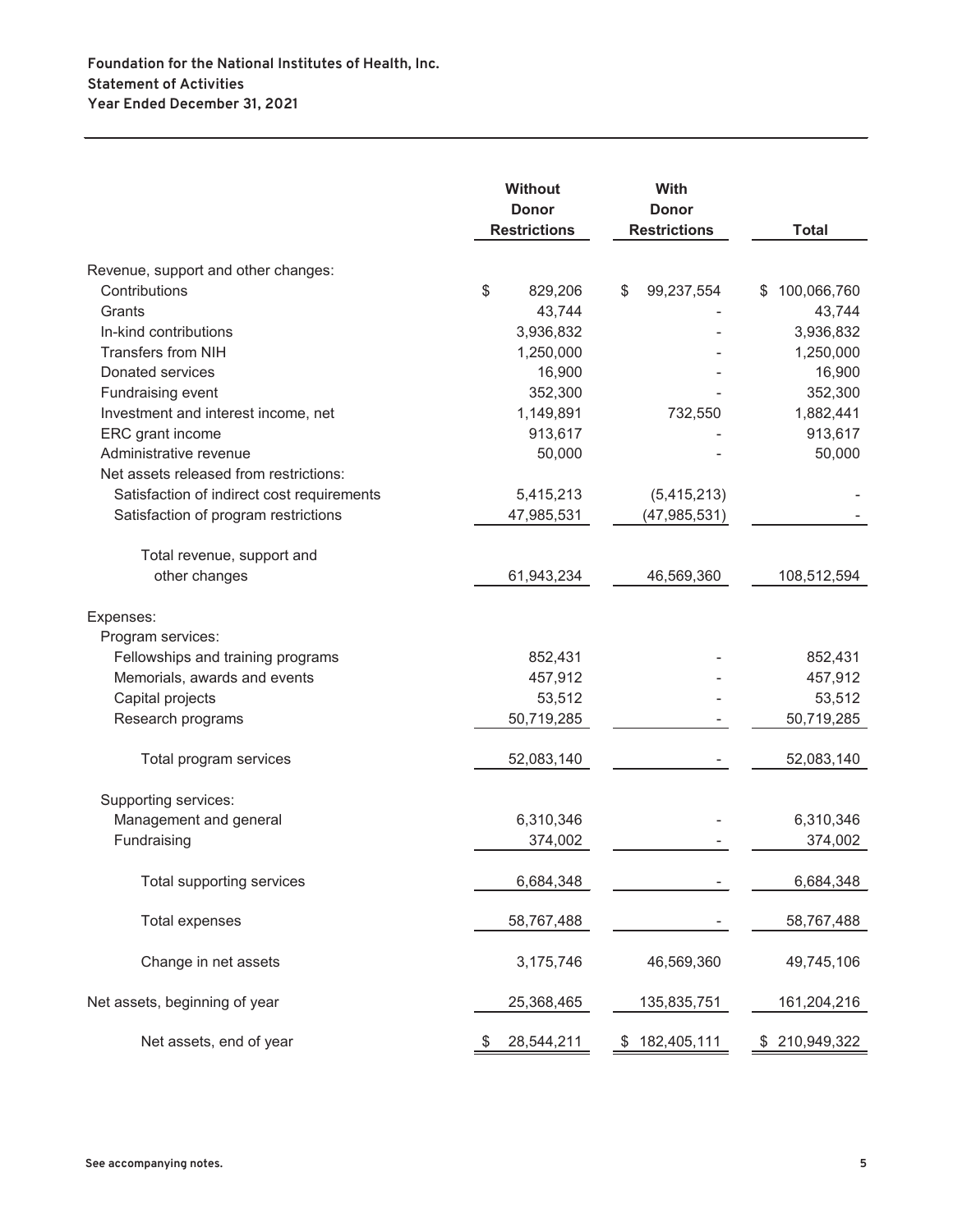|                                            | <b>Without</b><br><b>Donor</b><br><b>Restrictions</b> | With<br><b>Donor</b><br><b>Restrictions</b> | <b>Total</b>     |
|--------------------------------------------|-------------------------------------------------------|---------------------------------------------|------------------|
| Revenue, support and other changes:        |                                                       |                                             |                  |
| Contributions                              | \$<br>2,507,887                                       | 94,473,375<br>\$                            | \$<br>96,981,262 |
| Grants                                     | 40,694                                                |                                             | 40,694           |
| In-kind contributions                      | 600,486                                               |                                             | 600,486          |
| <b>Transfers from NIH</b>                  | 1,250,000                                             |                                             | 1,250,000        |
| Donated services                           | 49,500                                                |                                             | 49,500           |
| Fundraising event                          | 330,000                                               |                                             | 330,000          |
| Investment and interest income, net        | 2,031,490                                             | 758,207                                     | 2,789,697        |
| ERC grant income                           | 350,943                                               |                                             | 350,943          |
| Net assets released from restrictions:     |                                                       |                                             |                  |
| Satisfaction of indirect cost requirements | 4,407,246                                             | (4,407,246)                                 |                  |
| Satisfaction of program restrictions       | 51,920,901                                            | (51, 920, 901)                              |                  |
| Total revenue, support and                 |                                                       |                                             |                  |
| other changes                              | 63,489,147                                            | 38,903,435                                  | 102,392,582      |
| Expenses:                                  |                                                       |                                             |                  |
| Program services:                          |                                                       |                                             |                  |
| Fellowships and training programs          | 541,462                                               |                                             | 541,462          |
| Memorials, awards and events               | 521,016                                               |                                             | 521,016          |
| Capital projects                           | 43,887                                                |                                             | 43,887           |
| Research programs                          | 51,546,218                                            |                                             | 51,546,218       |
| Total program services                     | 52,652,583                                            |                                             | 52,652,583       |
| Supporting services:                       |                                                       |                                             |                  |
| Management and general                     | 6,609,054                                             |                                             | 6,609,054        |
| Fundraising                                | 437,019                                               |                                             | 437,019          |
| Total supporting services                  | 7,046,073                                             |                                             | 7,046,073        |
| <b>Total expenses</b>                      | 59,698,656                                            |                                             | 59,698,656       |
| Change in net assets                       | 3,790,491                                             | 38,903,435                                  | 42,693,926       |
| Net assets, beginning of year              | 21,577,974                                            | 96,932,316                                  | 118,510,290      |
| Net assets, end of year                    | 25,368,465                                            | 135,835,751<br>\$.                          | \$161,204,216    |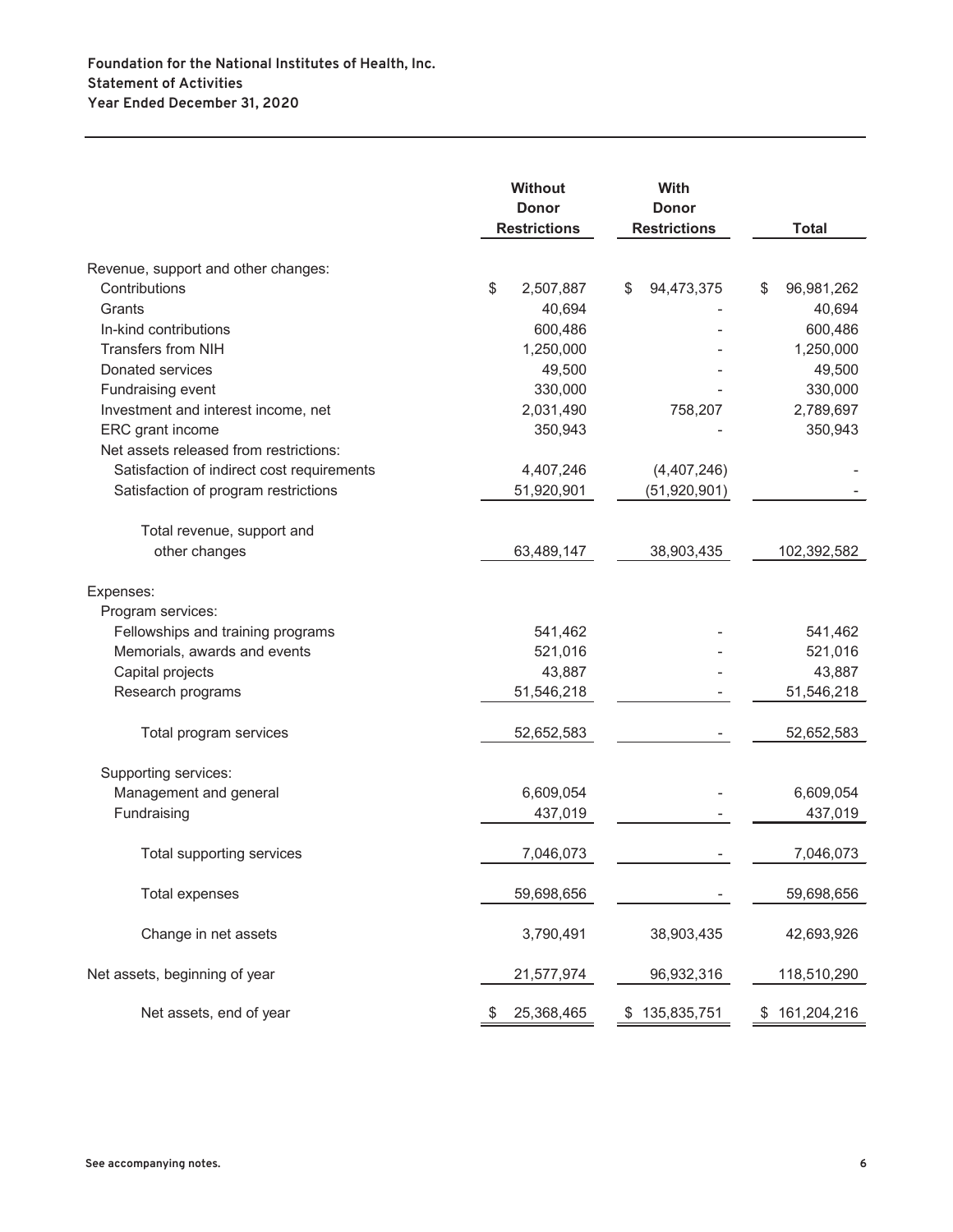#### **Foundation for the National Institutes of Health, Inc. Statement of Functional Expenses Year Ended December 31, 2021**

|                               | <b>Program Services</b>         |        |                             |    |                            |                                    | <b>Supporting Services</b> |                           |    |                          |                                      |              |
|-------------------------------|---------------------------------|--------|-----------------------------|----|----------------------------|------------------------------------|----------------------------|---------------------------|----|--------------------------|--------------------------------------|--------------|
|                               | <b>Fellowships</b>              |        | Memorials,                  |    |                            |                                    | <b>Total</b>               |                           |    |                          | <b>Total</b>                         |              |
|                               | and Training<br><b>Programs</b> |        | Awards and<br><b>Events</b> |    | Capital<br><b>Projects</b> | <b>Research</b><br><b>Programs</b> | Program<br><b>Services</b> | Management<br>and General |    | <b>Fundraising</b>       | <b>Supporting</b><br><b>Services</b> | <b>Total</b> |
|                               |                                 |        |                             |    |                            |                                    |                            |                           |    |                          |                                      |              |
| Salaries and benefits         | \$                              | 23,559 | 105,256<br>\$               | \$ | 16,467                     | \$6,671,516                        | 6,816,798<br>\$            | \$4,311,095               | \$ | 173,609                  | \$4,484,704                          | \$11,301,502 |
| Stipends                      |                                 |        | 105,500                     |    | 10,000                     |                                    | 115,500                    |                           |    | 20,000                   | 20,000                               | 135,500      |
| Programs contracts            | 816,045                         |        | 192,000                     |    | $\overline{\phantom{a}}$   | 33,633,818                         | 34,641,863                 | 12,480                    |    |                          | 12,480                               | 34,654,343   |
| Grant awards                  |                                 |        |                             |    |                            | 5,287,365                          | 5,287,365                  |                           |    |                          | $\overline{\phantom{a}}$             | 5,287,365    |
| Meetings and travel           |                                 | 2,513  | 14,397                      |    | 23,262                     | 94,229                             | 134,401                    | 5,989                     |    | 81,979                   | 87,968                               | 222,369      |
| Office supplies and expense   |                                 | 4,729  |                             |    | 1,142                      |                                    | 5,871                      | 4,597                     |    | 26                       | 4,623                                | 10,494       |
| Telephone                     |                                 |        |                             |    |                            | 92,778                             | 92,778                     | 90,229                    |    | 7,944                    | 98,173                               | 190,951      |
| Books and supplies            |                                 | 323    |                             |    | $\overline{\phantom{a}}$   | 13,430                             | 13,753                     | 2,719                     |    | $\blacksquare$           | 2,719                                | 16,472       |
| Tuition                       |                                 |        |                             |    |                            | 5,853                              | 5,853                      | 1,514                     |    |                          | 1,514                                | 7,367        |
| Insurance                     |                                 |        |                             |    |                            | 135,102                            | 135,102                    | 92,930                    |    |                          | 92,930                               | 228,032      |
| Consultants                   |                                 |        | 36,290                      |    | 175                        | 4,275,240                          | 4,311,705                  | 326,029                   |    | 18,487                   | 344,516                              | 4,656,221    |
| <b>Professional fees</b>      |                                 |        |                             |    |                            | 87,892                             | 87,892                     | 119,089                   |    | $\overline{\phantom{a}}$ | 119,089                              | 206,981      |
| Depreciation and amortization |                                 |        |                             |    | $\overline{\phantom{0}}$   |                                    |                            | 240,478                   |    | -                        | 240,478                              | 240,478      |
| Rent/housing                  |                                 | 3,858  |                             |    | $\overline{\phantom{a}}$   | 175,724                            | 179,582                    | 567,017                   |    | $\overline{\phantom{0}}$ | 567,017                              | 746,599      |
| Recruiting                    |                                 |        |                             |    |                            | 30,625                             | 30,625                     | 349,134                   |    | $\overline{\phantom{0}}$ | 349,134                              | 379,759      |
| Dues and subscriptions        |                                 |        |                             |    | $\overline{\phantom{0}}$   | 16,879                             | 16,879                     | 14,139                    |    | $\blacksquare$           | 14,139                               | 31,018       |
| Equipment and rental and      |                                 |        |                             |    |                            |                                    |                            |                           |    |                          |                                      |              |
| maintenance                   |                                 | 585    |                             |    | $\overline{\phantom{a}}$   | 3,924                              | 4,509                      | 34,386                    |    |                          | 34,386                               | 38,895       |
| Printing and photocopying     |                                 |        |                             |    |                            | 77,693                             | 77,693                     | 93                        |    | 39,752                   | 39,845                               | 117,538      |
| Postage and delivery          |                                 | 310    | 15                          |    | 89                         | 11,311                             | 11,725                     | 5,289                     |    | 3,086                    | 8,375                                | 20,100       |
| Service charges               |                                 | 292    | 95                          |    | 561                        | 3,670                              | 4,618                      | 18,353                    |    | 941                      | 19,294                               | 23,912       |
| Communication                 |                                 | 217    | 509                         |    |                            | 78,033                             | 78,759                     | 98,295                    |    | 20,186                   | 118,481                              | 197,240      |
| Advertising and promotion     |                                 |        | 3,850                       |    |                            | 23,963                             | 27,813                     | 5,899                     |    | 7,059                    | 12,958                               | 40,771       |
| Miscellaneous                 |                                 |        |                             |    | 1,816                      | 240                                | 2,056                      | 10,592                    |    | 933                      | 11,525                               | 13,581       |
|                               | 852,431<br>\$                   |        | 457,912<br>\$               | \$ | 53,512                     | \$50,719,285                       | \$52,083,140               | \$6,310,346               | \$ | 374,002                  | \$6,684,348                          | \$58,767,488 |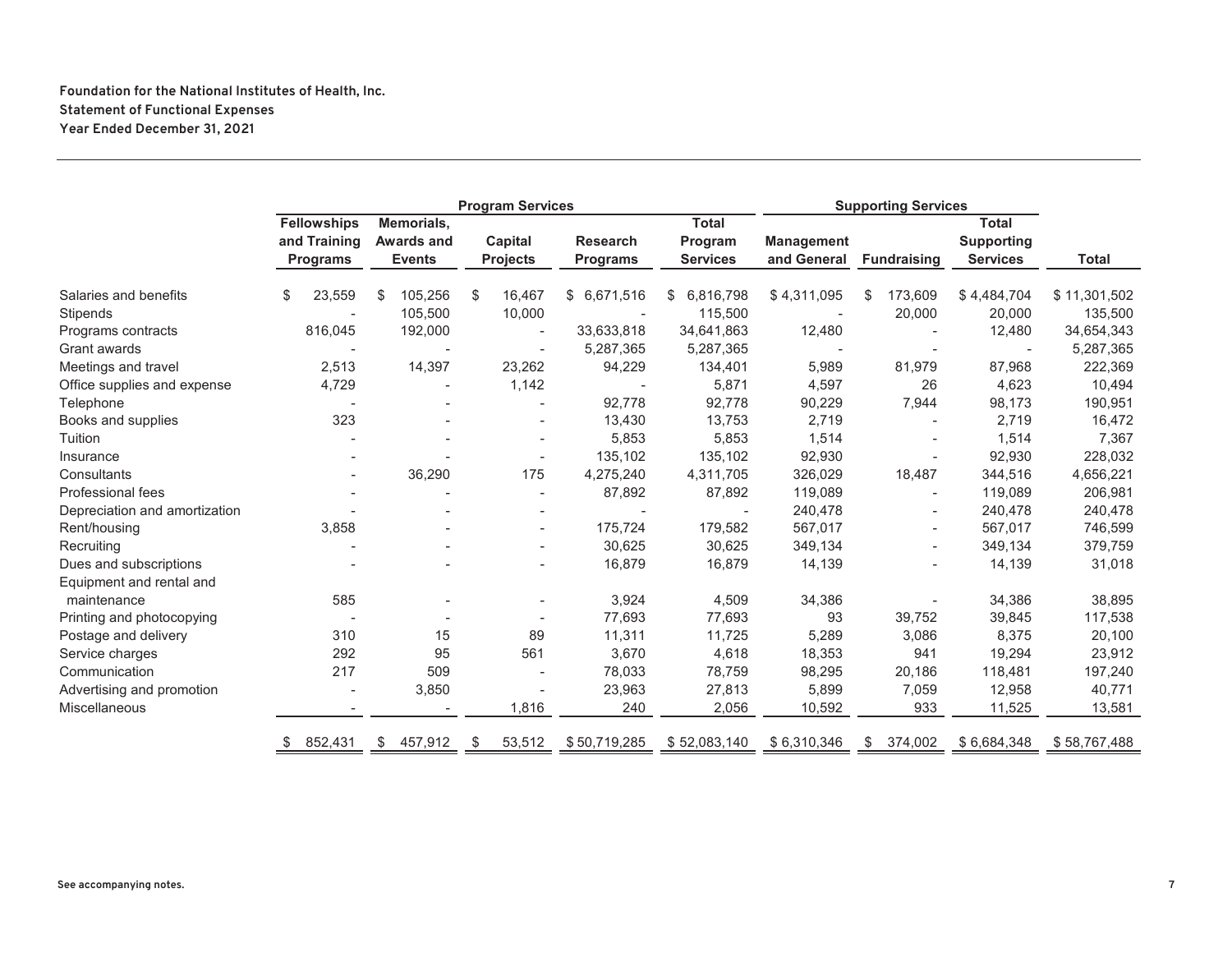#### **Foundation for the National Institutes of Health, Inc. Statement of Functional Expenses Year Ended December 31, 2020**

|                                                    | <b>Program Services</b>                               |                                           |                              | <b>Supporting Services</b>         |                                            |                                  |                    |                                                      |              |
|----------------------------------------------------|-------------------------------------------------------|-------------------------------------------|------------------------------|------------------------------------|--------------------------------------------|----------------------------------|--------------------|------------------------------------------------------|--------------|
|                                                    | <b>Fellowships</b><br>and Training<br><b>Programs</b> | Memorials,<br>Awards and<br><b>Events</b> | Capital<br><b>Projects</b>   | <b>Research</b><br><b>Programs</b> | <b>Total</b><br>Program<br><b>Services</b> | <b>Management</b><br>and General | <b>Fundraising</b> | <b>Total</b><br><b>Supporting</b><br><b>Services</b> | <b>Total</b> |
| Salaries and benefits                              | 56,216<br>\$                                          | \$<br>84,797                              | 13,450<br>- \$               | \$6,613,708                        | \$6,768,171                                | \$4,438,334                      | 269,855<br>\$      | \$4,708,189                                          | \$11,476,360 |
| Stipends                                           |                                                       | 103,500                                   | 10,000                       | 355,000                            | 468,500                                    |                                  | 50,000             | 50,000                                               | 518,500      |
| Programs contracts                                 | 431,944                                               | 326,552                                   | $\overline{a}$               | 32,168,308                         | 32,926,804                                 |                                  |                    |                                                      | 32,926,804   |
| Grant awards                                       |                                                       |                                           |                              | 8,056,317                          | 8,056,317                                  |                                  |                    |                                                      | 8,056,317    |
| Meetings and travel                                | 38,133                                                | 3,187                                     | 16,051                       | 216,241                            | 273,612                                    | 12,140                           | 2,672              | 14,812                                               | 288,424      |
| Office supplies and expense                        | 8,958                                                 | 207                                       | 479                          |                                    | 9,644                                      | 8,175                            | 30                 | 8,205                                                | 17,849       |
| Telephone                                          |                                                       |                                           |                              | 92,726                             | 92,726                                     | 96,517                           | 8,028              | 104,545                                              | 197,271      |
| Books and supplies                                 | 344                                                   |                                           |                              | 10,695                             | 11,039                                     | 4,320                            |                    | 4,320                                                | 15,359       |
| Tuition                                            |                                                       |                                           |                              |                                    |                                            | 3,645                            |                    | 3,645                                                | 3,645        |
| Insurance                                          |                                                       |                                           |                              | 120,114                            | 120,114                                    | 72,499                           |                    | 72,499                                               | 192,613      |
| Consultants                                        |                                                       |                                           |                              | 3,441,965                          | 3,441,965                                  | 421,323                          | 38,633             | 459,956                                              | 3,901,921    |
| <b>Professional fees</b>                           | 30                                                    | 1,950                                     |                              | 137,511                            | 139,491                                    | 161,080                          | $\blacksquare$     | 161,080                                              | 300,571      |
| Depreciation and amortization                      |                                                       |                                           |                              |                                    |                                            | 250,896                          |                    | 250,896                                              | 250,896      |
| Rent/housing                                       | 3,534                                                 |                                           |                              | 176,478                            | 180,012                                    | 569,848                          |                    | 569,848                                              | 749,860      |
| Recruiting                                         |                                                       |                                           | $\qquad \qquad \blacksquare$ | 5,565                              | 5,565                                      | 5,279                            |                    | 5,279                                                | 10,844       |
| Relocation                                         |                                                       |                                           |                              |                                    |                                            | 339,228                          |                    | 339,228                                              | 339,228      |
| Dues and subscriptions<br>Equipment and rental and |                                                       |                                           |                              | 11,507                             | 11,507                                     | 11,591                           |                    | 11,591                                               | 23,098       |
| maintenance                                        | 1,380                                                 |                                           |                              | 4,387                              | 5,767                                      | 45,783                           |                    | 45,783                                               | 51,550       |
| Printing and photocopying                          |                                                       |                                           |                              | 20,238                             | 20,238                                     | 9,804                            | 40,835             | 50,639                                               | 70,877       |
| Postage and delivery                               | 14                                                    | 163                                       | 66                           | 31,678                             | 31,921                                     | 3,092                            | 5,879              | 8,971                                                | 40,892       |
| Service charges                                    | 435                                                   | 170                                       | 240                          | 4,886                              | 5,731                                      | 18,790                           | 590                | 19,380                                               | 25,111       |
| Communication                                      | 474                                                   | 490                                       |                              | 64,712                             | 65,676                                     | 105,209                          | 20,497             | 125,706                                              | 191,382      |
| Advertising and promotion                          |                                                       |                                           |                              | 13,944                             | 13,944                                     | 10,084                           |                    | 10,084                                               | 24,028       |
| Miscellaneous                                      |                                                       |                                           | 3,601                        | 238                                | 3,839                                      | 21,417                           |                    | 21,417                                               | 25,256       |
|                                                    | 541,462                                               | 521,016<br>\$                             | 43,887<br>\$                 | \$51,546,218                       | \$52,652,583                               | \$6,609,054                      | 437,019<br>\$      | \$7,046,073                                          | \$59,698,656 |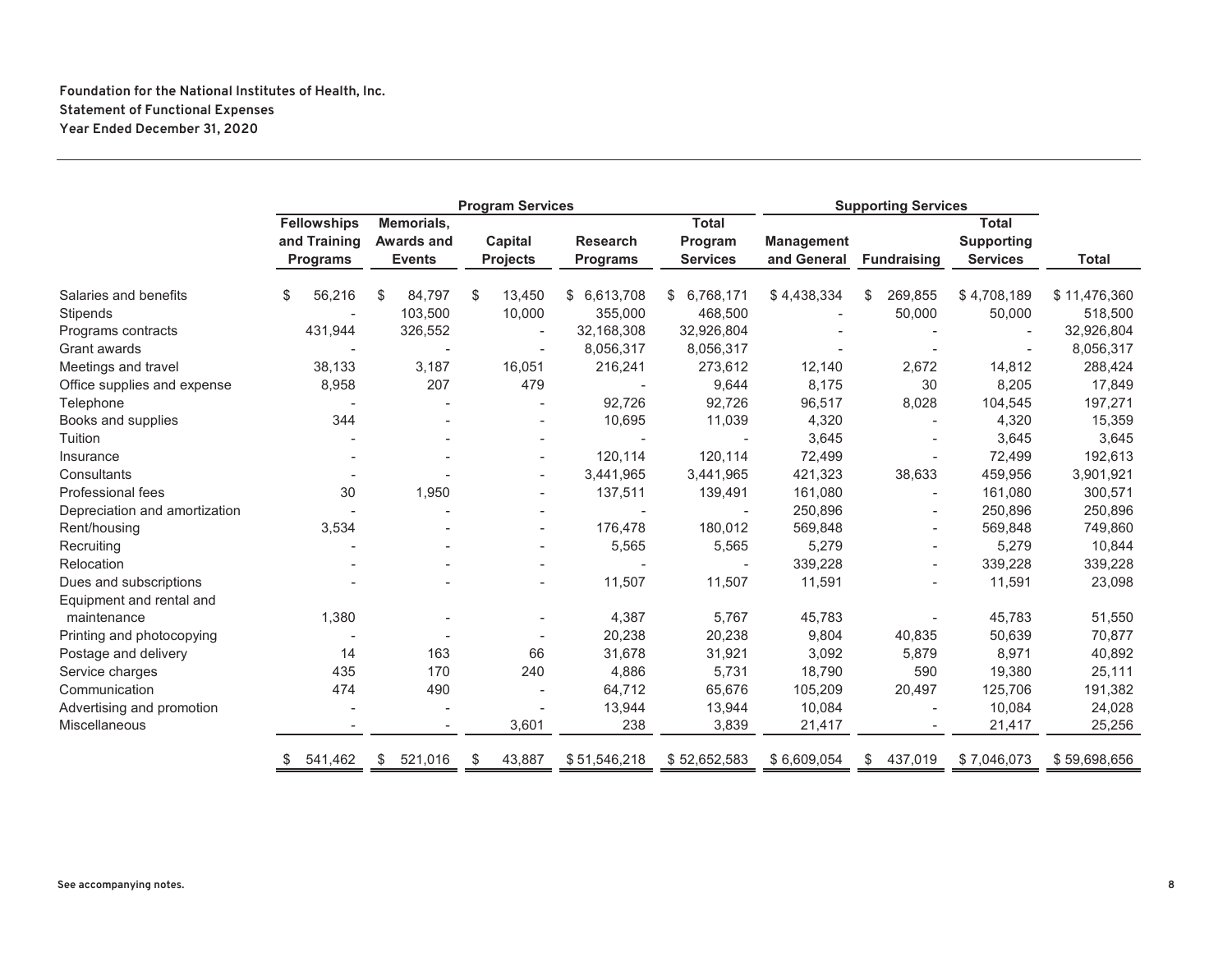|                                                                                                          | 2021 |                |    | 2020           |  |  |
|----------------------------------------------------------------------------------------------------------|------|----------------|----|----------------|--|--|
|                                                                                                          |      |                |    |                |  |  |
| Cash flows from operating activities:                                                                    |      |                |    |                |  |  |
| Change in net assets                                                                                     | \$   | 49,745,106     | \$ | 42,693,926     |  |  |
| Adjustments to reconcile change in net assets to net cash                                                |      |                |    |                |  |  |
| provided by operating activities:                                                                        |      |                |    |                |  |  |
| Depreciation and amortization                                                                            |      | 240,478        |    | 250,896        |  |  |
| Contributions restricted for long-term purposes                                                          |      | (16, 465)      |    | (511,998)      |  |  |
| Net realized and unrealized gain on investments                                                          |      | (719,063)      |    | (1, 238, 818)  |  |  |
| Deferred lease incentive amortization                                                                    |      | (130, 033)     |    | (130, 033)     |  |  |
| Deferred rent liability                                                                                  |      | 12,939         |    | 153,064        |  |  |
| Change in assets and liabilities:                                                                        |      |                |    |                |  |  |
| Contributions receivable                                                                                 |      | (25, 766, 782) |    | (29, 404, 443) |  |  |
| Accrued interest                                                                                         |      | 49,570         |    | 378,522        |  |  |
| Prepaid expenses and other receivables                                                                   |      | (1, 109, 387)  |    | (1,681,824)    |  |  |
| ERC grant receivable                                                                                     |      | 3,186          |    | (350, 943)     |  |  |
| Accounts payable and accrued expenses                                                                    |      | 1,370,406      |    | (2,978,743)    |  |  |
| Charitable gift annuity                                                                                  |      | (5,900)        |    | (6,027)        |  |  |
| Advance receipts on conditional contributions                                                            |      | (992, 500)     |    | (3,815,884)    |  |  |
| Net cash provided by operating activities                                                                |      | 22,681,555     |    | 3,357,695      |  |  |
| Cash flows from investing activities:                                                                    |      |                |    |                |  |  |
| Furniture and equipment acquisitions                                                                     |      | (17, 414)      |    | (143, 599)     |  |  |
| Sales and maturities of investments                                                                      |      | 11,955,373     |    | 115,312,812    |  |  |
| Purchase of investments                                                                                  |      | (57, 658, 312) |    | (85, 957, 888) |  |  |
| Net cash (used) provided by investing activities                                                         |      | (45, 720, 353) |    | 29,211,325     |  |  |
| Cash flows from financing activities:                                                                    |      |                |    |                |  |  |
| Contributions restricted for investment in endowment                                                     |      | 16,465         |    | 511,998        |  |  |
| Net (decrease) increase in cash and cash equivalents                                                     |      | (23, 022, 333) |    | 33,081,018     |  |  |
| Cash and cash equivalents, beginning of year                                                             |      | 62,837,436     |    | 29,756,418     |  |  |
| Cash and cash equivalents, end of year                                                                   |      | 39,815,103     | \$ | 62,837,436     |  |  |
| Supplemental disclosure of noncash transactions:<br>Leasehold improvements acquired with lease incentive | \$   |                | \$ | 481,735        |  |  |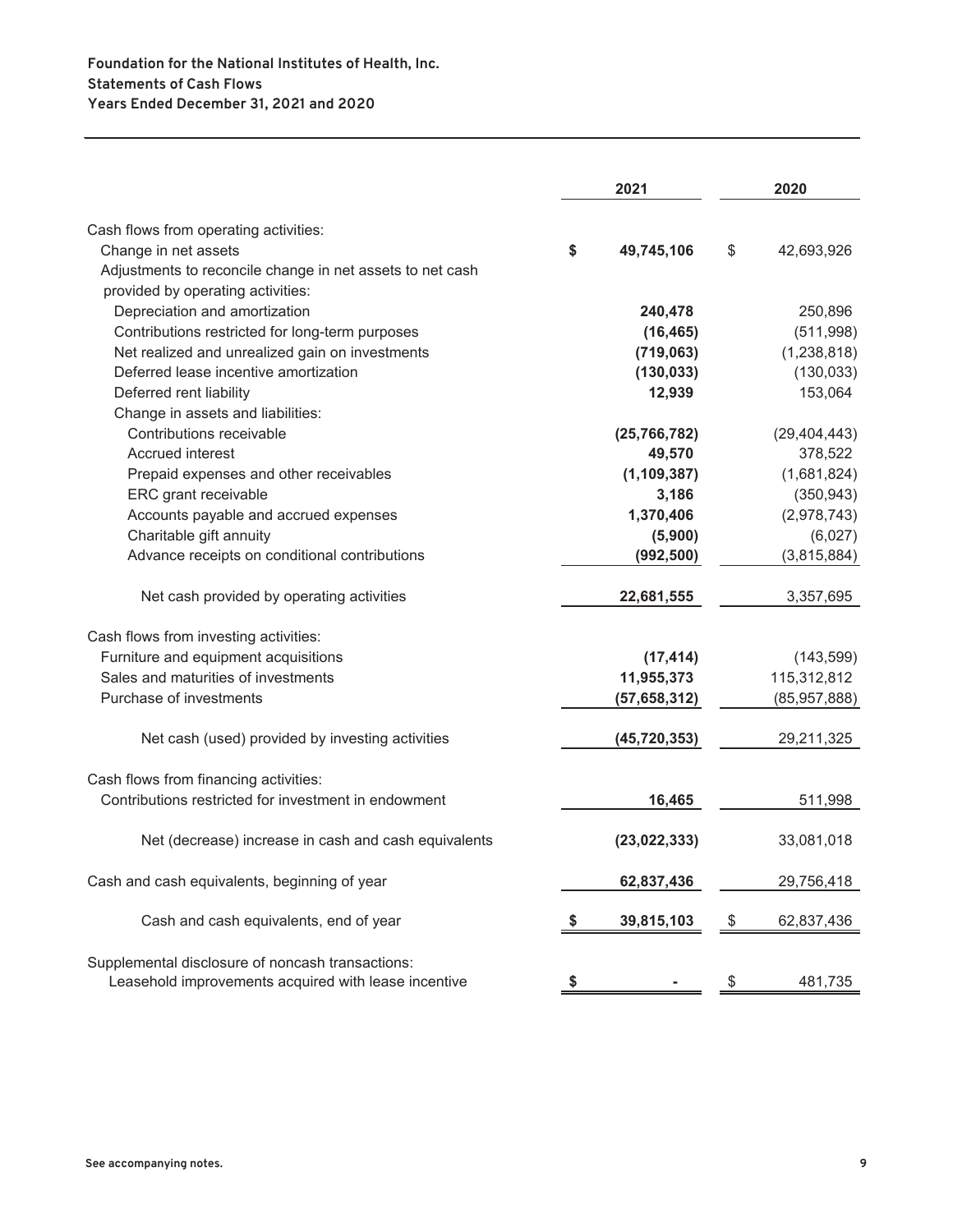### **Notes to Financial Statements**

#### **1. Organization and Nature of Activities**

Foundation for the National Institutes of Health, Inc. (Foundation) is a not-for-profit organization, whose mission is to create and lead alliances and public-private partnerships that advance breakthrough biomedical discoveries and improve the quality of people's lives.

#### **2. Summary of Significant Accounting Policies**

#### *Basis of accounting*

The financial statements of the Foundation have been prepared on the accrual basis of accounting and, accordingly, reflect all significant receivables, payables, and other liabilities.

#### *Basis of presentation*

The Foundation reports information regarding its financial position and activities according to two classes of net assets: without donor restrictions and with donor restrictions.

- Net assets without donor restrictions not subject to donor-imposed restrictions and may be expended for any purpose in performing the primary objectives of the organization. These net assets may be used at the discretion of the Foundation's management and the board of directors.
- Net assets with donor restrictions subject to stipulations imposed by donors, and grantors. Some donor restrictions are temporary in nature; those restrictions will be met by actions of the Foundation or by the passage of time. Other donor restrictions are perpetual in nature, whereby the donor has stipulated the funds be maintained in perpetuity.

#### *Estimates*

The preparation of financial statements in conformity with accounting principles generally accepted in the United States of America requires management to make estimates and assumptions that affect the reported amounts of assets and liabilities and disclosure of contingent assets and liabilities at the date of the financial statements and the reported amounts of revenues and expenses during the reporting period. Accordingly, actual results could differ from those estimates.

#### *Cash and cash equivalents*

For purposes of the financial statement presentation, cash and cash equivalents includes all cash on hand, demand accounts, and highly-liquid investments with original maturities of three months or less, excluding temporarily uninvested money market funds held in brokerage accounts.

#### *Investments*

Investments are reported at market value. Realized gains or losses are recognized upon sale or disposal. Interest income is recorded on the accrual basis. Dividends are recorded on the ex-dividend date. Unrealized gains and losses, due to market fluctuations during the year, are recognized at year-end.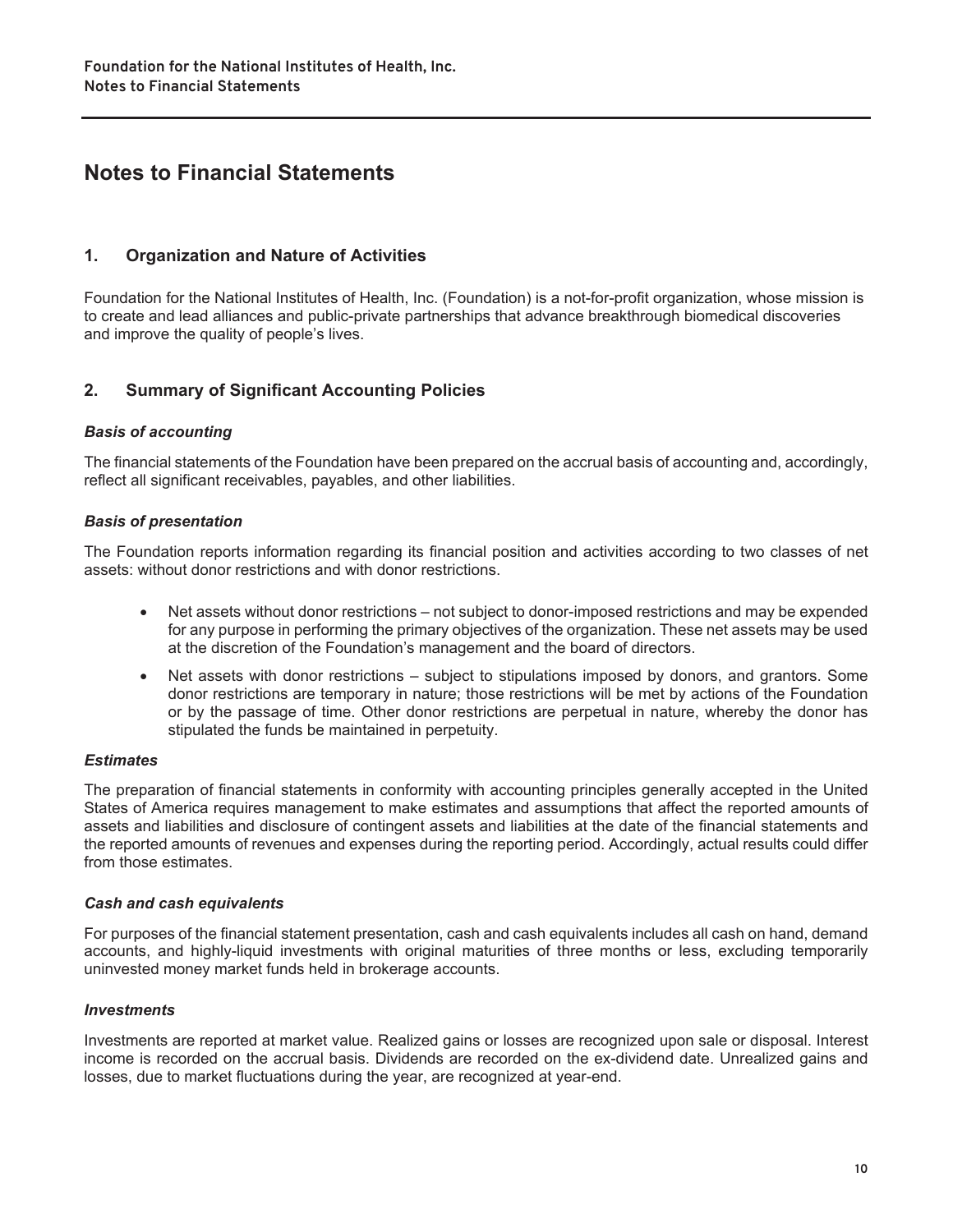#### *Contributions and other receivables*

Unconditional contributions receivable that are expected to be collected within one year are recorded at net realizable value. Unconditional contributions to be collected in more than one year are recorded at net present value, which approximates fair value. Conditional contributions receivable are recognized when the conditions on which they depend are substantially met. Credit risk for contributions receivable is concentrated, as a significant amount of contributions receivable are received from a few donor organizations. Other receivables are stated at net realizable value and are deemed fully collectible by management.

#### *Allowance for uncollectible receivables*

Contributions receivable are stated at unpaid balances, less an allowance for doubtful accounts. Management has established an allowance for uncollectible contributions receivable based on a review of historical collections. Receivables are considered delinquent if full principal payments are not received in accordance with the contractual terms. It is the Foundation's policy to charge off uncollectible accounts receivable when management determines the receivable will not be collected. Amounts recorded as other receivables are deemed to be fully collectible by management. Accordingly, an allowance has not been recorded for those receivables.

#### *Property and equipment*

Property and equipment purchases are recorded at cost. Depreciation is computed using the straight-line method based on the following estimated useful lives:

| Furniture and equipment | 3 - 5 years |
|-------------------------|-------------|
| Leasehold improvements  | 15 years    |

The Foundation's policy is to capitalize furniture and equipment purchased with a cost of \$1,000 or more. Donated equipment is recorded at fair value at the date of contribution.

#### *Deferred rent and incentives*

Deferred rent is recorded and amortized to the extent the total minimum rental payments allocated to the current period on a straight-line basis exceed or are less than the cash payments required. Deferred leasehold incentives are recorded and amortized over the life of the lease.

#### *Contributions*

Contributions received are recorded as net assets without donor restrictions or net assets with donor restrictions, depending on the existence and/or nature of any donor-imposed restrictions. When a restriction expires (that is, when a stipulated time restriction ends or purpose restriction is accomplished), net assets with donor restrictions are reclassified to net assets without donor restrictions and reported in the statements of activities as net assets released from restrictions. Grants and contributions considered to be nonexchange transactions that include donorimposed conditions are recognized as revenue when the condition is met. Funds received by the Foundation for conditional contributions are recorded as a liability until the conditions are met.

#### *Grant revenues*

Amounts received under grant awards are considered exchange transactions and are recognized as unrestricted revenue when the related expenses are incurred. Unexpended amounts received are recorded as deferred grant revenue. Expenditures in excess of receipts are recorded as grants receivable.

#### *Agency transactions*

The Foundation recognizes a liability equal to the fair value of assets received by the Foundation for which the donor stipulates that the assets are to be used on behalf of the donor or another entity (the beneficiary) or to be transferred to another entity.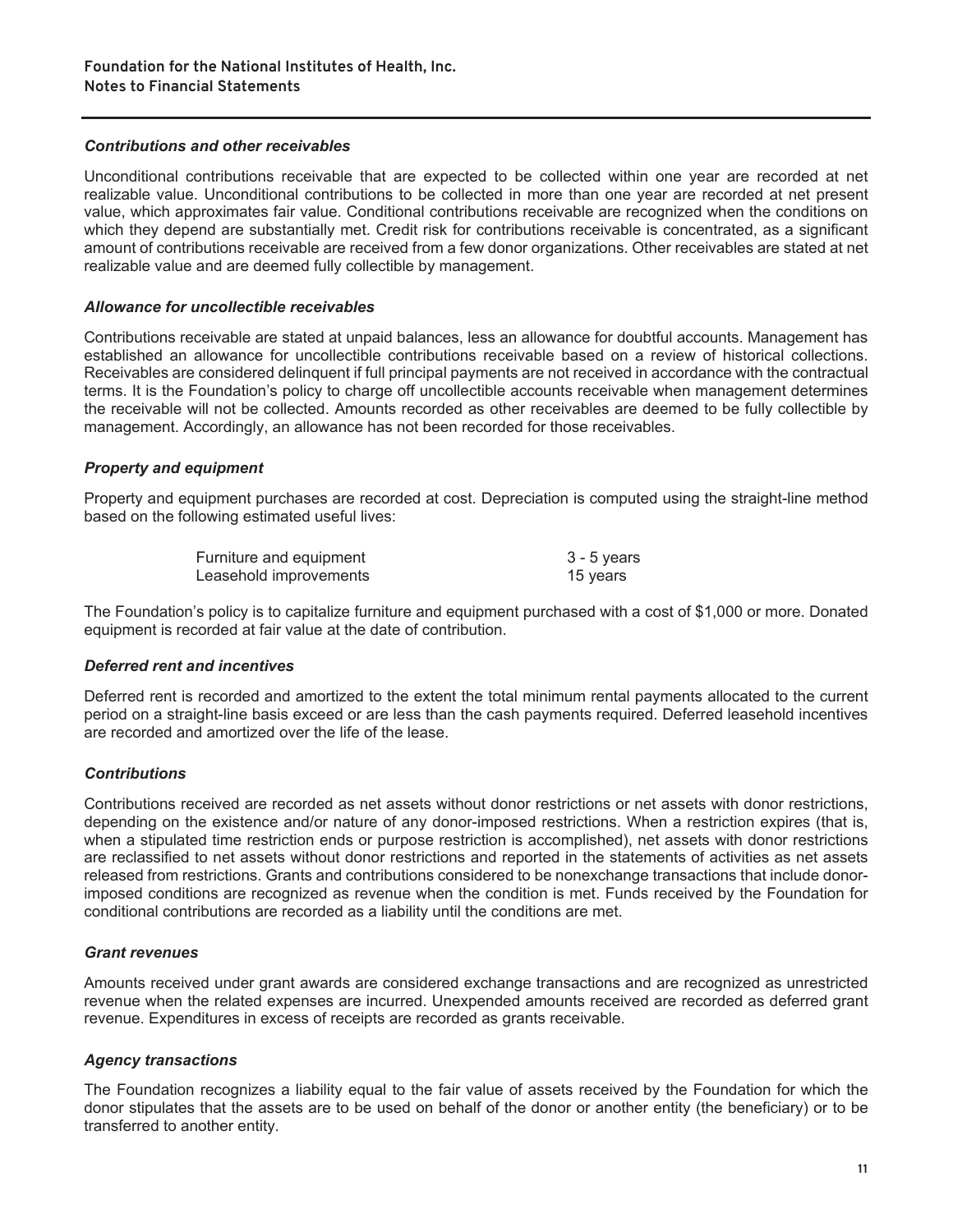#### *Transfers from NIH revenue recognition*

Transfers from NIH are recognized as revenue in the year they are approved.

#### *Fundraising event revenue recognition*

Amounts received to attend the annual award ceremony are considered exchange transactions as a reciprocal benefit is received by the attendees. The revenues associated with this event are recognized at a point in time, on the date of the event, at which time the Foundation's performance obligation is satisfied. There are no elements of variable consideration, contract costs, or significant financing components associated with this revenue.

#### *Functional expenses*

The costs of providing program and other activities have been summarized on a functional basis in the financial statements. Accordingly, certain costs have been allocated among program services and supporting services benefited. Such allocations are determined by management on an equitable basis.

The expenses that are allocated include the following:

| <b>Expense</b>                       | Method of<br><b>Allocation</b> |
|--------------------------------------|--------------------------------|
| Salaries and benefits                | Time and effort                |
| Stipends                             | Time and effort                |
| Program contracts                    | Time and effort                |
| Grant awards                         | Time and effort                |
| Meetings and travel                  | Time and effort                |
| Office supplies and expense          | Time and effort                |
| Telephone                            | Headcount/Time and effort      |
| Books and supplies                   | Headcount/Time and effort      |
| Tuition                              | Time and effort                |
| Insurance                            | Headcount                      |
| Consultants                          | Time and effort                |
| Professional fees                    | Time and effort                |
| Depreciation and amortization        | Time and effort                |
| Rent and housing                     | Square footage                 |
| Recruiting                           | Time and effort                |
| Relocation                           | Time and effort                |
| Temporary services                   | Time and effort                |
| Dues and subscriptions               | Time and effort                |
| Equipment and rental and maintenance | Headcount/Time and effort      |
| Printing and photocopying            | Time and effort                |
| Postage and delivery                 | Time and effort                |
| Service charges                      | Time and effort                |
| Communications                       | Time and effort                |
| Advertising and promotion            | Time and effort                |
| Miscellaneous                        | Time and effort                |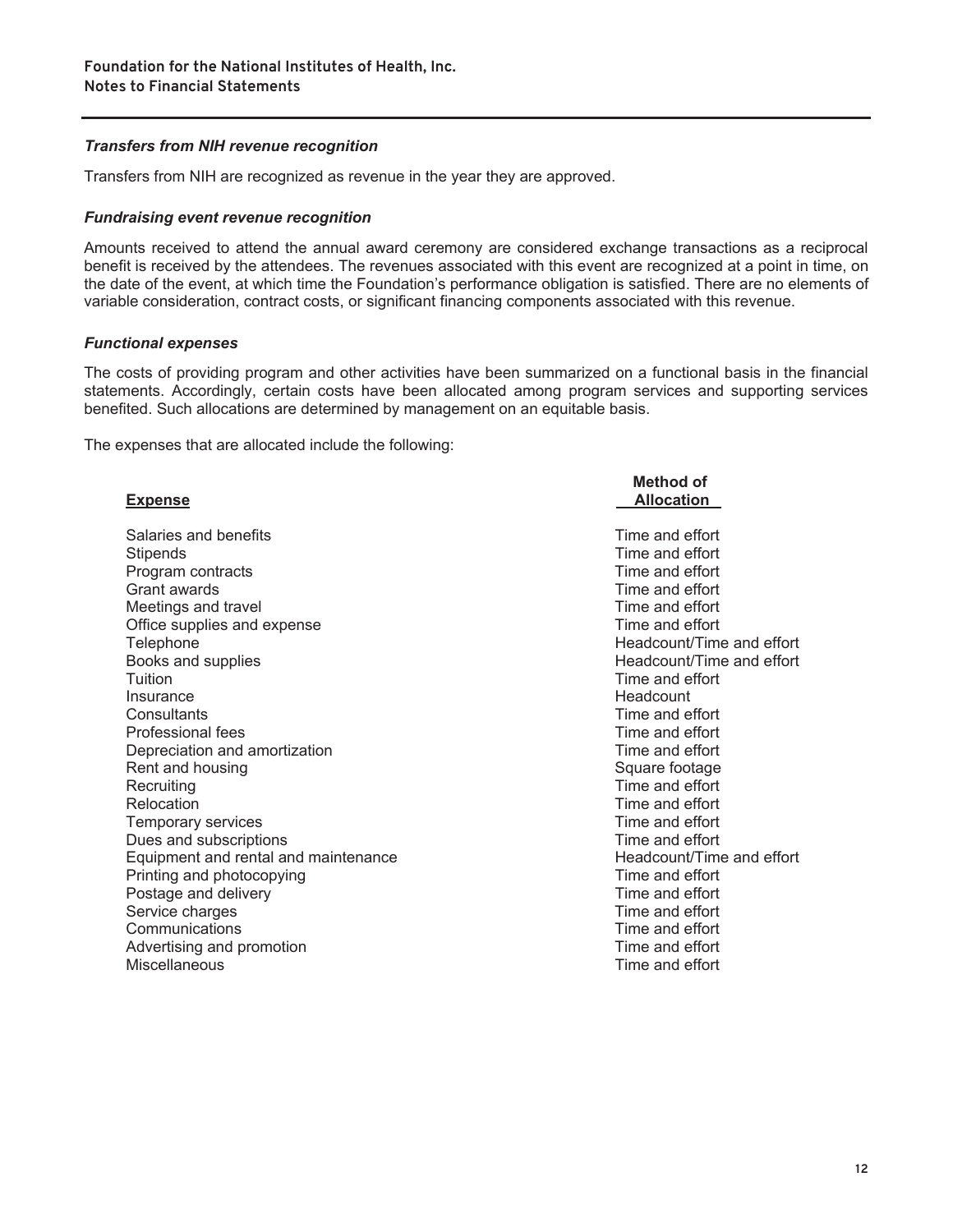#### *Income taxes*

The Foundation is exempt from federal income taxes under Section 501(c)(3) of the Internal Revenue Code; accordingly, the accompanying financial statements do not reflect a provision or liability for federal and state income taxes. The Foundation has determined that it does not have any material unrecognized tax benefits or obligations as of December 31, 2021 and 2020.

#### *Recently issued accounting standards*

#### Leases

In February 2016, the FASB issued ASU 2016-02, *Leases*. Under the new standards, lessees will need to recognize a right-of-use asset and a lease liability for virtually all their leases (other than leases that meet the definition of a short-term lease). The liability will be equal to the present value of lease payments. For statement of activity purposes, the FASB continued the dual model, requiring leases to be classified as either operating or finance. Operating leases will result in straight-line expense (similar to current operating leases) while finance leases will result in a front-loaded expense pattern (similar to current capital leases). Classification will be based on criteria that are largely similar to those applied to current lease accounting. Extensive quantitative and qualitative disclosures will be required to provide greater insight into the extent of revenue and expense recognized and expected to be recognized from existing contracts. The new standard will be effective for the Foundation on January 1, 2022, and the Foundation is currently evaluating the effect this accounting standard may have on its financial statements.

#### Contributed Nonfinancial Assets

In September 2020, the FASB issued ASU 2020-07, *Presentation and Disclosures by Not-for-Profit Entities for Contributed Nonfinancial Assets*. Under this new standard, nonprofit organizations that receive contributed nonfinancial assets, also known as gifts-in-kind, will be required to provide new presentation on the statement of activities and additional disclosures. Contributed nonfinancial assets will be presented as a separate line item from contributed cash and other financial assets on the statement of activities. Nonprofits will also be required to disclose in a note to the financial statements the amounts of contributed nonfinancial assets by category based on the type of gift with a total that agrees to the amount presented on the statement of activities. Further disclosures to be included in the notes to the financial statements will include the Foundation's policy for monetizing or using these assets, any donor-imposed restrictions on the assets, valuation inputs and techniques used to recognize the assets' initial fair values, and the principal market or most advantageous market used in the fair value measurement of the assets. The new standard will be effective for the Foundation on January 1, 2022, and the Foundation is currently evaluating the effect this accounting standard may have on its financial statements.

#### *Reclassifications*

Certain items reported in the prior year financial statements have been reclassified for consistency with the current period presentation. These reclassifications had no effect on net assets or change in net assets.

#### *Subsequent events*

In preparing these financial statements, the Foundation has evaluated events and transactions for potential recognition or disclosure through May 6, 2022, the date the financial statements were available to be issued.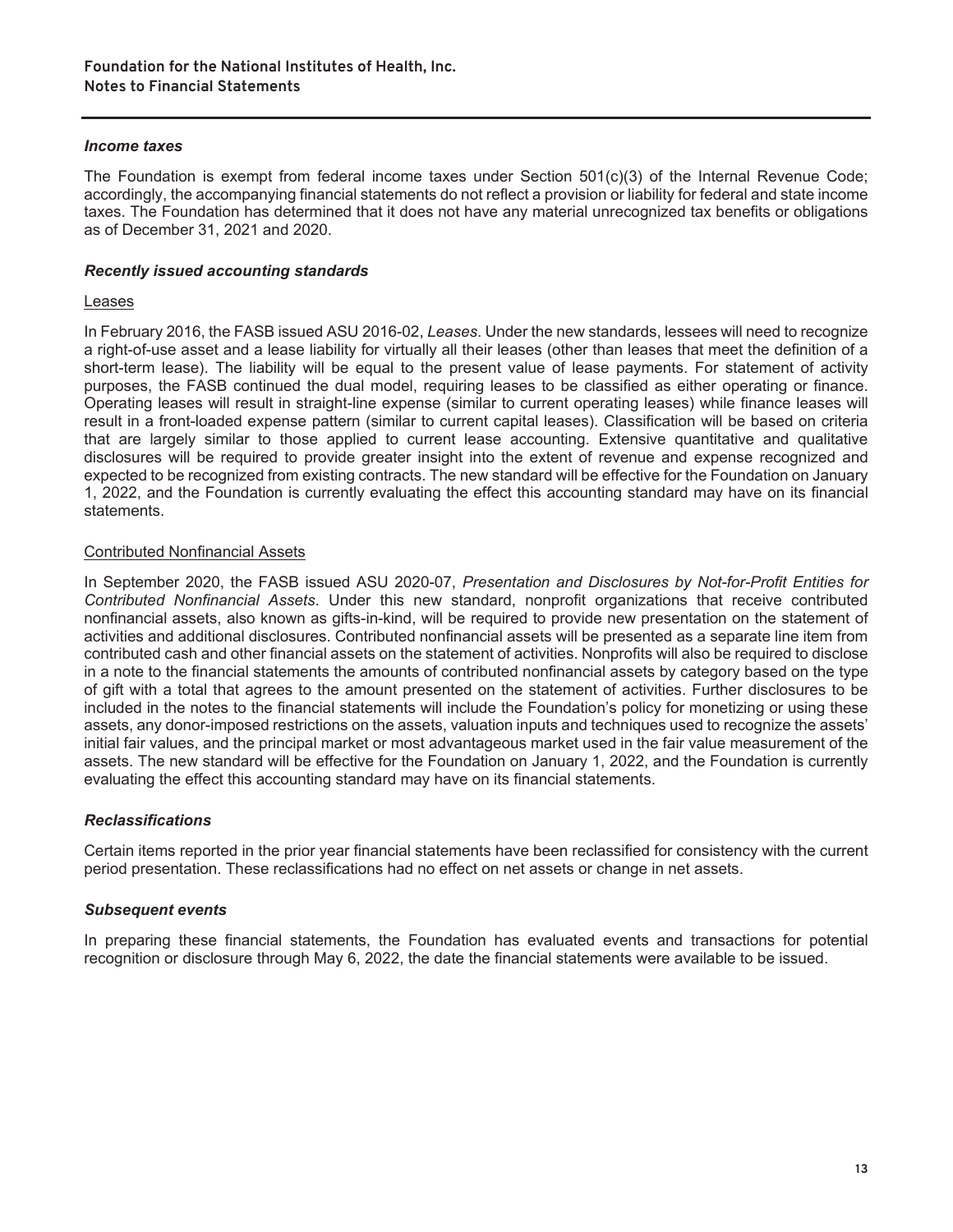#### **3. Availability and Liquidity**

The following represents the Foundation's financial assets at December 31:

|                                                         |    | 2021              | 2020                    |
|---------------------------------------------------------|----|-------------------|-------------------------|
| Financial assets:                                       |    |                   |                         |
| Cash and cash equivalents                               | \$ | 39,815,103        | \$<br>62,837,436        |
| NIH receivable                                          |    | 500,000           | 500,000                 |
| Contributions receivable, net                           |    | 66,625,693        | 40,858,911              |
| Other receivables                                       |    | 3,209,250         | 2,097,652               |
| Investments                                             |    | 109,707,585       | 63,285,583              |
| Total financial assets                                  |    | 219,857,631       | 169,579,582             |
| Less amounts not to be used within one year:            |    |                   |                         |
| Net assets with donor restrictions                      |    | 182,405,111       | 135,835,751             |
| Legacy Fund established by the board                    |    | 1,604,000         | 1,603,000               |
| Quasi endowment established by the board                |    | 18,686,885        | 15,549,000              |
|                                                         |    | 202,695,996       | 152,987,751             |
| Financial assets available to meet general expenditures |    |                   |                         |
| over the next twelve months                             | S  | <u>17.161.635</u> | \$<br><u>16,591,831</u> |

The Foundation's goal is to maintain financial assets to meet one year of Supporting Services (approximately \$8.3 million). As part of its liquidity plan, excess cash is invested in short-term investments, including money market accounts and high-quality fixed income securities with a maximum maturity of 3 years.

#### **4. Concentration of Credit Risk**

Financial instruments that potentially subject the Foundation to concentration of credit risk consist of cash transaction accounts. The Foundation places its cash transaction accounts with high credit quality financial institutions. At December 31, 2021 and 2020, the Foundation had deposits in excess of the amount insured by the Federal Deposit Insurance Corporation (FDIC). The Foundation has not experienced any losses in such accounts and management believes it is not exposed to any significant credit risk on cash and cash equivalents.

#### **5. Property and Equipment**

Major classes of property and equipment consisted of the following:

|                                           | 2021             | 2020       |
|-------------------------------------------|------------------|------------|
| Furniture and equipment                   | 1,096,561        | 1,079,148  |
| Leasehold improvements                    | 1,869,159        | 1,869,159  |
|                                           | 2,965,720        | 2,948,307  |
| Accumulated depreciation and amortization | (1, 239, 951)    | (999, 474) |
|                                           | <u>1.725.769</u> | 1,948,833  |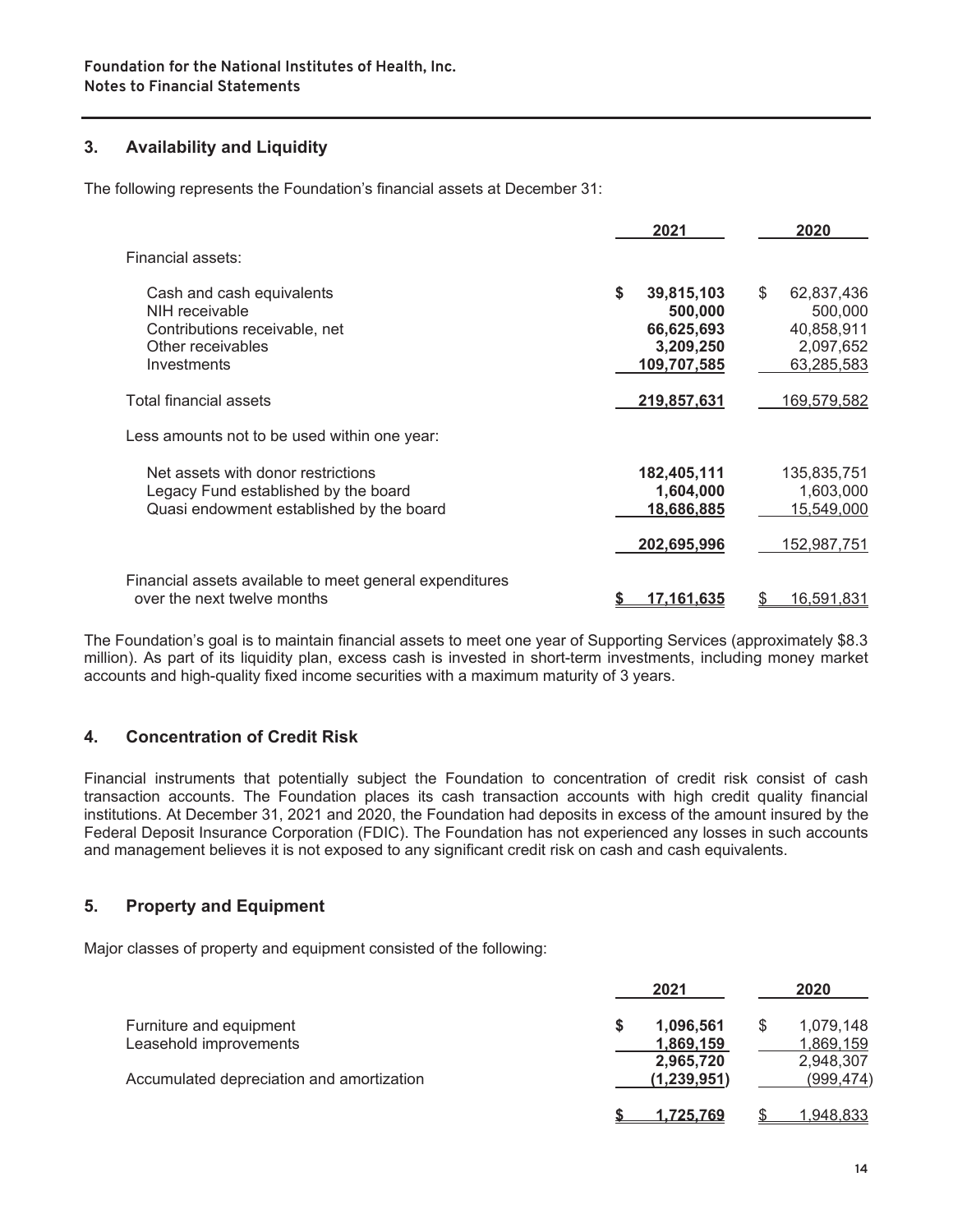#### **6. Investments**

Investments as of December 31, 2021, are summarized as follows:

|                       |   | Cost        | <b>Market</b><br>Value |
|-----------------------|---|-------------|------------------------|
| Money market funds    | S | 8,177,950   | \$<br>8,177,950        |
| U.S. government bonds |   | 65,044,237  | 64,776,949             |
| Corporate bonds       |   | 14,447,958  | 14,216,683             |
| Exchange traded funds |   | 4,118,259   | 5,284,295              |
| Mutual funds          |   | 14,515,211  | 17,251,708             |
|                       |   | 106.303.615 | <u>109.707.585</u>     |

The following schedule summarizes the investment return and its classification for 2021:

|                                                                               | <b>Without Donor</b><br><b>Restrictions</b>       | <b>With Donor</b><br><b>Restrictions</b>                  | Total                                              |
|-------------------------------------------------------------------------------|---------------------------------------------------|-----------------------------------------------------------|----------------------------------------------------|
| Interest and dividends<br>Realized gain<br>Unrealized gain<br>Investment fees | 1,093,882<br>S<br>62.755<br>176,758<br>(183, 504) | 253,000<br>114,257<br>365,293<br>$\overline{\phantom{a}}$ | 1,346,882<br>S<br>177,012<br>542,051<br>(183, 504) |
| Total investment return                                                       | 1.149.891                                         | <u>732.550</u>                                            | <u>1.882.441</u>                                   |

Investments as of December 31, 2020, are summarized as follows:

|                       |   | Cost       |   | <b>Market</b><br>Value |
|-----------------------|---|------------|---|------------------------|
| Money market funds    | S | 3,649,303  | S | 3,649,303              |
| U.S. government bonds |   | 41,735,670 |   | 41,959,728             |
| Exchange traded funds |   | 2,086,390  |   | 2,355,265              |
| Mutual funds          |   | 12,891,380 |   | 15,321,287             |
|                       |   | 60,362,743 |   | 63,285,583             |

The following schedule summarizes the investment return and its classification for 2020:

|                                                                               | <b>Without Donor</b><br><b>Restrictions</b>  | <b>With Donor</b><br><b>Restrictions</b> | Total                                          |
|-------------------------------------------------------------------------------|----------------------------------------------|------------------------------------------|------------------------------------------------|
| Interest and dividends<br>Realized gain<br>Unrealized gain<br>Investment fees | 1,386,150<br>64,135<br>753,283<br>(172, 078) | 336,807<br>S<br>6,223<br>415.177         | 1,722,957<br>70,358<br>1,168,460<br>(172, 078) |
| Total investment return                                                       | 2,031,490                                    | 758,207                                  | 2,789,697                                      |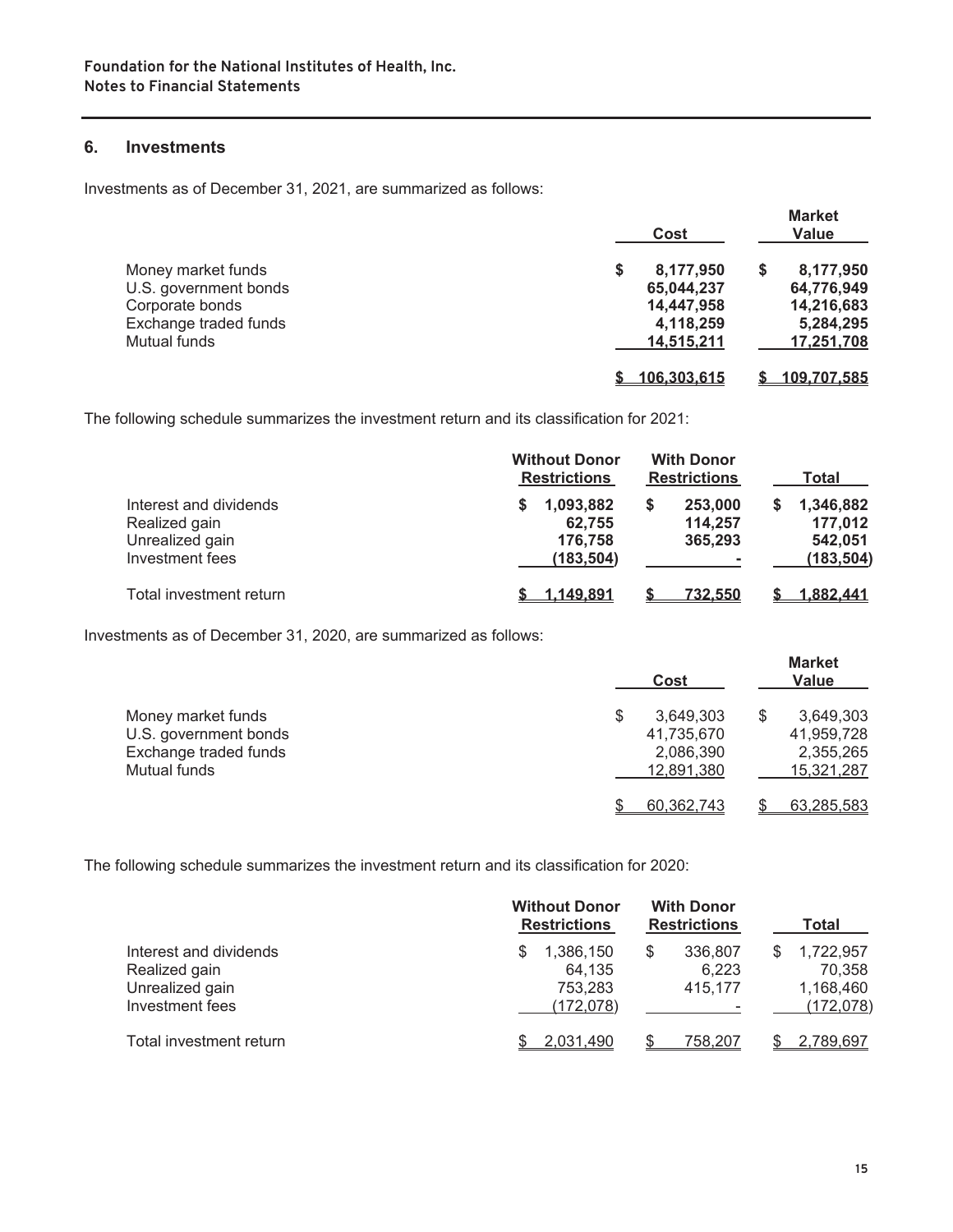#### **7. Contributions Receivable**

Contributions receivable at December 31, were as follows:

|                                                                                        | 2021                     | 2020                          |
|----------------------------------------------------------------------------------------|--------------------------|-------------------------------|
| Receivable in less than one year<br>Receivable in one to five years                    | 43,347,234<br>23,817,562 | 21,047,937<br>S<br>20,272,058 |
| Total unconditional contributions receivable                                           | 67,164,796               | 41,319,995                    |
| Discounts to net present value<br>Allowance for uncollectible contributions receivable | (524, 103)<br>(15,000)   | (446, 084)<br>(15,000)        |
| Net unconditional contributions receivable                                             | 66.625.693               | 40.858.911                    |

The discount rate used on long-term contributions receivable was 2.25% in 2021 and 2020.

#### **8. Conditional Contributions Receivable**

As of December 31, the Foundation had the following contributions receivable subject to donor conditions:

|                                                                         | 2021       | 2020          |
|-------------------------------------------------------------------------|------------|---------------|
| Conditioned upon the funder not notifying the Foundation by a specific  |            |               |
| date that they do not wish to fund the program:                         |            |               |
| Using Biomarkers to Predict TB Treatment Duration                       | \$         | \$<br>956,860 |
| Lurie Prize in Biomedical Research                                      |            | 100,000       |
| <b>Pew Latin American Fellows Awards</b>                                | 199,500    | 296,625       |
| Efficacy of Heterodimeric IL-15 Treatment Regimens in Reducing          |            |               |
| <b>SIV Reservoir</b>                                                    |            | 765,405       |
| Conditioned upon meeting certain milestones and/or the funder not       |            |               |
| cancelling:                                                             |            |               |
| NIH Medical Research Scholars Program                                   | 120,000    | 150,000       |
| Alzheimer's Disease Neuroimaging Initiative-3                           |            | 228,332       |
| Biomarkers Consortium Treatments Against Rheumatoid                     |            |               |
| Arthritis and Effect on FDG PET-CT                                      | 60,000     | 60,000        |
| Amgen NIH Scholars Program                                              | 167,500    | 335,000       |
| Pamela Anne Cafritz Renal Cell Carcinoma Award                          |            | 100,000       |
| Biomarkers Consortium Osteoarthritis Biomarkers Qualification           |            | 700,000       |
| Biomarkers Consortium Inflammatory Markers for Neurodegenerative        |            |               |
| and Mood Disorders                                                      | 554,500    | 554,500       |
| Biomarkers Consortium ctDNA Reference Standards                         |            | 490,271       |
| Chemotherapeutic Impact on the Immune MicroEnvironment                  |            |               |
| Project (ChIIME)                                                        |            | 1,250,000     |
| Participation of Native American Students in the National Institute for |            |               |
| Neurological Disorders and Stroke (NINDS)                               | 30,000     | 60,000        |
| Non-Invasive BioMarkers of MetaBolic Liver DiseasE (NIMBLE)             |            |               |
| (Project is not yet launched)                                           |            | 5,845,888     |
| 2020 NINDS SIP                                                          | 30,000     |               |
| Bespoke Gene Therapy Consortium                                         | 12,850,000 |               |
| Measurable Residual Disease in Multiple Myeloma                         | 390,000    |               |
| Understanding NHP protection against TB induced by Intravenous          |            |               |
| <b>BCG</b>                                                              | 381,084    | 2,399,613     |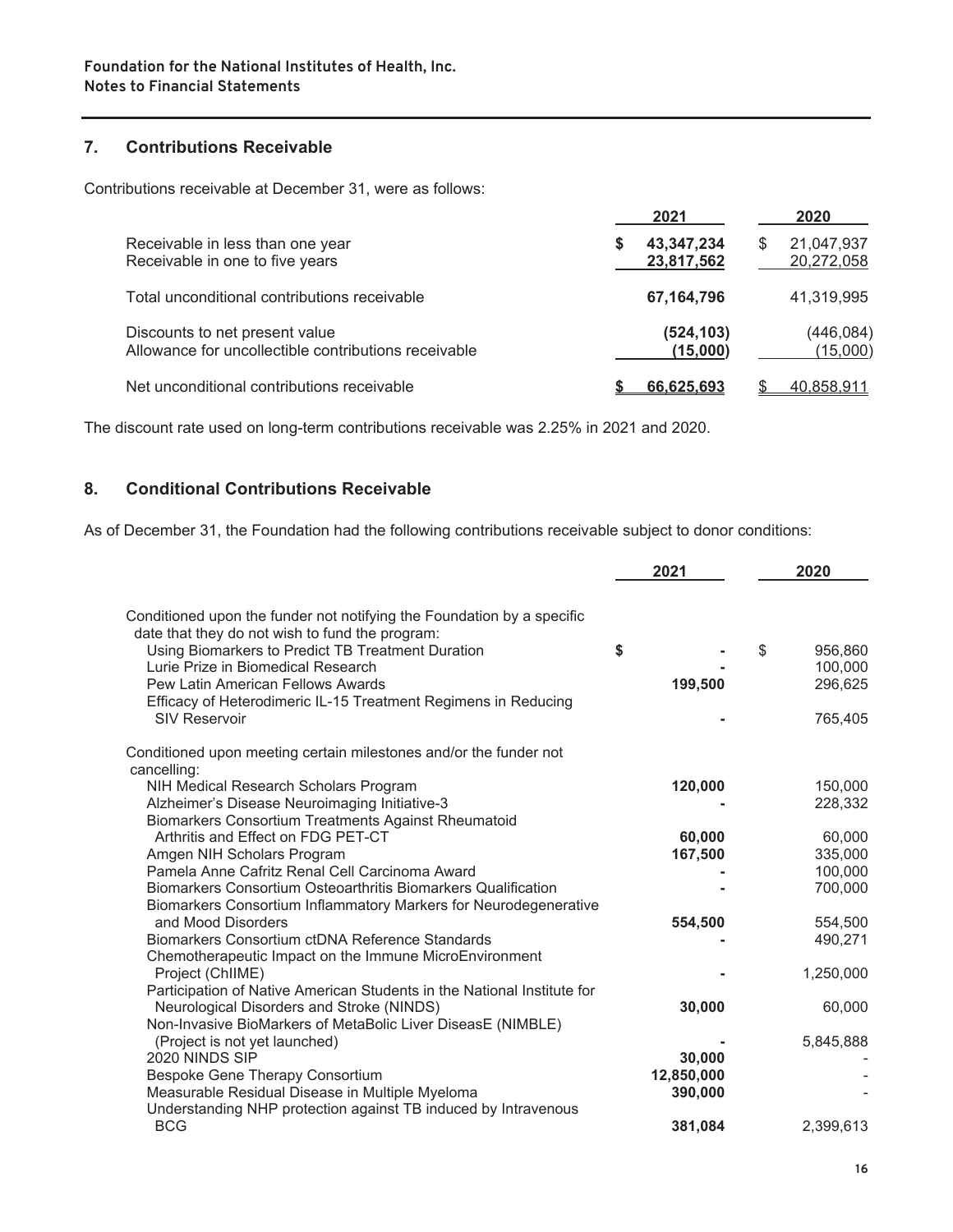| Accelerating Medicines Partnership: RA, SLE & Related              |            |                  |
|--------------------------------------------------------------------|------------|------------------|
| Autoimmune Disorders                                               | 400,000    |                  |
| CAR-T                                                              | 111,250    | 556,251          |
| ADNI - Amyloid PET Early Frames Add on Study                       |            | 50,000           |
| Biomarkers Consortium - Plasma Abeta project                       |            | 1,201,717        |
| 2019 NINDS/CNS Getch Scholar                                       | 100,000    | 100,000          |
| A-Plus Trial (NICHD Global Network) Multi-site Efficacy and Safety |            |                  |
| Trial of Intrapartum Azithromycin in LMICs                         | 2,412,518  | 3,499,008        |
| Mucosal Healing in Ulcerative Colitis                              | 3,436,666  | 3,436,665        |
| GeneConvene Global Collaborative                                   | 12,564,694 | 15,564,694       |
| Accelerating Medicines Partnership - Schizophrenia                 | 3,800,000  | 3,600,000        |
| NIP- Metastatic Prostate Cancer                                    | 100,000    | 200,000          |
| <b>BC-Cachexia</b>                                                 | 950,000    | 950,000          |
| Joram Piatigorsky Basic Science Lecture and Award                  | 300,000    | 600,000          |
| Neurofilament (Nf) as a Fluid Biomarker of Neurodegeneration       |            | 32,534           |
| The Partnership to Accelerate Novel TB Regimens (PAN-TB)           | 737,580    | 737,580          |
| Accelerating Medicines Partnership -                               |            |                  |
| Alzheimer's Disease 2.0 (AMP-AD 2.0)                               |            | 3,228,000        |
| mRNA encoded HIV Env-Gag virus-like-particle (VLP)                 |            |                  |
| vaccines (mRNA VLPs)                                               | 389,908    | 389,908          |
| CCVIMC.2.0                                                         | 9,019,856  |                  |
| Biomarkers for Early Detection of Preeclampsia                     | 140,000    |                  |
| SV2A PET Tracer as a Biomarker for Synaptic Density                | 478,788    |                  |
| Accelerating Medicines Partnership - Common Metabolic              |            |                  |
| Diseases (AMP CMD)                                                 | 10,200,000 |                  |
| Measurable Residual Disease in Acute Myeloid Leukemia              | 3,375,000  |                  |
| Accelerating Medicines Partnership: AIM                            | 12,810,000 | 400,000          |
|                                                                    |            |                  |
|                                                                    | 76,108,844 | 48,838,851<br>\$ |

Since these represent conditional contributions receivable, they are not recorded as contributions receivable and contribution revenue until donor conditions are met.

#### **9. Board Designated Net Assets**

The Board of Directors has established three board designated funds as follows at December 31:

|                                                          | 2021                                 | 2020                                       |
|----------------------------------------------------------|--------------------------------------|--------------------------------------------|
| Endowment Fund<br><b>Contingency Fund</b><br>Legacy Fund | 18,686,885<br>3,000,000<br>1,604,000 | \$<br>15,549,000<br>2,000,000<br>1,603,000 |
|                                                          | 23,290,885                           | <u>19,152,000</u>                          |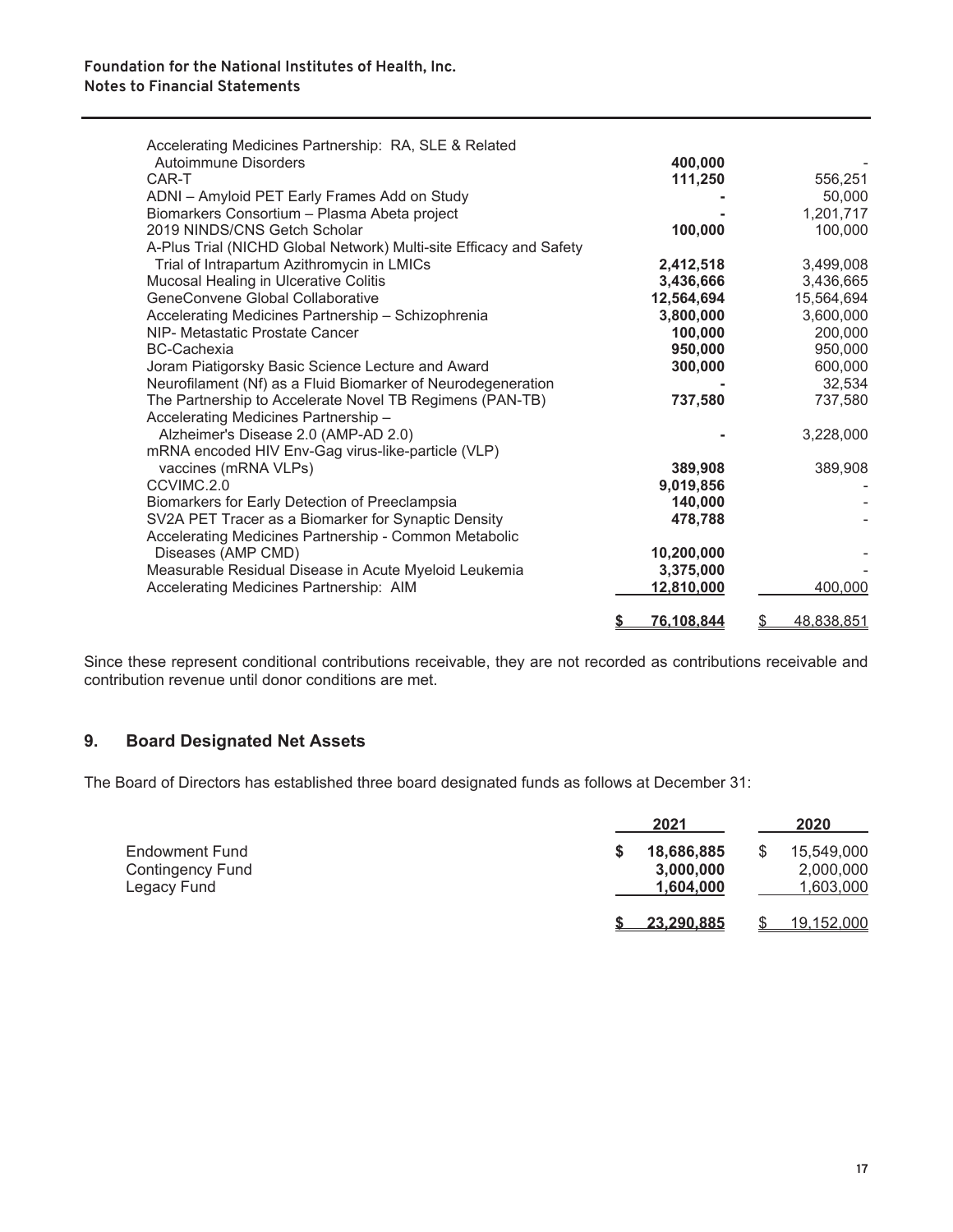#### **10. Net Assets with Donor Restrictions**

As of December 31, net assets with donor restrictions were available for the following purposes:

|                                                                                                                         | 2021          | 2020          |
|-------------------------------------------------------------------------------------------------------------------------|---------------|---------------|
| Fellowships and Training Programs:                                                                                      |               |               |
| Amgen Scholars Program                                                                                                  | \$<br>201,729 | \$<br>150,177 |
| Dean R. O'Neill Renal Cell Cancer Research Fund                                                                         | 194,136       | 192,370       |
| Dr. Edward T. Rancic Memorial Fund                                                                                      | 6,708         | 6,705         |
| Dr. John L. Barr Memorial Fund for Cancer Research                                                                      | 680           | 686           |
| Neva Fund                                                                                                               | 28,399        | 28,388        |
| NIH Medical Research Scholarship Program                                                                                | 803,238       | 1,041,159     |
| NOB Fund                                                                                                                | 7,152         | 7,152         |
| Norman P. Salzman Memorial Award and Lecture in Virology                                                                | 258,599       | 234,886       |
| Notkins biomedical Research Fund                                                                                        | 201,811       | 201,737       |
| Robert Whitney Newcomb Memorial Lecture and Internship<br>Sallie Rosen Kaplan Fellowship for Women Scientists in Cancer | 1,592,090     | 1,422,112     |
| Research                                                                                                                | 364,120       | 254,328       |
| Swanson Family Fellowship in Generic Thyroid Benign Chorea and                                                          |               |               |
| IgA Deficiency (TTF-1)                                                                                                  |               | 92,500        |
| Memorials, Awards and Events:                                                                                           |               |               |
| Adam J. Berry Memorial Fund                                                                                             | 12,802        | 8,146         |
| <b>Breast Cancer Summit 2</b>                                                                                           | 65,198        | 65,198        |
| Celebrating 50 Years of Brain Research: New Discoveries, New Hope                                                       | 171,451       | 171,451       |
| Dr. Anita Roberts Memorial Fund                                                                                         | 24,150        | 24,150        |
| Dr. Jane M. Sayer Vision Research Lecture and Award                                                                     | 312,151       | 274,883       |
| Edna Williams Curl & Myron R. Curl Endowment for Multiple Sclerosis                                                     |               |               |
| Research                                                                                                                | 67,395        | 67,370        |
| Human Genome Exhibition                                                                                                 | 9,245         | 9,245         |
| John Laws Decker Memorial Fund                                                                                          | 2,347         | 2,346         |
| Joram Piatigorsky Basic Science Lecture and Award                                                                       | 701,608       | 401,380       |
| Kovler Prize for Excellence in Science Journalism                                                                       | 197,258       | 300,507       |
| Lurie Prize                                                                                                             | 100,000       | 100,000       |
| MRSP 2020-2021                                                                                                          |               | 156,283       |
| MRSP 2021-2022                                                                                                          | 119,664       |               |
| Michael T. Davis Fund                                                                                                   | 73,072        | 73,072        |
| James T. Wendel Fund                                                                                                    | 1,572,601     |               |
| NINDS/CNSF K12 Scholar Awards Program                                                                                   | 100,000       | 195,000       |
| Pamela Ana Cafritz                                                                                                      | 100,000       | 100,000       |
| Pandemic Response Fund                                                                                                  | 252,451       | 292,107       |
| Stephen E. Straus Award                                                                                                 | 104,944       | 104,903       |
| The Robert and Emily Wurtz Fund to Support Neuroscience Init                                                            | 50,000        |               |
| Capital Projects:                                                                                                       |               |               |
| Edmond J. Safra Family Lodge Bricks and Mortar                                                                          | 79,759        | 79,759        |
| Edmond J. Safra Family Lodge All Programs                                                                               | 50,248        | 39,692        |
| Edmond J. Safra Family Lodge GSK Endowment                                                                              | 757,326       | 538,000       |
| Edmond J. Safra Family Lodge Weinberg Endowment                                                                         | 473,044       | 351,512       |
| Edmond J. Safra Family Lodge Gallin Endowment                                                                           | 104,365       | 111,252       |
| Tracy's Toy Box                                                                                                         | 7,941         | 7,941         |
| Research Partnerships:                                                                                                  |               |               |
| Accelerating Medicines Partnership Membership                                                                           | 455,365       | 460,029       |
| Accelerating Medicines Partnership: Type 2 Diabetes                                                                     |               | 3,046,060     |
| Accelerating Medicines Partnership: Alzheimer's                                                                         | 2,323,224     | 2,504,340     |
| Accelerating Medicines Partnership: Alzheimer's Disease 2.0                                                             | 12,988,353    | 7,943,051     |
| Accelerating Medicines Partnership: AIM                                                                                 | 16,053,279    | 100,000       |
| Accelerating Medicines Partnership: Rheumatoid Arthritis and Lupus                                                      | 265,389       | 1,096,038     |
| Accelerating Medicines Partnership: Parkinson's Disease                                                                 | 6,381,076     | 7,604,247     |
| Accelerating Medicines Partnership: Schizophrenia                                                                       | 3,051,180     | 5,223,326     |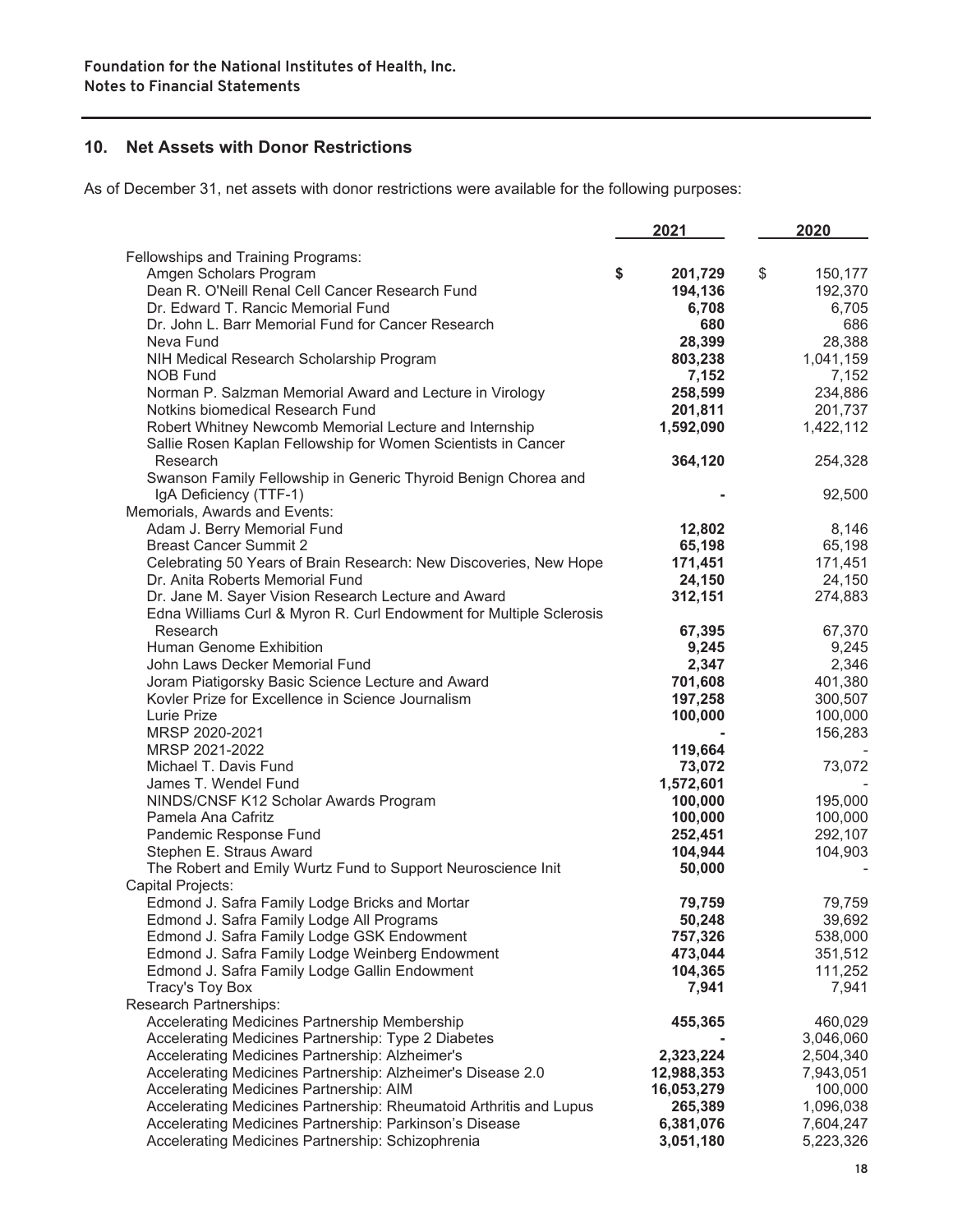| Accelerating Medicines Partnership:                                 |            |            |
|---------------------------------------------------------------------|------------|------------|
| Common Metabolic Diseases (AMP CMD)                                 | 6,743,993  | 1,681,296  |
| ADNI - Amyloid PET Early Frames Add on Study                        | 716,250    | 677,500    |
| Alzheimer's Disease Neuroimaging Initiative - 3                     | 2,707,081  | 2,715,451  |
| AMP - Heart Failure- Design Phase                                   | 190,286    | 244,315    |
| A-Plus Trial (NICHD Global Network) Multi-site Efficacy and Safety  |            |            |
| Trial of Intrapartum Azithromycin in LMICs                          | 2,771,029  | 65,134     |
| <b>Biomarker Consortium</b>                                         | 5,058,864  | 3,935,197  |
| Biomarkers Consortium: Atherosclerosis Computer Modeling            | 236,784    | 358,639    |
| Biomarkers Consortium: Bone Quality Project                         | 19,590     | 22,230     |
| Biomarkers Consortium: CABP-Skin Infection                          | 6,657      | 19,263     |
| Biomarkers Consortium: HD-SCA in CRC (High Definition Single Cell   |            |            |
| Analysis of Blood and Tissue Biopsies                               | 32,389     | 32,389     |
| Biomarkers Consortium: Inflammatory Markers for Neurodegenerative   |            |            |
| and Mood Disorders                                                  | 632,750    | 683,943    |
| Biomarkers Consortium: Longitudinal CSF Proteomics                  |            | 11,306     |
| Biomarkers Consortium: MRD Project                                  | 589,021    | 819,021    |
| Biomarkers Consortium: Novel Cardiac Biomarkers in the General      |            |            |
| <b>US Population</b>                                                | 99,924     | 116,732    |
| Biomarkers Consortium: OA BMxQ                                      | 504,169    | 1,231,958  |
| <b>Biomarkers Consortium: Target BMx</b>                            | 66,942     | 82,526     |
| <b>Biomarkers Consortium: Vol-PACT</b>                              | 75,747     | 269,199    |
| Biomarkers Consortium: PACT Implementation                          | 36,789,286 | 42,959,963 |
| Biomarkers for Early Detection of Preeclampsia                      | 356,039    |            |
| BC - Cachexia                                                       | 350,000    | 350,000    |
| <b>Bradley Charitable Gift Annuity</b>                              | 2,664      | 10,240     |
| <b>Cancer Research Fund</b>                                         | 734,142    | 1,443,911  |
| Cancer Research Major Gift                                          | 4,587,225  | 4,587,225  |
| Charles A. Sanders Legacy Fund                                      | 1,126,187  | 1,144,209  |
| Chemotherapeutic Impact on the Immune MicroEnvironment              | 85,614     | 81,204     |
| Comprehensive Cellular Vaccine Immune Monitoring Consortium         |            |            |
| (CVIMC)                                                             | 1,308,859  | 6,875,918  |
| Comprehensive Cellular Vaccine Immune Monitoring Consortium 2.0     |            |            |
| (CVIMC 2.0)                                                         | 5,565,906  |            |
| Consensus Pathway for Gene Drive in Mosquitoes                      | 186,639    | 186,570    |
| ctDNA Reference Standards                                           | 821,314    | 877,809    |
| CSC Symposium 2021                                                  | 29,576     |            |
| Developing Evidence-Based Music Therapies                           |            | 61,850     |
| Deeda Blair Research Initiative Fund for Disorders of the Brain     | 482,293    | 198,018    |
| Epilepsy Research in the Laboratory of Kareem Zaghloul, M.D., Ph.D  |            | 148,212    |
| Fifth Annual Vivian Pinn Scientific Symposium                       | 5,419      |            |
| FNIH Travel support for NIH Scientists                              | 403,162    | 404,330    |
| Follicular Lymphoma Research Fund                                   | 12,150     | 7,650      |
| GeneConvene Global Collaborative                                    | 4,051,690  | 4,095,702  |
| <b>Gilead HIV Cure Grants</b>                                       | 662,405    | 1,414,971  |
| <b>Gramlich Melanoma Research Trust</b>                             | 22,857     | 200,751    |
| Intelligent Sigh and Sound                                          | 29,568     |            |
| iUFV (Combining Epitope-Based Vaccine Design with Informatics-Based |            |            |
| Evaluation to Obtain a Universal Influenza Vaccine)                 | 9,975      | 441,240    |
| Kidney Cancer Research                                              | 200,552    | 67,515     |
| Lung Cancer Master Protocol (LungMAP)                               | 1,517,911  | 2,314,428  |
| mRNA encoded HIV Env-Gag virus-like-particle (VLP) vaccines         | 83,863     | 677,981    |
| Minimal Residual Disease in Acuta Myeloid Leukemia (MRD-AML)        | 1,485,000  |            |
| Mucosal Healing in Ulcerative Colitis                               | 1,593,871  | 1,823,335  |
| Neurofilament (Nf) as a Fluid Biomarker of Neurodegeneration        | 1,944,388  | 664,602    |
| NCTN Data Archive De-Identification Project                         | 133,061    | 133,931    |
| Non-Invasive Biomarkers of Metabolic Liver Disease                  | 12,719,571 | 5,959,610  |
| NIP- Metastatic Prostate Cancer                                     | 7,312      | 48,646     |
| <b>OPIOIDS Stakeholder</b>                                          |            | 100,000    |
| Partnership to Accelerate Novel TB Regimens (PAN-TB)                | 474,952    | 527,210    |
|                                                                     |            |            |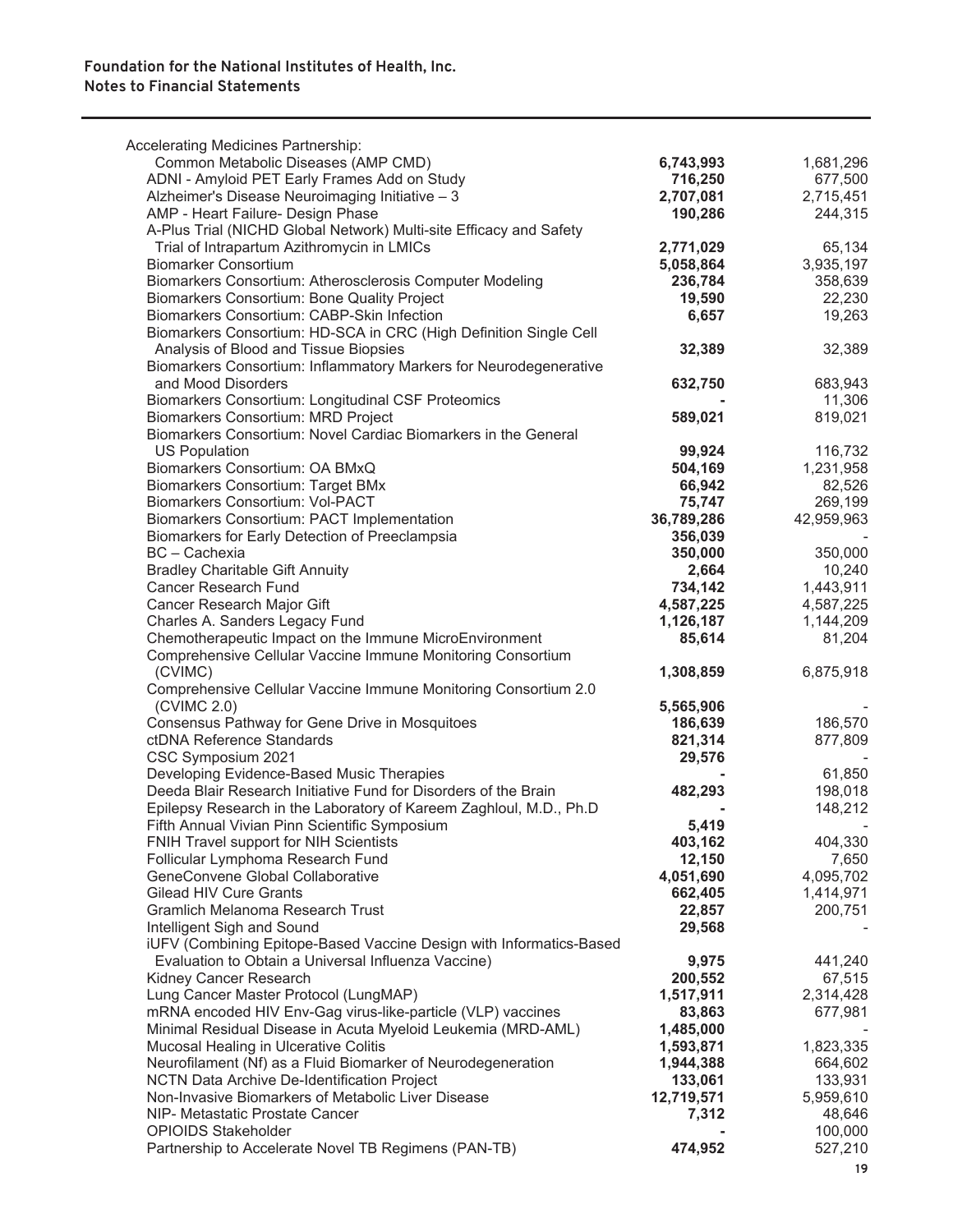#### **Foundation for the National Institutes of Health, Inc. Notes to Financial Statements**

| Partnership for Gene Therapy Manufacturing Technologies<br>Pew Latin American Fellows Awards | 19,102,059<br>70,000 |                   |
|----------------------------------------------------------------------------------------------|----------------------|-------------------|
| Plasma Abeta Project                                                                         | 1,842,522            | 1,056,220         |
| <b>PREDICT-TB</b>                                                                            | 505,917              | 876,312           |
| <b>Risk Assessment GeneConvene Interest</b>                                                  | 1,992,344            | 1,991,619         |
| SHORTEN-TB                                                                                   | 25,436               | 79,873            |
| Solarz Memorial Fund                                                                         | 16,232               | 40,204            |
| Structure-Based Vaccine D                                                                    |                      | 11,167            |
|                                                                                              | 3,027                |                   |
| SV2A PET Tracer as a Biomarker for Synaptic Density                                          | 4,606,999            | 1,150,447         |
| The Lowy Cancer Research Support Fund                                                        | 3,812                | 3,812             |
| <b>Tuberculosis Vaccine</b>                                                                  | 787,106              | 220,022           |
| <b>Other Temporarily Restricted Programs</b>                                                 | 579.267              | 613,217           |
| <b>Total Temporarily Restricted Net Assets</b>                                               | <u>178,455,196</u>   | 131,899,601       |
| Perpetual Endowments:                                                                        |                      |                   |
| Edmond J. Safra Family Lodge:                                                                |                      |                   |
| <b>GlaxoSmithKline Endowment Fund</b>                                                        | 1,500,000            | 1,500,000         |
| Harry and Jeanette Weinberg Endowment at the Edmond J.                                       |                      |                   |
| Safra Family Lodge                                                                           | 830,894              | 830,894           |
| Sallie Rosen Kaplan Fellowship for Women Scientists in Cancer                                |                      |                   |
| Research                                                                                     | 707,772              | 707,771           |
| CarMollNat Muscular Dystrophy Endowment                                                      | 61,249               | 49,853            |
| <b>Futures Fund</b>                                                                          |                      |                   |
|                                                                                              | 850,000              | 847,632           |
| <b>Total Perpetual Endowments</b>                                                            | 3,949,915            | 3,936,150         |
|                                                                                              |                      |                   |
|                                                                                              | 182,405,111          | 135,835,751<br>\$ |

#### **11. Endowments**

The Foundation's endowments consist of individual donor-restricted endowment funds established for a variety of purposes and board designated endowments. Net assets associated with endowment funds are classified and reported based on the existence or absence of donor-imposed restrictions.

#### *Interpretation of relevant law*

The Board of Directors of the Foundation has interpreted the Maryland State Prudent Management of Institutional Funds Act (SPMIFA) as requiring the preservation of the fair value of the original gift as of the gift date of the donorrestricted endowment funds absent explicit donor stipulations to the contrary. As a result of the interpretation, the Foundation retains in perpetuity (a) the original value of the gifts donated to the permanent endowment, (b) the original value of subsequent gifts to the permanent endowment, and (c) accumulations to the permanent endowment made in accordance with the direction of the applicable donor gift instrument at the time of the accumulation to the fund. Donor-restricted amounts not retained in perpetuity are subject to appropriation for expenditures by the Foundation in a manner consistent with the standard of prudence prescribed by SPMIFA. The Foundation considers the following factors in making a determination to appropriate or accumulate donor-restricted endowment funds:

- 1. The duration and preservation of the fund
- 2. The purposes of the Foundation and the donor-restricted endowment fund
- 3. General economic conditions
- 4. The possible effect of inflation and deflation
- 5. The expected total return from income and the appreciation of investments
- 6. Other resources of the Foundation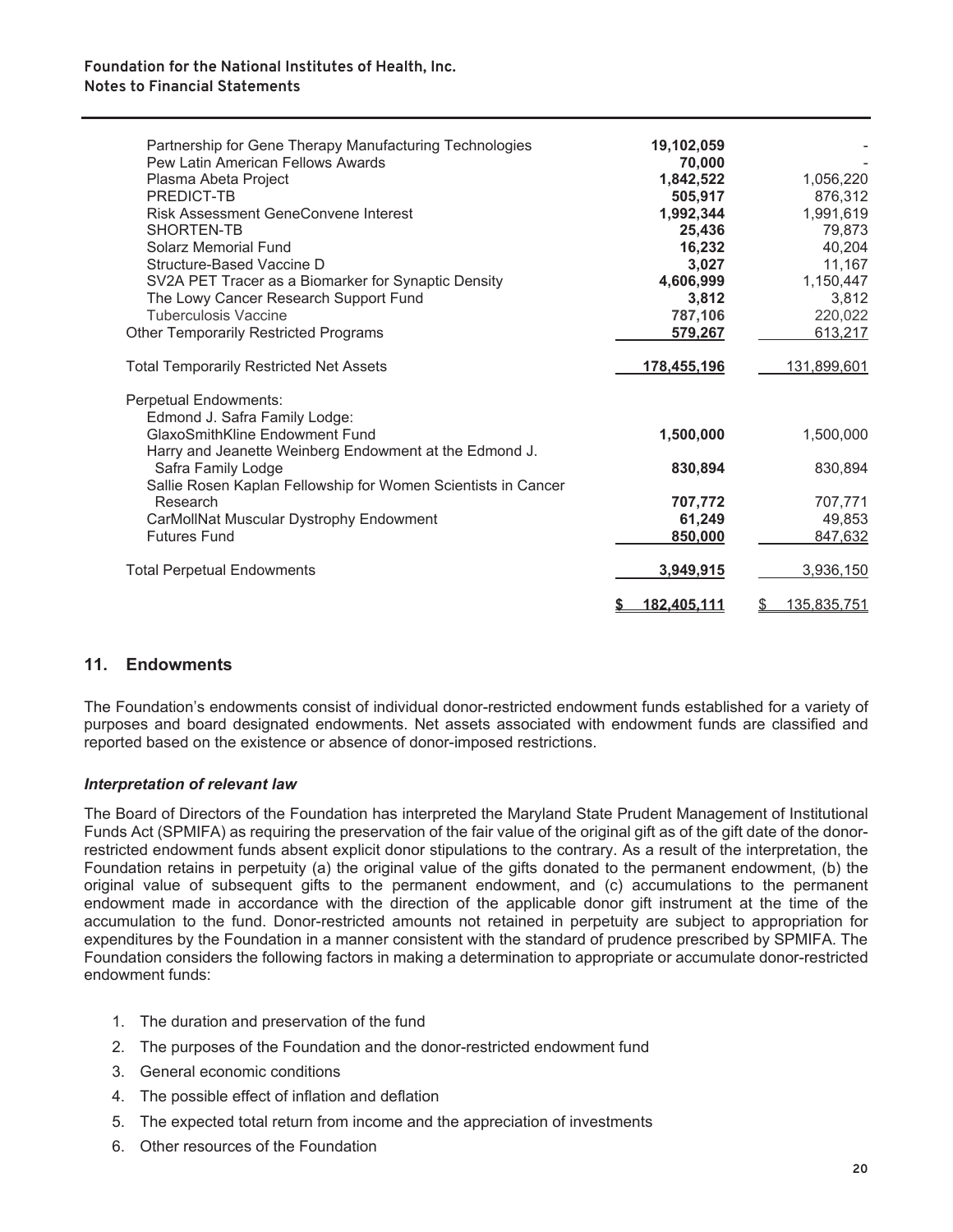#### 7. The investment policies of the Foundation

The endowment net asset composition, by type of fund, was as follows as of December 31, 2021:

|                                                                                                                                                         | <b>Without Donor</b><br><b>Restrictions</b> | <b>With Donor</b><br><b>Restrictions</b> | Total        |
|---------------------------------------------------------------------------------------------------------------------------------------------------------|---------------------------------------------|------------------------------------------|--------------|
| Board-designated endowment funds<br>Donor-restricted endowment funds:<br>Original donor-restricted gift amount<br>and amounts required to be maintained | \$18,686,885                                | S                                        | \$18,686,885 |
| in perpetuity by donor                                                                                                                                  | ٠                                           | 3,949,915                                | 3,949,917    |
| Accumulated investment gains                                                                                                                            |                                             | 1,874,334                                | 1,874,332    |
| Total endowment funds                                                                                                                                   | \$18.686.885                                | 5.824.249                                | \$24.511.134 |

The changes in endowment assets were as follows for 2021:

|                                                                  | <b>Without Donor</b><br><b>Restrictions</b> | <b>With Donor</b><br><b>Restrictions</b> | <b>Total</b> |
|------------------------------------------------------------------|---------------------------------------------|------------------------------------------|--------------|
| Endowment net assets, beginning of<br>year<br>Investment return: | \$15,549,000                                | \$5,329,035                              | \$20,878,035 |
| Investment income<br>Net appreciation (realized and              |                                             | 207,994                                  | 207,994      |
| unrealized)                                                      |                                             | 336,670                                  | 336,670      |
| Total investment return                                          |                                             | 544,664                                  | 544,664      |
| Contributions                                                    |                                             | 16,465                                   | 16,465       |
| Additional board designation                                     | 3,137,885                                   |                                          | 3,137,885    |
| Appropriation of endowment assets for<br>expenditure             |                                             | (65, 915)                                | (65, 915)    |
| Endowment net assets, end of year                                | \$18.686.885                                | 5.824.249                                | \$24.511.134 |

The endowment net asset composition, by type of fund, was as follows as of December 31, 2020:

|                                                                                                                                                         | <b>Without Donor</b><br><b>Restrictions</b> | <b>With Donor</b><br><b>Restrictions</b> | Total                  |
|---------------------------------------------------------------------------------------------------------------------------------------------------------|---------------------------------------------|------------------------------------------|------------------------|
| Board-designated endowment funds<br>Donor-restricted endowment funds:<br>Original donor-restricted gift amount<br>and amounts required to be maintained | \$15,549,000                                | S<br>$\overline{\phantom{a}}$            | \$15,549,000           |
| in perpetuity by donor<br>Accumulated investment gains                                                                                                  |                                             | 3,936,150<br>1,392,885                   | 3,936,150<br>1,392,885 |
| Total endowment funds                                                                                                                                   | \$15,549,000                                | \$5,329,035                              | \$20,878,035           |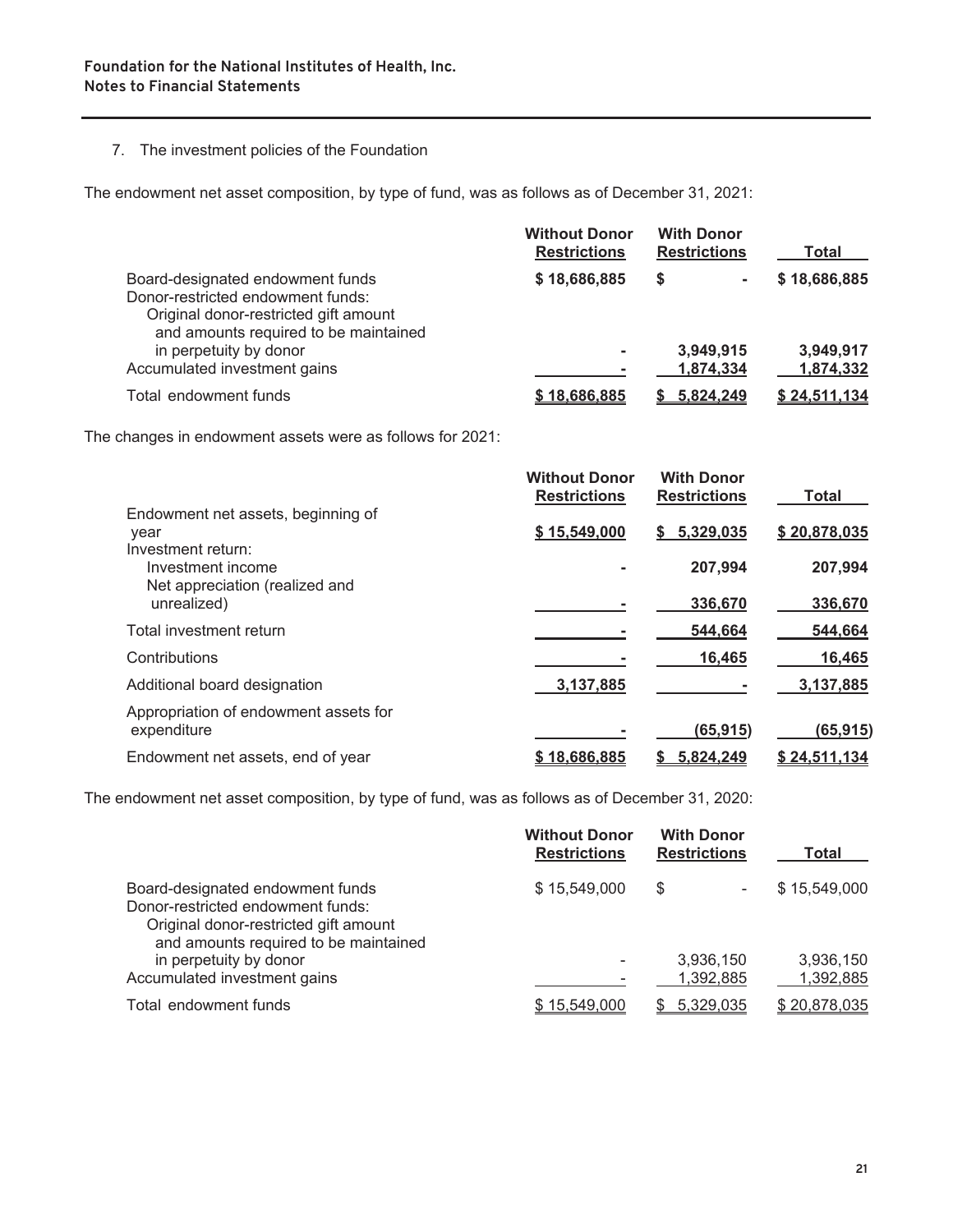The changes in endowment assets were as follows for 2020:

|                                                                           | <b>Without Donor</b><br><b>Restrictions</b> | <b>With Donor</b><br><b>Restrictions</b> | <b>Total</b> |
|---------------------------------------------------------------------------|---------------------------------------------|------------------------------------------|--------------|
| Endowment net assets, beginning of<br>year                                | \$10,412,000                                | \$<br>4,485,505                          | \$14,897,505 |
| Investment return:<br>Investment income<br>Net appreciation (realized and |                                             | 135,663                                  | 135,663      |
| unrealized)                                                               |                                             | 284,319                                  | 284,319      |
| Total investment return                                                   |                                             | 419,982                                  | 419,982      |
| Contributions                                                             |                                             | 511,998                                  | 511,998      |
| Additional board designation                                              | 5,137,000                                   |                                          | 5,137,000    |
| Appropriation of endowment assets for<br>expenditure                      |                                             | (88, 450)                                | (88,450)     |
| Endowment net assets, end of year                                         | \$15,549,000                                | 5,329,035<br>S.                          | \$20,878,035 |
|                                                                           |                                             |                                          |              |

#### *Return objectives and risk parameters*

The Foundation has adopted investment and spending policies for endowment assets that attempt to maximize long-term results, consistent with a prudent level of risk while seeking to maintain the purchasing power of the endowment assets. Endowment assets include those assets of donor-restricted funds that the Foundation must hold in perpetuity or for a donor-specified period or purpose. Under this policy, as approved by the Board of Directors, the endowment assets are invested to maximize long-term results, consistent with a prudent level of risk. The goal is to produce a return on the assets to support the programmatic purposes, while also achieving growth of principal in order to maintain real purchasing power. This approach helps assure that gifts to endowment funds keep pace with inflation and always support the designated activity.

#### *Strategies employed for achieving objectives*

To satisfy its long-term rate-of-return objectives, the Foundation relies on a total return strategy in which the investment returns are achieved through both capital appreciation (realized and unrealized) and current yield (interest and dividends). The Foundation targets a diversified asset allocation that balances fixed-income and equity-based investments to achieve its long-term return objectives within prudent risk constraints.

#### **12. Grant Revenue**

The Foundation receives a portion of its support under certain grants and contributions that may be audited by the donors and the ultimate determination of allowable costs is determined by such audits.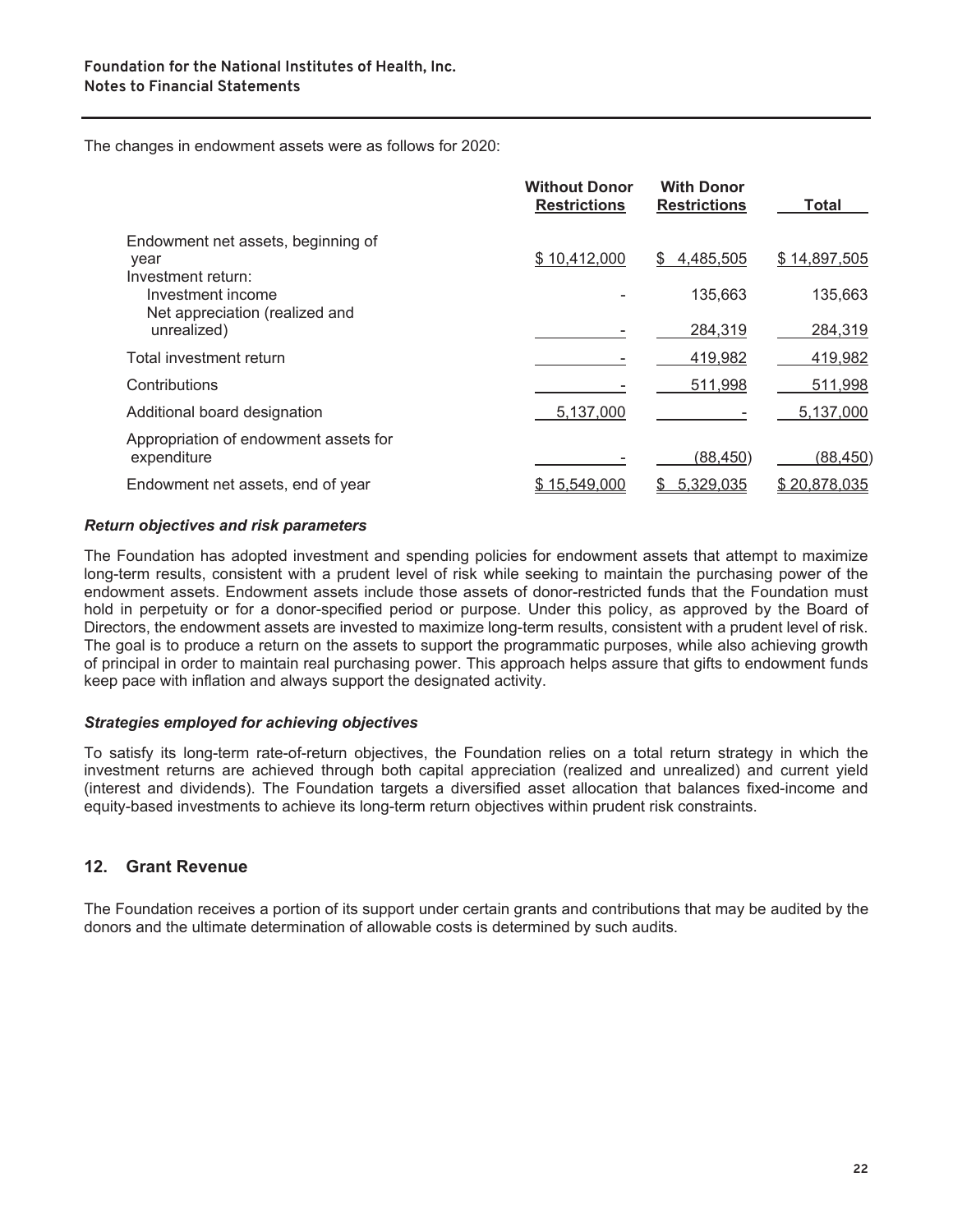#### **13. In-Kind Contributions**

Telephone expense, on-line communication costs, and some office space for the Foundation are donated by NIH. The value of the telephone expense, value of the on-line communication costs, and estimated rental value of the office space, has been reflected in the accompanying financial statements as in-kind contributions with a like amount recorded as telephone expense, communications expense, program expenses or rent/housing expense. For 2021 and 2020, these in-kind contributions from NIH of \$277,668 and \$278,004, respectively, are reflected in the financial statements.

During 2021 and 2020, additional in-kind contributions of \$3,659,164 and \$322,482, respectively, were received from various donors for meeting expenses and use in program activities.

#### **14. Donated Services**

The Foundation receives benefit from services donated by NIH, which include various administrative and technical services performed by NIH employees. The estimated value of these services is based on the hourly rate and average benefit amount of the NIH employees. The estimated amount of these services has been reflected in the accompanying financial statements as donated services with a like amount recorded as salaries and benefits expense.

The Foundation also receives benefit from donated legal services. The value of these services has been reflected in the financial statements as donated services with a like amount recorded as professional fees expense.

For 2021 and 2020, donated services of \$16,900 and \$49,500, respectively, are reflected in the financial statements.

#### **15. Retirement Plan**

The Foundation has a retirement plan through TIAA-CREF. The plan calls for a mandatory contribution of at least 2% of annual salary from participating employees and an additional contribution of 8% and 10% of annual salary from the Foundation in 2021 and 2020, respectively. Retirement plan expense for 2021 and 2020 was \$702,994 and \$844,686, respectively.

#### **16. Concentration of Revenue**

For 2021 and 2020, the Foundation received approximately 15% of its revenue from contributions and grants from the Bill and Melinda Gates Foundation.

#### **17. Relationship with the Foundation for Advanced Education in the Sciences, Inc.**

The Foundation was established under legislation that authorized it to be the sole entity responsible for soliciting funds on behalf of NIH and to conduct specific other activities that support NIH in its mission. Certain of the activities described in the legislation are conducted by the Foundation for Advanced Education in the Sciences, Inc. (FAES) under a Memorandum of Understanding (MOU) with the Foundation. This MOU preserves the prerogatives conferred on the Foundation by its authorizing legislation but also allows the FAES to carry on its current activities under the authority of the Foundation.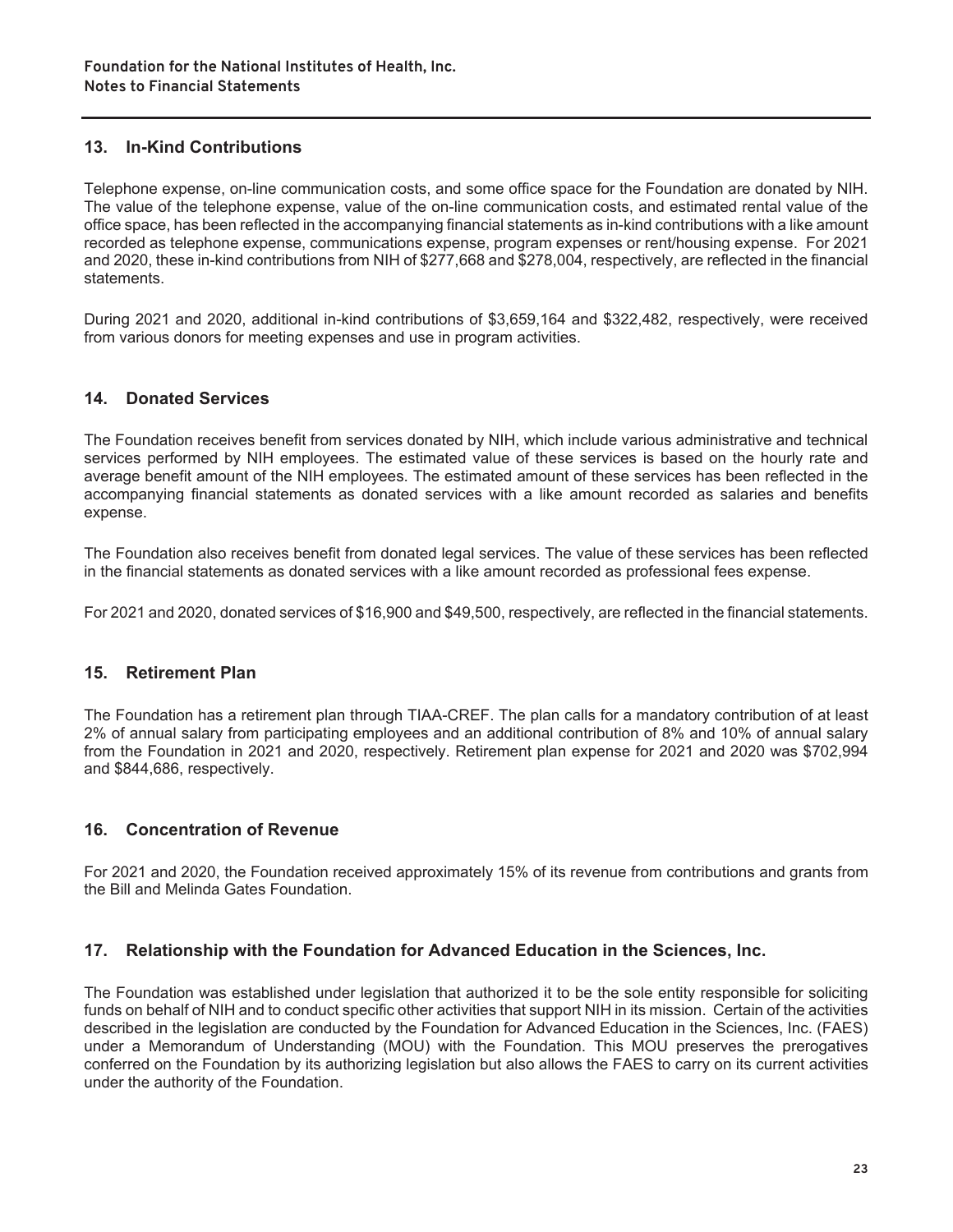#### **18. Fair Value of Financial Instruments**

Accounting Standards Codification (ASC) Topic 820 provides a framework for measuring fair value. That framework provides a fair value hierarchy that prioritizes the inputs to valuation techniques used to measure fair value. The hierarchy gives the highest priority to unadjusted quoted prices in active markets for identical assets or liabilities (level 1 measurements) and the lowest priority to unobservable inputs (level 3 measurements). The three levels of the fair value hierarchy are described below:

- **Level 1** Inputs to the valuation methodology are unadjusted quoted market prices for identical assets or liabilities in active markets that the Foundation has the ability to access.
- **Level 2** Inputs to the valuation methodology include:
	- Quoted prices for similar assets or liabilities in active markets;
	- Quoted prices for identical or similar assets or liabilities in inactive markets;
	- Inputs other than quoted prices that are observable for the asset or liability;
	- Inputs that are derived principally from or corroborated by observable market data by correlation or other means.

 If the asset or liability has a specified (contractual) term, the level 2 input must be observable for substantially the full term of the asset or liability.

**Level 3** Inputs to the valuation methodology are unobservable and significant to the fair value measurement.

The asset or liability's fair value measurement within the fair value hierarchy is based on the lowest level of any input that is significant to the fair value measurement. Valuation techniques used need to maximize the use of observable inputs and minimize the use of unobservable inputs.

Following is a description of the valuation methodologies used for assets measured at fair value.

U.S. government bonds; corporate bonds; exchange traded funds:

Valued at quoted market price per number of units/shares held at year-end.

Equity mutual funds; bond mutual funds

Valued at net asset value (NAV) of shares held at year-end.

All assets have been valued using a market approach. Fair values for assets in Level 2 are calculated using quoted market prices for similar assets in markets that are not active. There were no changes in the valuation techniques during the current year.

The preceding methods described may produce a fair value calculation that may not be indicative of net realizable value or reflective of future fair values. Furthermore, although the Foundation believes its valuation methods are appropriate and consistent with other market participants, the use of different methodologies or assumptions to determine the fair value of certain financial instruments could result in a different fair value measurement at the reporting date.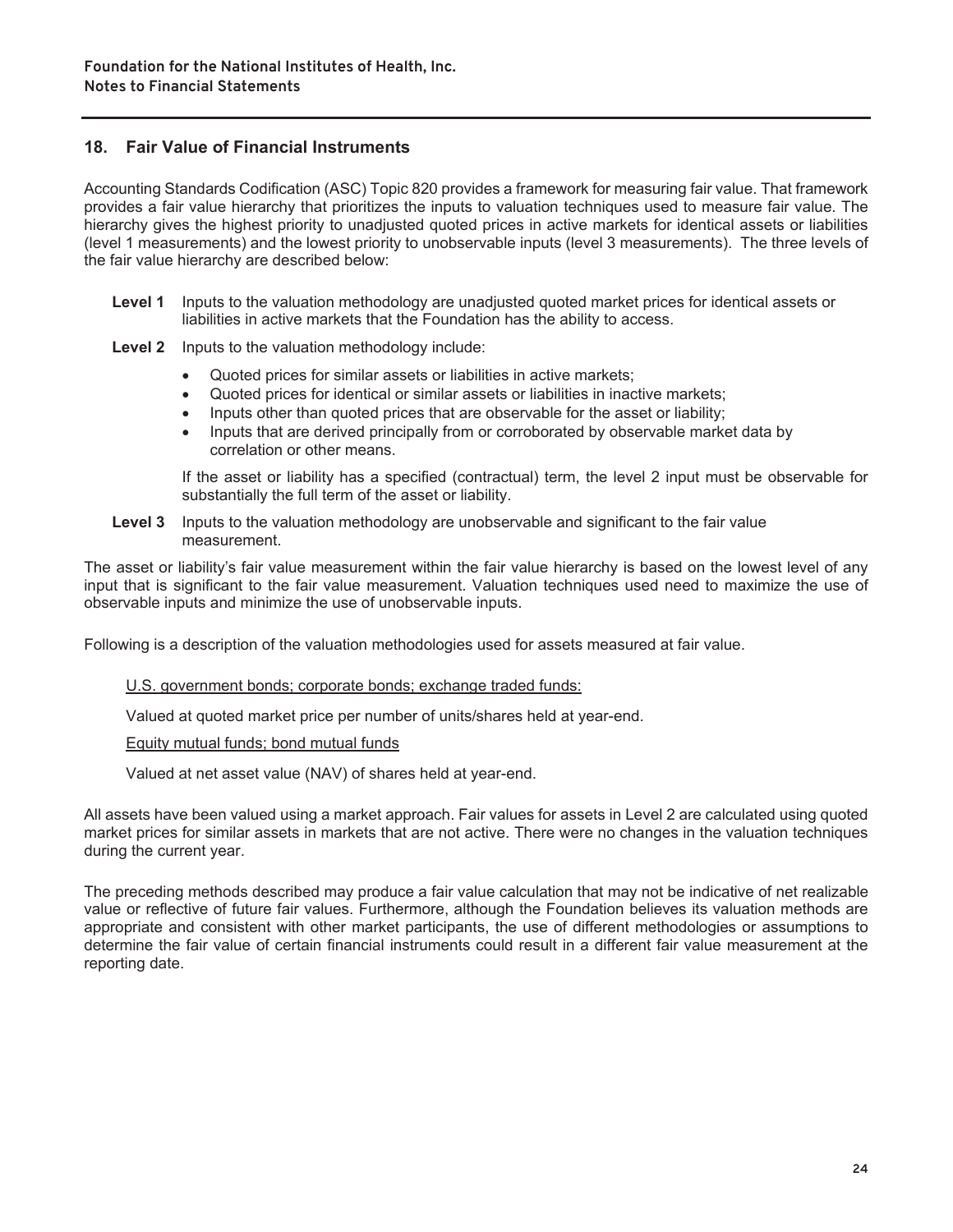The following sets forth by level, within the fair value hierarchy, the Foundation's assets at fair value as of December 31, 2021 and 2020:

|                          |               |         |         | Assets at Fair Value as of December 31, 2021 |               |  |  |
|--------------------------|---------------|---------|---------|----------------------------------------------|---------------|--|--|
|                          | Level 1       | Level 2 | Level 3 |                                              | Total         |  |  |
| U.S. government bonds    | \$64,776,949  |         | S       | $\blacksquare$                               | \$64,776,949  |  |  |
| Corporate bonds          | 14,216,683    | ۰       |         | $\blacksquare$                               | 14,216,683    |  |  |
| Equity mutual funds      | 13,063,833    | -       |         | ۰                                            | 13,063,833    |  |  |
| Bond mutual funds        | 4,187,875     | ۰       |         | $\blacksquare$                               | 4,187,875     |  |  |
| Exchange traded funds    | 5,284,295     |         |         |                                              | 5,284,295     |  |  |
| <b>Total investments</b> | \$101.529.635 |         |         |                                              | \$101.529.635 |  |  |

|                       |              |         |  |         |                          | Assets at Fair Value as of December 31, 2020 |  |  |  |
|-----------------------|--------------|---------|--|---------|--------------------------|----------------------------------------------|--|--|--|
|                       | Level 1      | Level 2 |  | Level 3 |                          | Total                                        |  |  |  |
| U.S. government bonds | \$41,959,728 |         |  | S       | $\overline{\phantom{a}}$ | \$41,959,728                                 |  |  |  |
| Equity mutual funds   | 11,292,036   |         |  |         | ٠                        | 11,292,036                                   |  |  |  |
| Bond mutual funds     | 4,029,251    |         |  |         |                          | 4,029,251                                    |  |  |  |
| Exchange traded funds | 2,355,265    |         |  |         |                          | 2,355,265                                    |  |  |  |
| Total investments     | \$59,636,280 |         |  |         |                          | \$59,636,280                                 |  |  |  |

#### **19. Conditional Grant Awards**

The Foundation has authorized conditional scientific grants under the following programs as of December 31:

|                                                                    | 2021      | 2020             |
|--------------------------------------------------------------------|-----------|------------------|
| Accelerating Medicines Partnership: Type 2 Diabetes                | S         | 187,500<br>\$    |
| Accelerating Medicines Partnership: Parkinson's Disease            | 173,527   | 295,444          |
| A-Plus Trial (NICHD Global Network) Multi-site Efficacy and Safety |           |                  |
| Trial of Intrapartum Azithromycin in LMICs                         | 1,974,883 | 3,002,968        |
| iUFV (Combining Epitope-Based Vaccine Design with Informatic       |           | 383,942          |
| Using Biomarkers to Predict TB Treatment Duration                  | 310,965   | 973,926          |
| GeneConvene                                                        | 2,327,641 | 2,327,641        |
| Biomarkers Consortium - Cardiac Troponin Project                   | 13,454    | 13,454           |
| Biomarkers - Target BMx                                            | 50,000    | 137,618          |
| LungMaP (Lung Cancer Master Protocol)                              | 207,444   | 376,590          |
| Osteoarthritis (OA) Biomarkers Qualification (OA BMxQ)             | 35,960    | 56,228           |
| Accelerating Medicines Partnership: Alzheimer's Disease            | 1,474,000 | 2,681,500        |
| Efficay of Heterodimeric IL-15 Treatment Regimens                  |           | 940,671          |
| Understanding the Mechanisms of Intravenous BCG-induced            |           |                  |
| Protection against TB in NHP                                       | 975,813   | 2,286,767        |
| NIH Travel for Gates (FNIH Travel support for NIH Scientists)      | 139,739   | 139,739          |
| Comprehensive Cellular Vaccine Immune Monitoring Consortium        | 1,108,278 | 534,936          |
| CAR-T                                                              | 637,385   | 1,313,141        |
| <b>WHO Pandemic Convention Consultations</b>                       | 14,734    |                  |
| mRNA encoded HIV Env-Gag virus-like-particle (VLP) vaccines        | 170,000   | 810,000          |
|                                                                    | 9,613,823 | 16,462,065<br>\$ |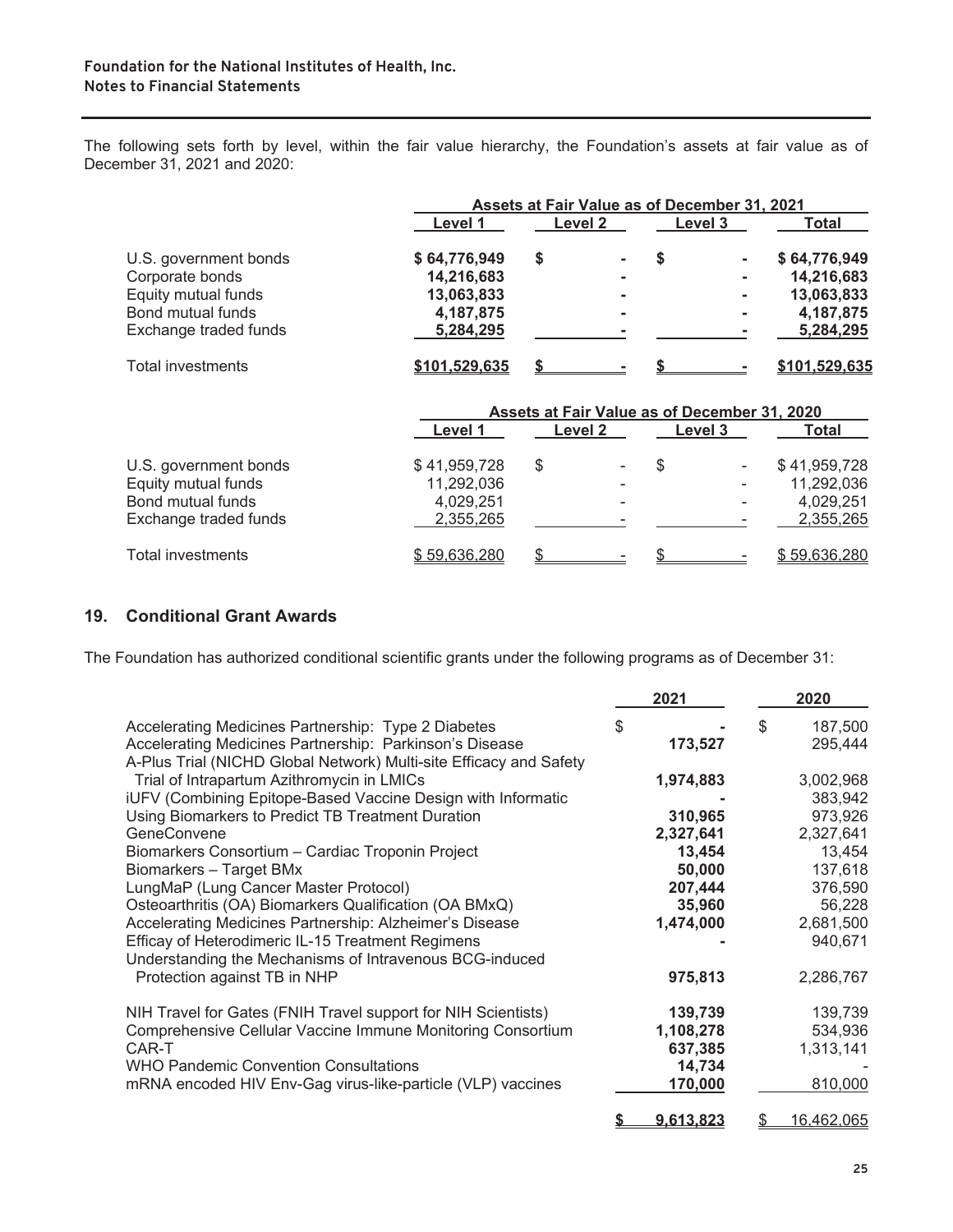These authorized awards would become a liability to the Foundation in the future, if the grantees meet certain conditions, including the Foundation's satisfaction with and approval of progress reports.

#### **20. Leases**

In January 2017, the Foundation entered into a new lease agreement with Hines USVF North Bethesda Place LP for a fifteen-year period which expires October 31, 2032. This lease is effective November 2017 and contains a rent abatement period for the first seven months.

In June 2019, the Foundation entered into a new lease agreement with Hines USVF North Bethesda Place LP for a twelve-year period which expires October 31, 2032. This lease is effective January 2020 and contains multiple rent abatement periods.

In December 2019, Lithium, LLC purchased the properties above from Hines USVF North Bethesda Place LP and became the lessor; no changes were made to the lease agreements.

Rent expense was \$746,599 and \$749,860, respectively, for 2021 and 2020.

The future minimum lease payments required under the operating leases for the years ending December 31, are as follows:

| 2022       | \$ | 722,172   |
|------------|----|-----------|
| 2023       |    | 618,939   |
| 2024       |    | 919,084   |
| 2025       |    | 944,357   |
| 2026       |    | 970,986   |
| Thereafter |    | 5,728,692 |
|            |    |           |
|            | S  | 9,904,230 |

#### **21. Employee Retention Credit**

In response to the economic impact of the COVID-19 pandemic, Congress introduced the Employee Retention Credit (ERC). The ERC is a refundable payroll tax credit available to taxpayers who experienced either a full or partial suspension of business operations due to government orders or had a significant drop in gross receipts during 2020 and 2021. The credit is only available for 50 percent of qualified wages with a maximum potential credit per qualified employee of \$5,000 for 2020 and \$7,000 per quarter for 2021.

The Foundation qualifies for the ERC based on a partial shutdown and has elected to account for the ERC as a government grant by analogy of ASC 958-605. Under ASC 958-605, the ERC may be recognized once the conditions attached to the grant have been substantially met. During 2020 and 2021, the Foundation incurred qualifying wages. During 2021 and 2020, the Foundation performed the ERC calculation and filed amended returns such that \$913,617 and \$350,943, respectively, of grant income has been recognized in the accompanying statements of activities. As of December 31, 2021, \$347,757 of the 2020 ERC remains outstanding, recognized as a receivable on the accompanying statements of financial position.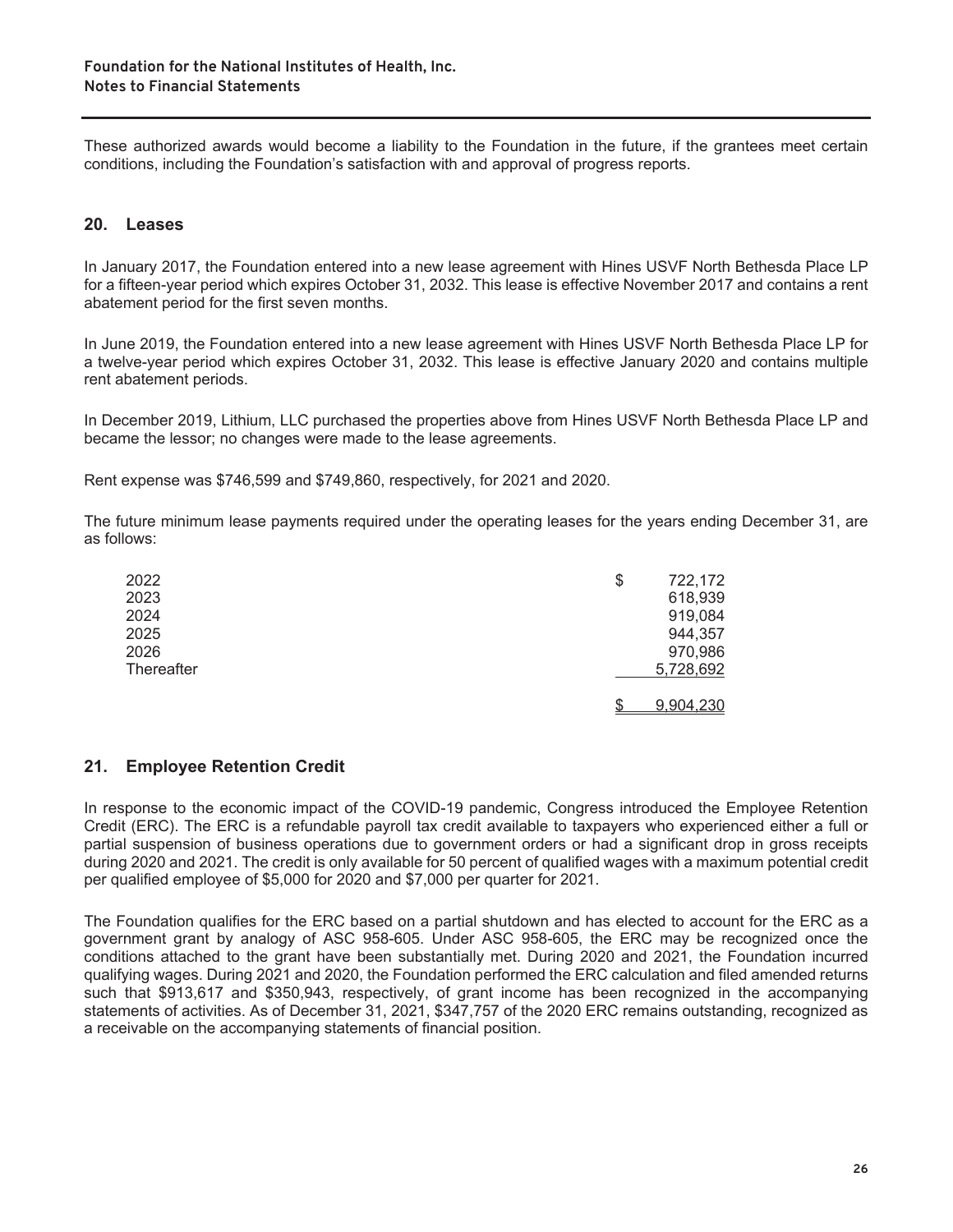#### **22. Risks and Uncertainties**

The Foundation invests in various investment securities. Investment securities are exposed to various risks, such as interest rate, credit, and overall market volatility risks. Due to the level of risk associated with certain securities, it is at least reasonably possible that changes in the values of investment securities will occur in the near term and such changes could materially affect the Foundation's account balances and amounts reported in the statements of financial position.

The COVID-19 pandemic has impacted the operational activities of the Foundation's business; however, the Foundation's financial performance remained stable throughout 2020 and 2021. There is uncertainty in the nature and degree of its continued effects on the Foundation over time. The extent to which it will impact the Foundation going forward will depend on a variety of factors including the duration and continued spread of the outbreak, impact on the Foundation's customers, employees and vendors, as well as governmental, regulatory and private sector responses. Further, the pandemic may have a significant impact on management's accounting estimates and assumptions.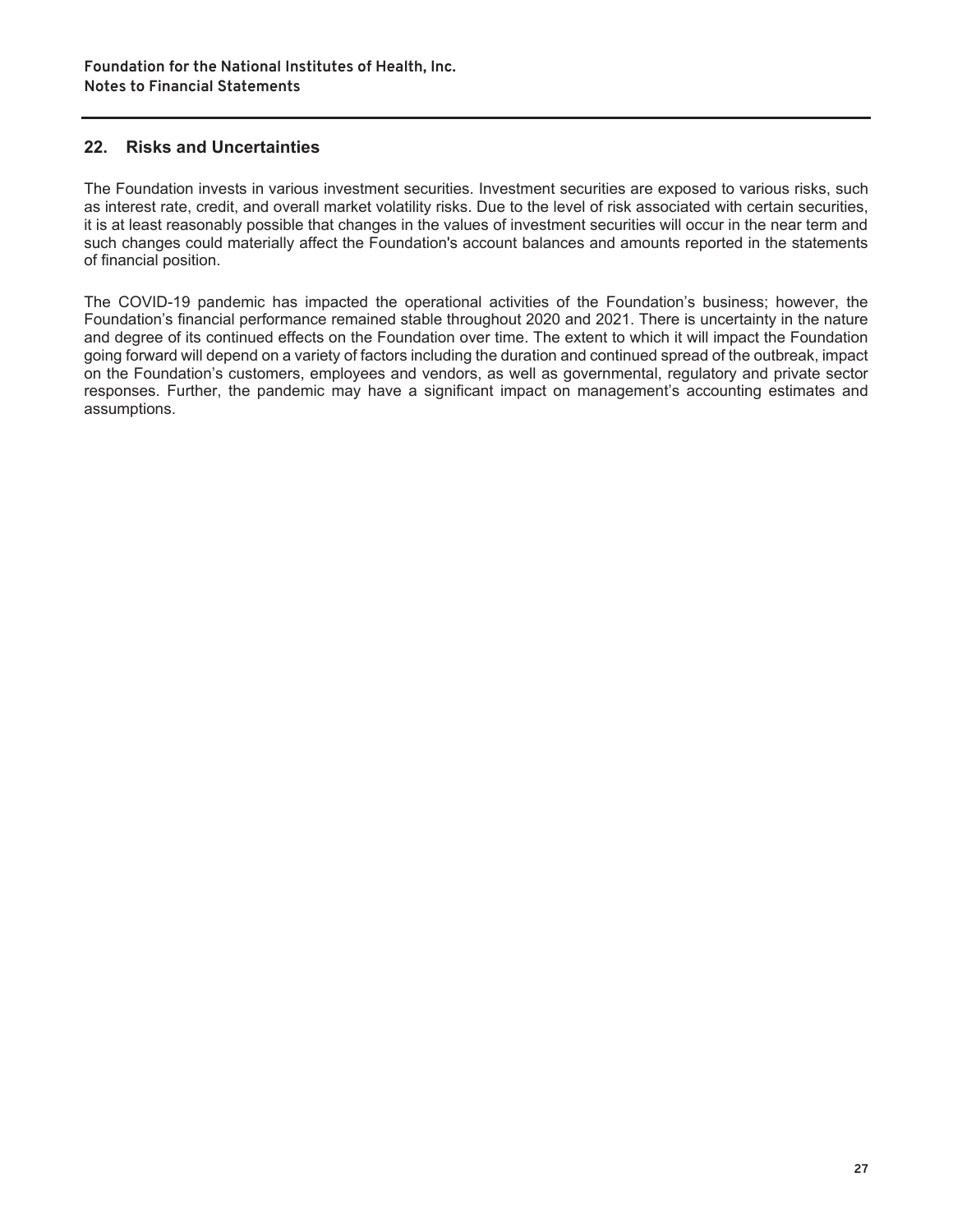

### *Foundation for the National Institutes of Health, Inc.*

## *Compliance Section*

### *Year Ended December 31, 2021*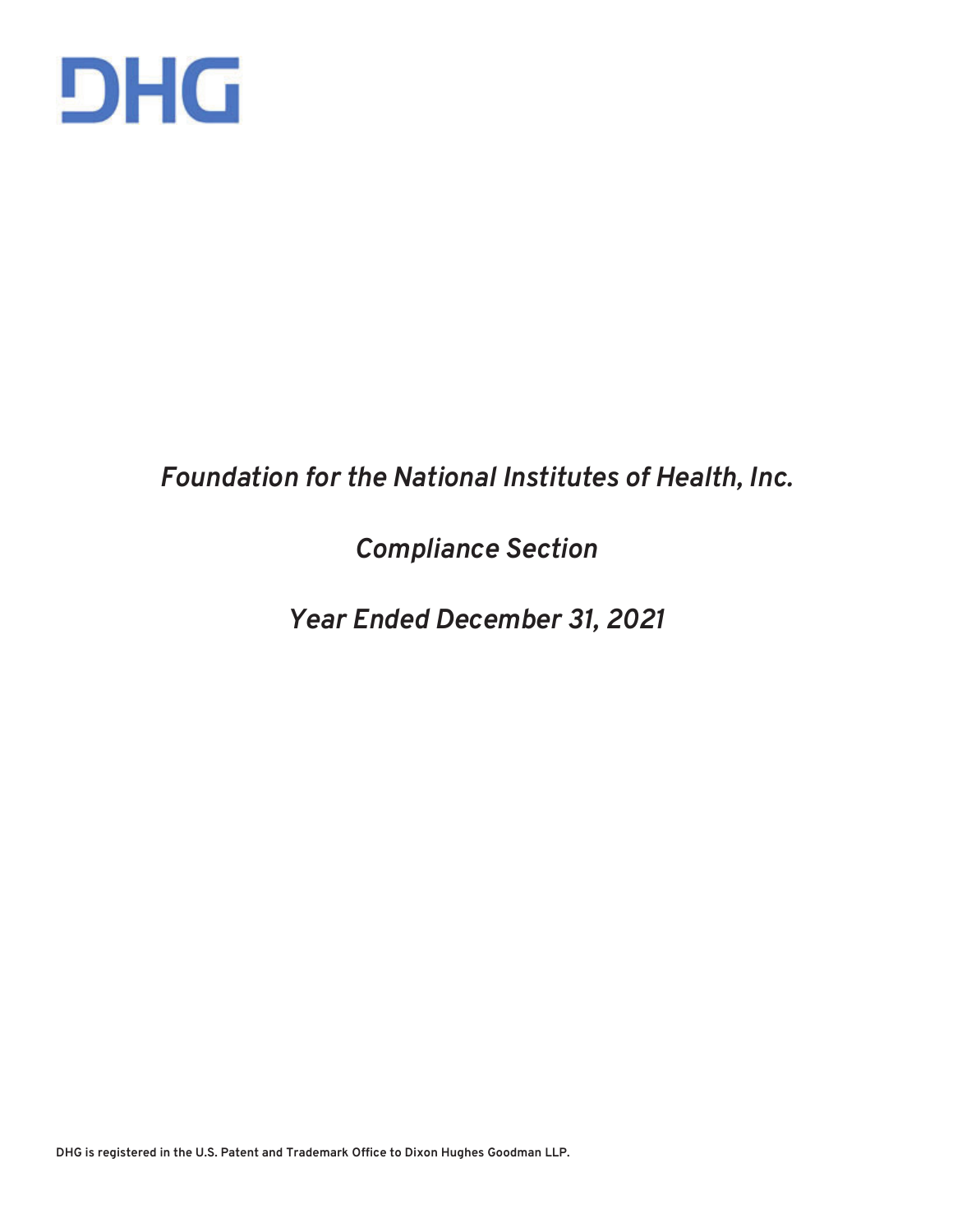

**Independent Auditors' Report on Internal Control Over Financial Reporting and on Compliance and Other Matters Based on an Audit of Financial Statements Performed in Accordance With** *Government Auditing Standards* 

Board of Directors Foundation for the National Institutes of Health, Inc. North Bethesda, MD

We have audited, in accordance with auditing standards generally accepted in the United States of America and the standards applicable to financial audits contained in *Government Auditing Standards*  issued by the Comptroller General of the United States, the financial statements of Foundation for the National Institutes of Health, Inc. (a nonprofit organization), which comprise the statement of financial position as of December 31, 2021, and the related statements of activities, functional expenses and cash flows for the year then ended, and the related notes to the financial statements, and have issued our report thereon dated May 6, 2022.

#### *Report on Internal Control over Financial Reporting*

In planning and performing our audit of the financial statements, we considered Foundation for the National Institutes of Health, Inc.'s internal control over financial reporting (internal control) as a basis for designing the audit procedures that are appropriate in the circumstances for the purpose of expressing our opinion on the financial statements, but not for the purpose of expressing an opinion on the effectiveness of Foundation for the National Institutes of Health, Inc.'s internal control. Accordingly, we do not express an opinion on the effectiveness of Foundation for the National Institutes of Health, Inc.'s internal control.

*A deficiency in internal control* exists when the design or operation of a control does not allow management or employees, in the normal course of performing their assigned functions, to prevent, or detect and correct, misstatements on a timely basis. A *material weakness* is a deficiency, or a combination of deficiencies, in internal control, such that there is a reasonable possibility that a material misstatement of the entity's financial statements will not be prevented, or detected and corrected, on a timely basis. A *significant deficiency* is a deficiency, or a combination of deficiencies, in internal control that is less severe than a material weakness, yet important enough to merit attention by those charged with governance.

Our consideration of internal control was for the limited purpose described in the first paragraph of this section and was not designed to identify all deficiencies in internal control that might be material weaknesses or significant deficiencies. Given these limitations, during our audit we did not identify any deficiencies in internal control that we consider to be material weaknesses. However, material weaknesses or significant deficiencies may exist that were not identified.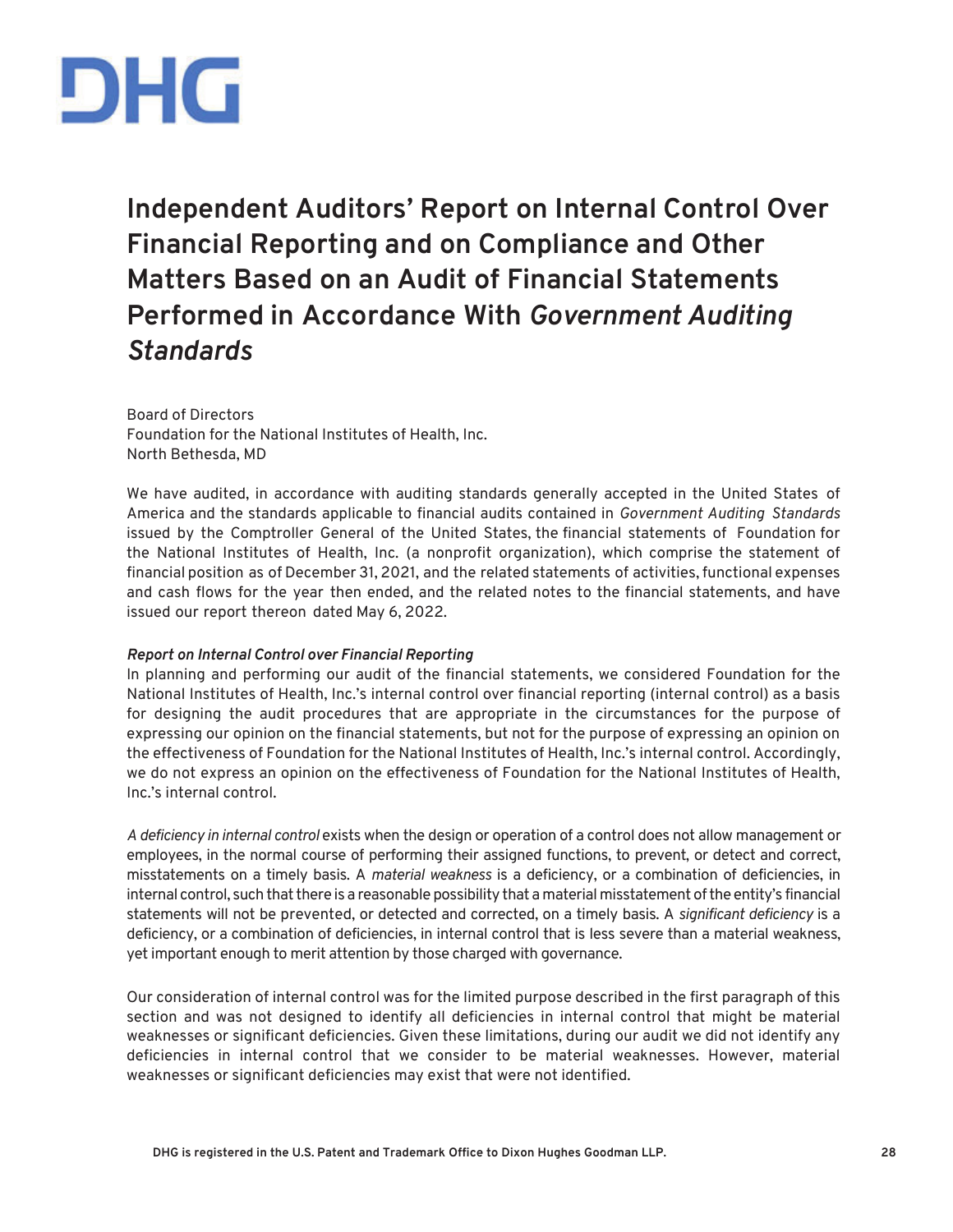

#### *Report on Compliance and Other Matters*

As part of obtaining reasonable assurance about whether Foundation for the National Institutes of Health, Inc.'s financial statements are free from material misstatement, we performed tests of its compliance with certain provisions of laws, regulations, contracts, and grant agreements, noncompliance with which could have a direct and material effect on the financial statements. However, providing an opinion on compliance with those provisions was not an objective of our audit, and accordingly, we do not express such an opinion. The results of our tests disclosed no instances of noncompliance or other matters that are required to be reported under *Government Auditing Standards*.

#### *Purpose of This Report*

The purpose of this report is solely to describe the scope of our testing of internal control and compliance and the results of that testing, and not to provide an opinion on the effectiveness of the organization's internal control or on compliance. This report is an integral part of an audit performed in accordance with *Government Auditing Standards* in considering the organization's internal control and compliance. Accordingly, this communication is not suitable for any other purpose.

Dixon Hughes Goodman LLP

**Richmond, VA May 6, 2022**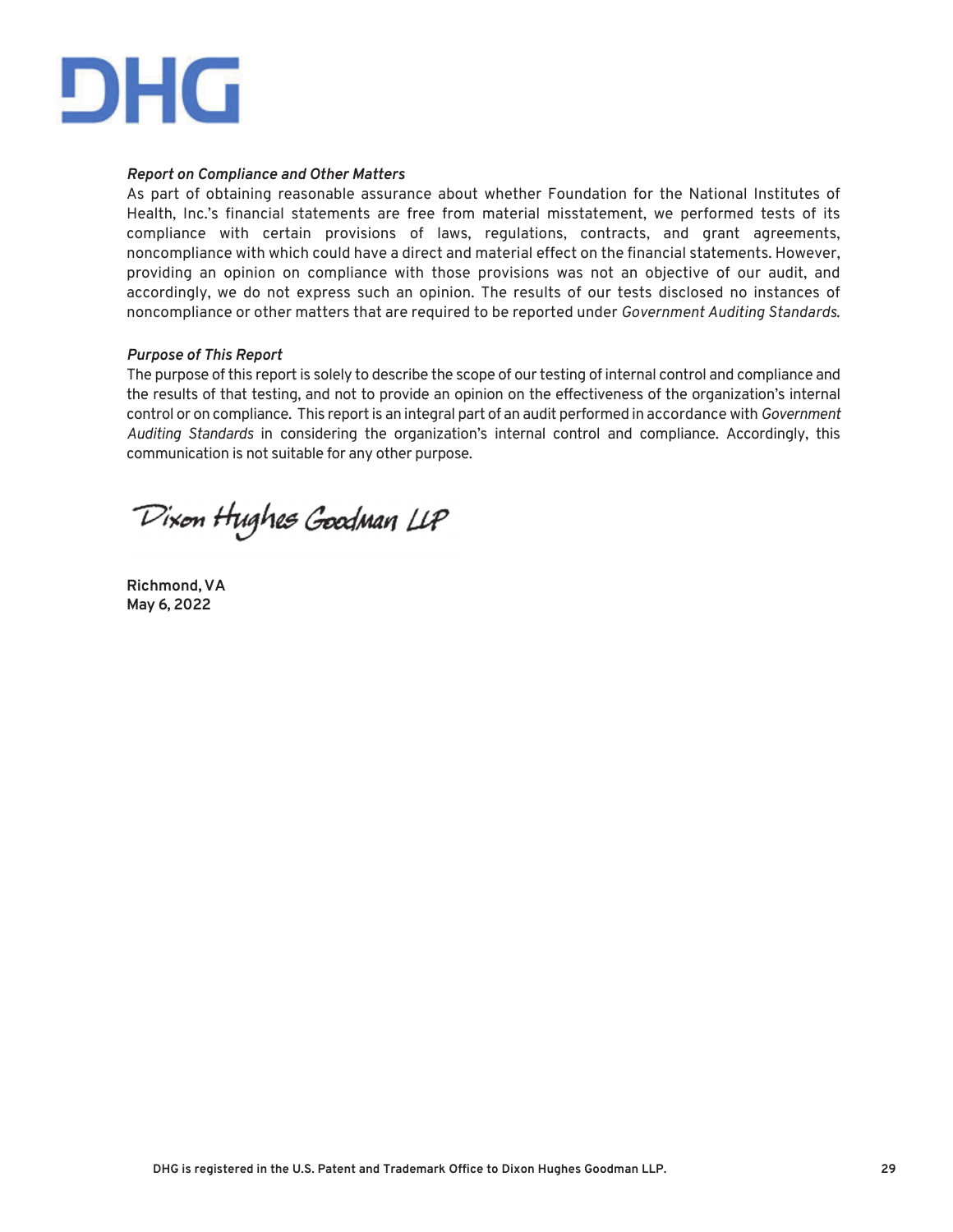

## **Independent Auditors' Report on Compliance for the Major Program and on Internal Control Over Compliance Required by the Uniform Guidance**

Board of Directors Foundation for the National Institutes of Health, Inc. North Bethesda, MD

#### *Report on Compliance for the Major Federal Program*

We have audited Foundation for the National Institutes of Health, Inc.'s compliance with the types of compliance requirements identified as subject to audit in the *OMB Compliance Supplement* that could have a direct and material effect on Foundation for the National Institutes of Health, Inc.'s major federal program for the year ended December 31, 2021. Foundation for the National Institutes of Health, Inc.'s major federal program is identified in the summary of the auditors' results section of the accompanying schedule of findings and questioned costs.

In our opinion, Foundation for the National Institutes of Health, Inc. complied, in all material respects, with the types of compliance requirements referred to above that could have a direct and material effect on its major federal program for the year ended December 31, 2021.

#### *Basis for Opinion on the Major Federal Program*

We conducted our audit of compliance in accordance with auditing standards generally accepted in the United States of America; the standards applicable to financial audits contained in *Government Auditing Standards*, issued by the Comptroller General of the United States; and the audit requirements of Title 2 U.S. *Code of Federal Regulations* Part 200, *Uniform Administrative Requirements, Cost Principles, and Audit Requirements for Federal Awards* (Uniform Guidance). Our responsibilities under those standards and the Uniform Guidance are further described in the Auditor's Responsibilities for the Audit of Compliance section of our report.

We are required to be independent of Foundation for the National Institutes of Health, Inc. and to meet our other ethical responsibilities, in accordance with relevant ethical requirements relating to our audit. We believe that the audit evidence we have obtained is sufficient and appropriate to provide a basis for our opinion on compliance for the major federal program. Our audit does not provide a legal determination of Foundation for the National Institutes of Health, Inc. 's compliance with the compliance requirements referred to above.

#### *Responsibilities of Management for Compliance*

Management is responsible for compliance with the requirements referred to above and for the design, implementation, and maintenance of effective internal control over compliance with the requirements of laws, statutes, regulations, rules, and provisions of contracts or grant agreements applicable to Foundation for the National Institutes of Health, Inc.'s federal program.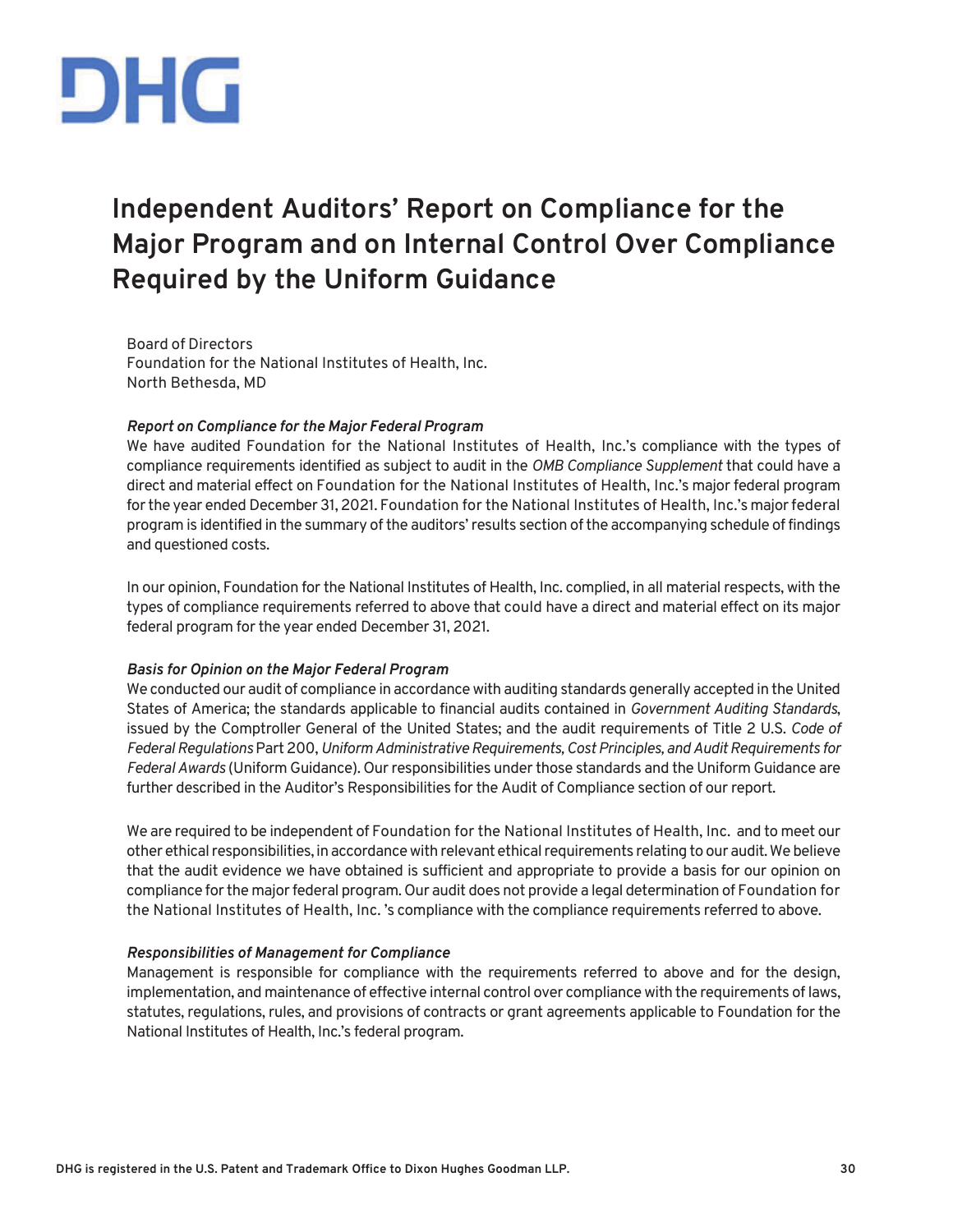

#### *Auditors' Responsibilities for Audit of Compliance*

Our objectives are to obtain reasonable assurance about whether material noncompliance with the compliance requirements referred to above occurred, whether due to fraud or error, and express an opinion on Foundation for the National Institutes of Health, Inc. 's compliance based on our audit. Reasonable assurance is a high level of assurance but is not absolute assurance and therefore is not a guarantee that an audit conducted in accordance with generally accepted auditing standards, *Government Auditing Standards*, and the Uniform Guidance will always detect material noncompliance when it exists. The risk of not detecting material noncompliance resulting from fraud is higher than for that resulting from error, as fraud may involve collusion, forgery, intentional omissions, misrepresentations, or the override of internal control. Noncompliance with the compliance requirements referred to above is considered material if there is a substantial likelihood that, individually or in the aggregate, it would influence the judgment made by a reasonable user of the report on compliance about Foundation for the National Institutes of Health, Inc.'s compliance with the requirements of the major federal program as a whole.

In performing an audit in accordance with generally accepted auditing standards, *Government Auditing Standards*, and the Uniform Guidance, we:

- Exercise professional judgment and maintain professional skepticism throughout the audit.
- Identify and assess the risks of material noncompliance, whether due to fraud or error, and design and perform audit procedures responsive to those risks. Such procedures include examining, on a test basis, evidence regarding Foundation for the National Institutes of Health, Inc.'s compliance with the compliance requirements referred to above and performing such other procedures as we considered necessary in the circumstances.
- Obtain an understanding of Foundation for the National Institutes of Health, Inc.'s internal control over compliance relevant to the audit in order to design audit procedures that are appropriate in the circumstances and to test and report on internal control over compliance in accordance with the Uniform Guidance, but not for the purpose of expressing an opinion on the effectiveness of Foundation for the National Institutes of Health, Inc.'s internal control over compliance. Accordingly, no such opinion is expressed.

We are required to communicate with those charged with governance regarding, among other matters, the planned scope and timing of the audit and any significant deficiencies and material weaknesses in internal control over compliance that we identified during the audit.

#### *Report on Internal Control over Compliance*

A *deficiency in internal control over compliance* exists when the design or operation of a control over compliance does not allow management or employees, in the normal course of performing their assigned functions, to prevent, or detect and correct, noncompliance with a type of compliance requirement of a federal program on a timely basis. A *material weakness in internal control over compliance* is a deficiency, or combination of deficiencies, in internal control over compliance, such that there is a reasonable possibility that material noncompliance with a type of compliance requirement of a federal program will not be prevented, or detected and corrected, on a timely basis. A *significant deficiency in internal control over compliance* is a deficiency, or a combination of deficiencies, in internal control over compliance with a type of compliance requirement of a federal program that is less severe than a material weakness in internal control over compliance, yet important enough to merit attention by those charged with governance.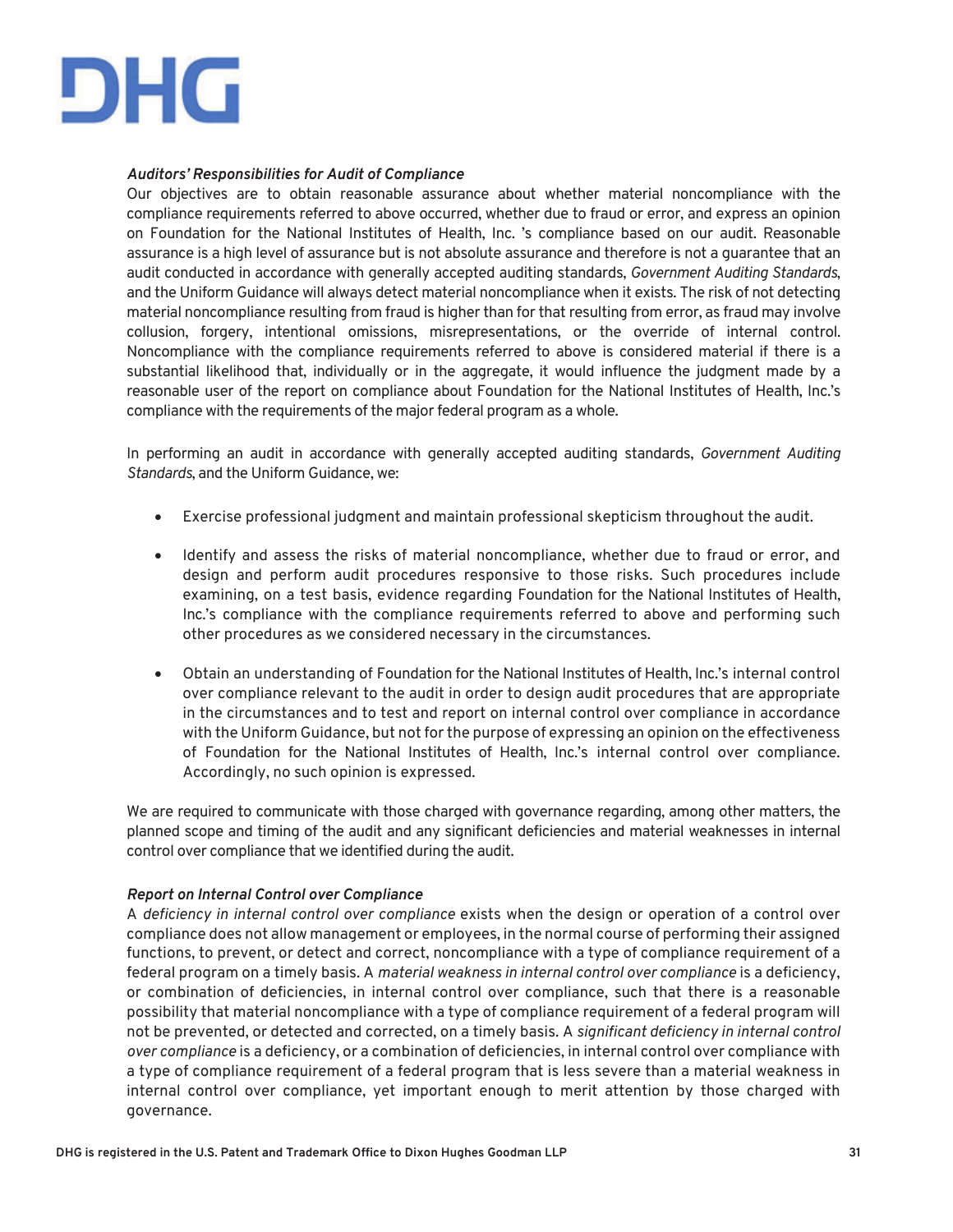

Our consideration of the internal control over compliance was for the limited purpose described in the Auditors' Responsibilities for the Audit of Compliance section above and was not designed to identify all deficiencies in internal control over compliance that might be material weaknesses or significant deficiencies in internal control over compliance. Given these limitations, during our audit we did not identify any deficiencies in internal control over compliance that we consider to be material weaknesses, as defined above. However, material weaknesses or significant deficiencies in internal control over compliance may exist that were not identified.

Our audit was not designed for the purpose of expressing an opinion on the effectiveness of internal control over compliance. Accordingly, no such opinion is expressed.

The purpose of this report on internal control over compliance is solely to describe the scope of our testing of internal control over compliance and the results of that testing based on the requirements of the Uniform Guidance. Accordingly, this report is not suitable for any other purpose.

Dixon Hughes Goodman LLP

**Richmond, VA May 6, 2022**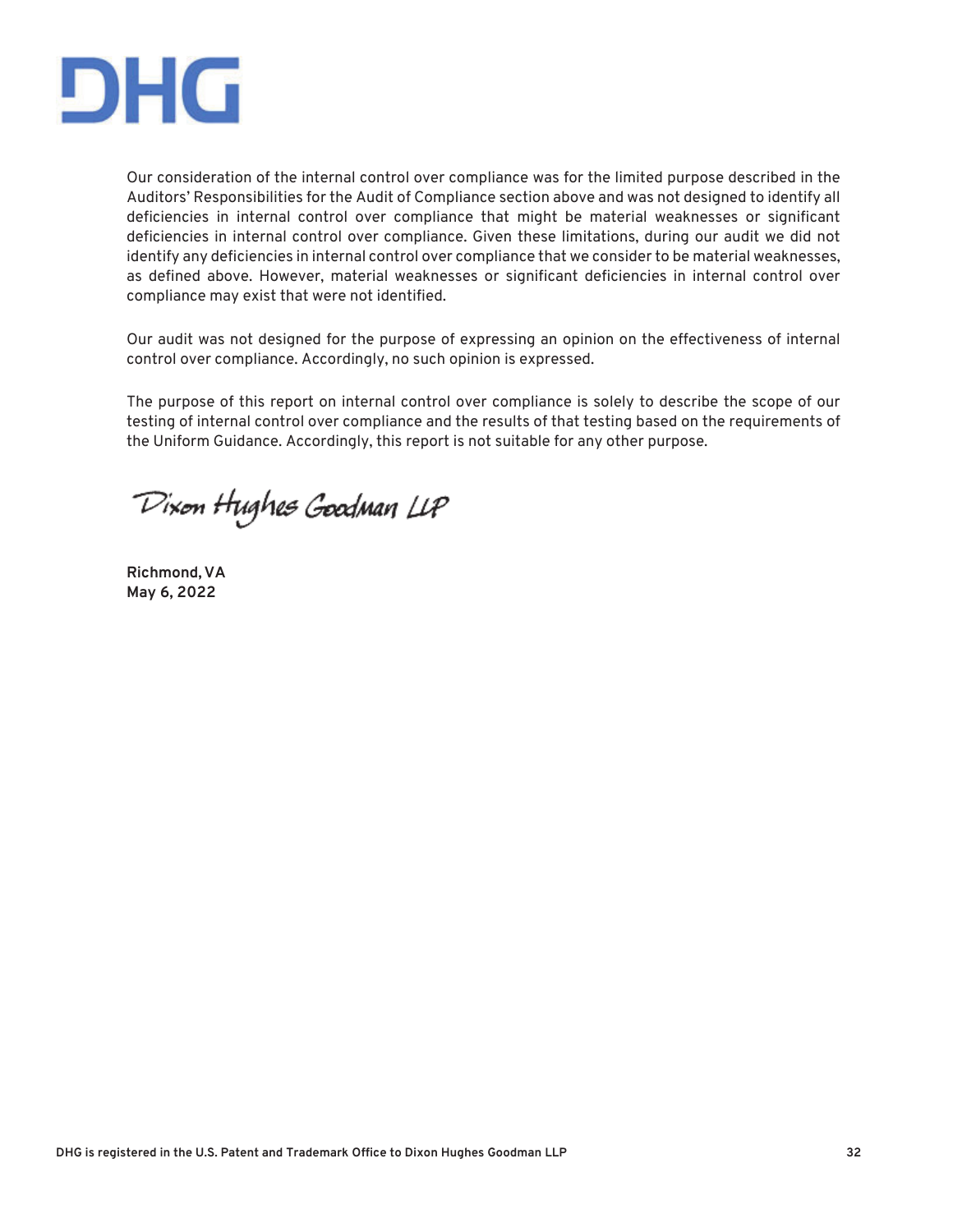|                                                                                 | <b>CFDA</b>   | Grant         | <b>Entity ID</b> |                     | <b>Subrecipient</b> |
|---------------------------------------------------------------------------------|---------------|---------------|------------------|---------------------|---------------------|
| Federal Grantor/Pass-through Grantor/Program or Cluster Title                   | <b>Number</b> | <b>Number</b> | <b>Number</b>    | <b>Expenditures</b> | <b>Awards</b>       |
| <b>Research and Development - cluster</b>                                       |               |               |                  |                     |                     |
| <b>Office of Strategic Coordination - National Institutes of Health</b>         |               |               |                  |                     |                     |
| <b>Direct Program:</b>                                                          |               |               |                  |                     |                     |
| COVID-19 - Accelerating COVID-19 Therapeutic Interventions and Vaccines (ACTIV) | N/A           | OT2 OD030195  | N/A              | 4.395.399           |                     |
|                                                                                 |               |               |                  |                     |                     |
| <b>Total Expenditures of Federal Awards</b>                                     |               |               |                  | 4.395.399           |                     |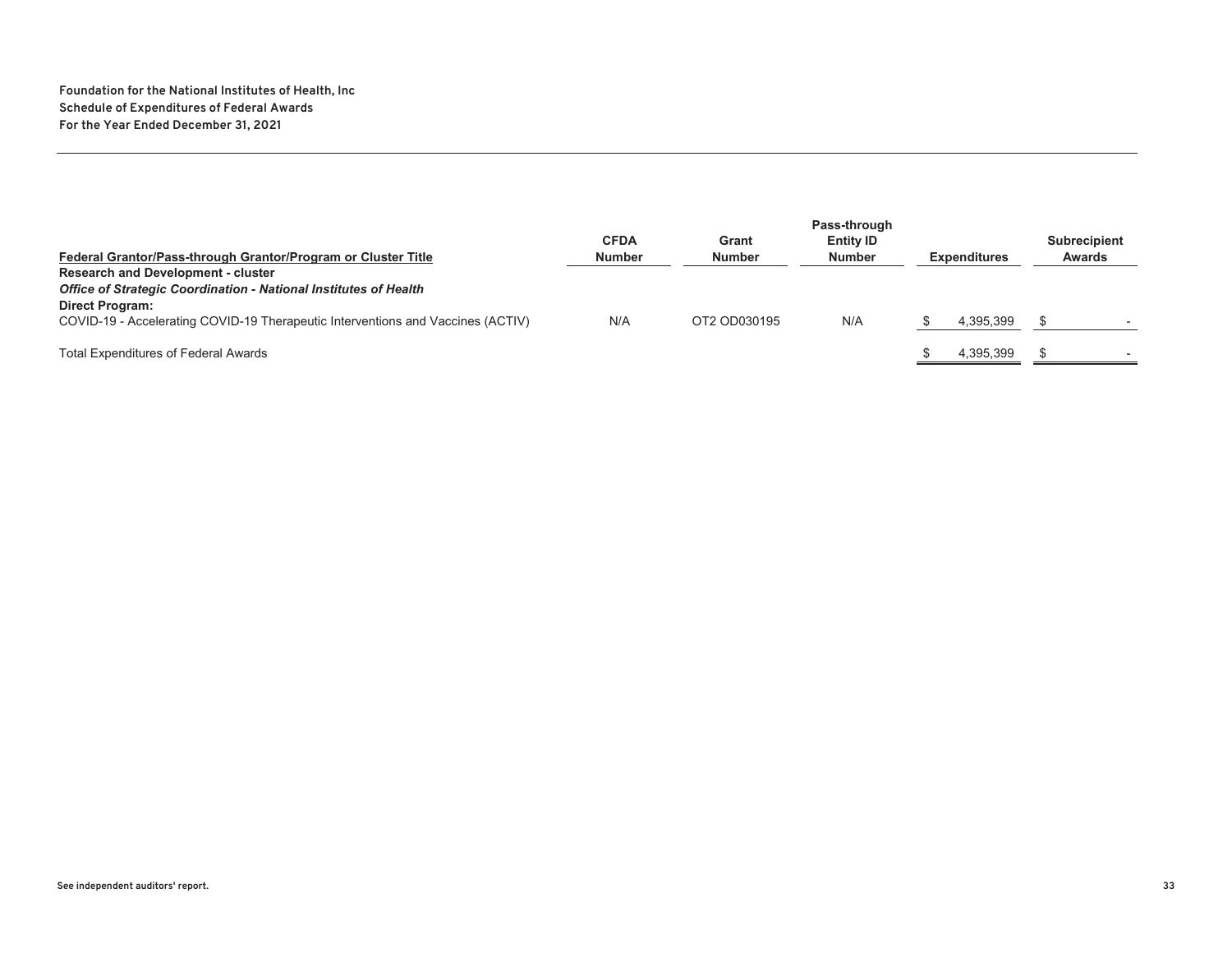### **Notes to Schedule of Expenditures of Federal Awards**

#### **1. Basis of Presentation**

The accompanying Schedule of Expenditures of Federal Awards (Schedule) includes the federal grant activity of Foundation for the National Institutes of Health, Inc. (Foundation) under programs of the federal government for the year ended December 31, 2021. The information in this schedule is presented in accordance with the requirements of Title 2 U.S. *Code of Federal Regulations* Part 200, *Uniform Administrative Requirements, Cost Principles, and Audit Requirements for Federal Awards* (Uniform Guidance)*.* Therefore, some amounts presented in this schedule may differ from amounts presented or used in the preparation of the basic financial statements. Because the schedule presents only a selected portion of the operations of the Foundation, it is not intended to and does not present the financial position, changes in net assets, or cash flows of the Foundation.

#### **2. Summary of Significant Accounting Policies**

The accompanying schedule of expenditures of federal awards is presented using the accrual method of accounting. Such expenditures are recognized following the cost principles contained in the Uniform Guidance, wherein certain types of expenditures are not allowable or are limited as to reimbursement. The Foundation has elected to not use the 10-percent de minimus indirect cost rate as allowed under the Uniform Guidance.

#### **3. Contingency**

The grant revenue amounts received and expensed are subject to audit and adjustment. If any expenditures are disallowed by the grantor as a result of such an audit, any claim for reimbursement to the grantor would become a liability of the Foundation. In the opinion of management, all grant expenditures are in compliance with the terms of the grant agreements and applicable federal and state laws and regulations.